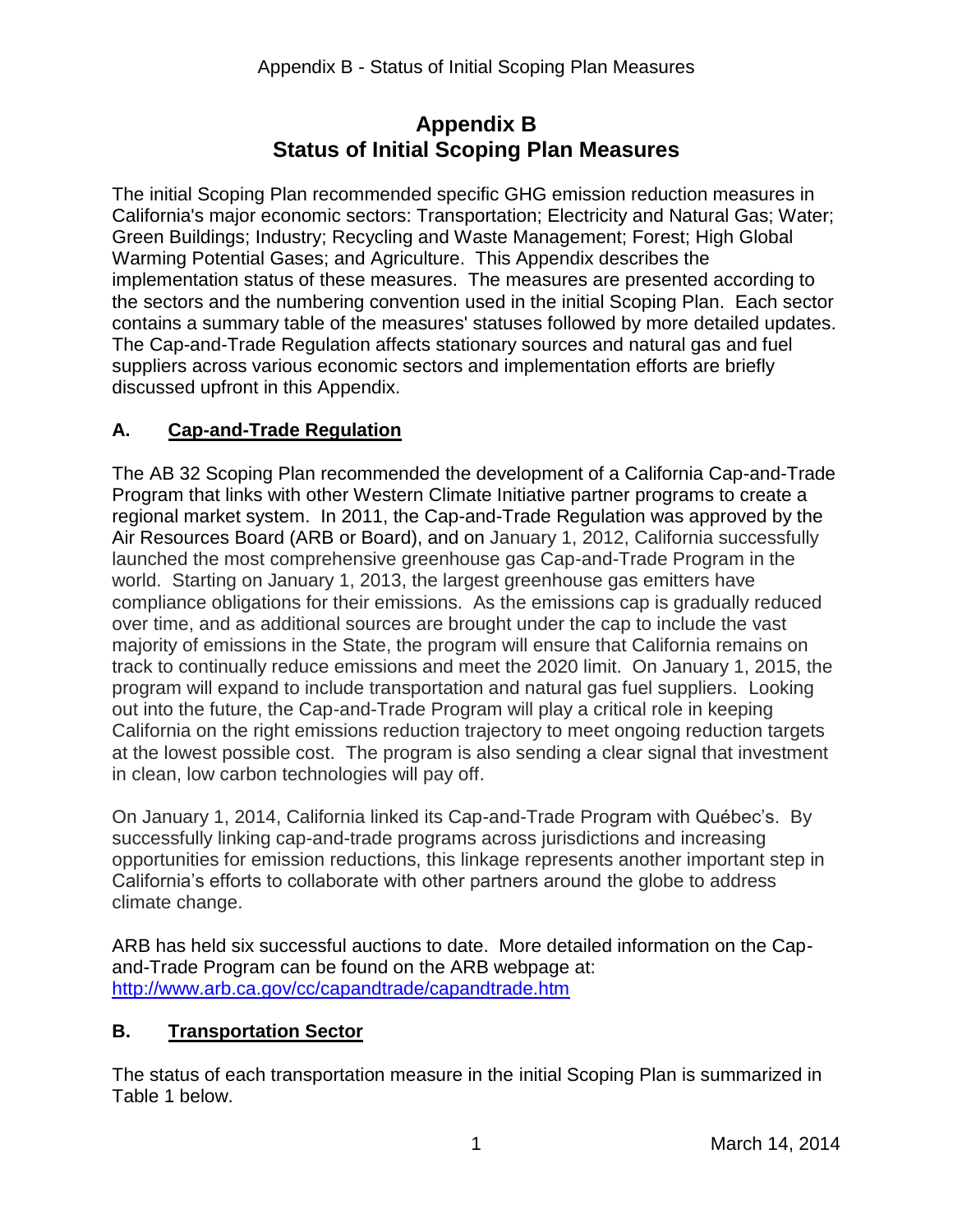| <b>Transportation Measures</b> |                                                                                                                                                                                                                                                                                                                                       | <b>Status of Measure/Board Consideration</b><br><b>Dates</b>                                                                                                                                                 |
|--------------------------------|---------------------------------------------------------------------------------------------------------------------------------------------------------------------------------------------------------------------------------------------------------------------------------------------------------------------------------------|--------------------------------------------------------------------------------------------------------------------------------------------------------------------------------------------------------------|
| $T-1$                          | <b>Advanced Clean Cars</b>                                                                                                                                                                                                                                                                                                            | January 2012                                                                                                                                                                                                 |
| $T-2$                          | Low Carbon Fuel Standard                                                                                                                                                                                                                                                                                                              | April 2009 (early action item)                                                                                                                                                                               |
| $T-3$                          | <b>Regional Transportation-Related</b><br><b>Greenhouse Gas Targets</b>                                                                                                                                                                                                                                                               | Targets Approved September 2010.<br>Seven regions, including the four major<br>urban regions, have adopted Sustainable<br>Communities Strategies (SCSs) that meet,<br>and in some cases exceed, the targets. |
| $T-4$                          | <b>Vehicle Efficiency Measures</b><br>1. Tire Pressure<br>2. Fuel Efficiency Tire Program<br>3. Low Friction Oil<br>4. Solar Reflective Automotive Paint and<br><b>Window Glazing</b>                                                                                                                                                 | March 2009 (early action items)<br><b>Under consideration by United States</b><br>Department of Transportation<br>Part of Advanced Clean Cars program<br>Part of Advanced Clean Cars program                 |
| $T-5$                          | Ship Electrification at Ports (Shore Power)                                                                                                                                                                                                                                                                                           | December 2007 (early action item)                                                                                                                                                                            |
| $T-6$                          | <b>Goods Movement Efficiency Measures</b><br>1. Port Drayage Trucks                                                                                                                                                                                                                                                                   | December 2007 (early action item)                                                                                                                                                                            |
|                                | 2. Transportation Refrigeration Units<br><b>Cold Storage Prohibition</b><br>3. Cargo Handling Equipment, Anti-<br>Idling, Hybrid, Electrification<br>4. Goods Movement Systemwide<br><b>Efficiency Improvements</b><br>5. Commercial Harbor Craft Maintenance<br>and Design Efficiency<br>6. Clean Ships<br>7. Vessel Speed Reduction | Sub-measures 2-7 and others are being<br>considered in the development of the 2014<br>Sustainable Freight Strategy                                                                                           |
| $T-7$                          | Heavy-Duty Vehicle GHG Emission<br>Reduction<br><b>Tractor-Trailer GHG Regulation</b>                                                                                                                                                                                                                                                 | December 2008 (early action item)                                                                                                                                                                            |
|                                | Heavy Duty Greenhouse Gas<br>Standards for New Vehicle and<br>Engines (Phase I)                                                                                                                                                                                                                                                       | December 2013                                                                                                                                                                                                |
| $T-8$                          | Medium- and Heavy-Duty Vehicle<br><b>Hybridization Voucher Incentive Project</b>                                                                                                                                                                                                                                                      | April 2009 (early action item)                                                                                                                                                                               |
| $T-9$                          | High-Speed Rail                                                                                                                                                                                                                                                                                                                       | <b>Construction contract awarded August</b><br>2013                                                                                                                                                          |

**Table 1: Status of Transportation Measures** 

#### Transportation Sector - Measures Identified in Scoping Plan

#### **T-1: Advanced Clean Cars Program**

*Background*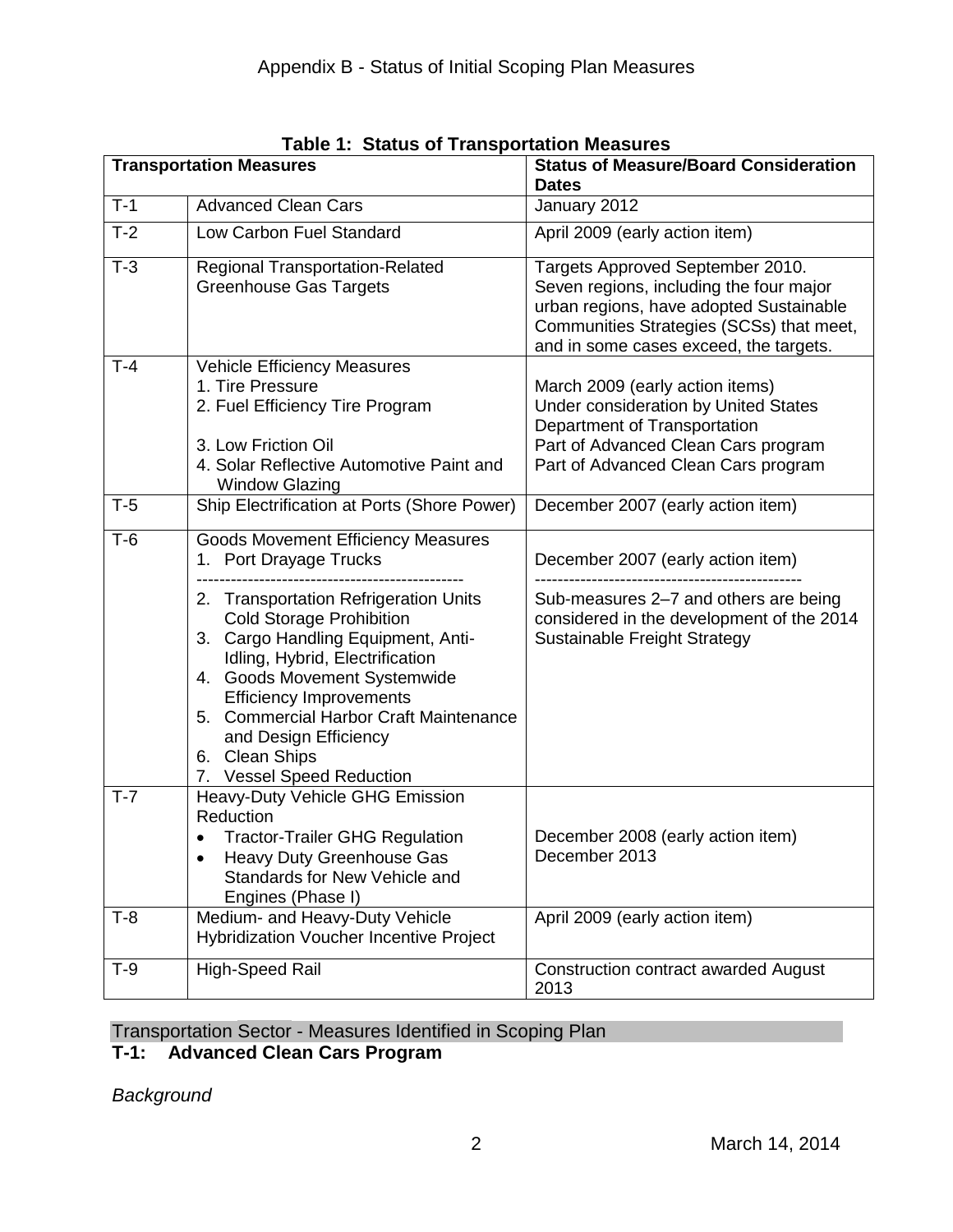The Board approved the Advanced Clean Cars (ACC) program in January 2012. The and greenhouse gas light duty vehicle standards to lay the foundation for the next requirements from 2017-2025 in passenger cars and trucks. ACC program closely aligns the Low Emission Vehicle, Zero Emission Vehicle (ZEV), generation of ultra-clean vehicles. The Program includes more stringent GHG emission standards, tighter criteria pollutant standards, and increased ZEV production

requirements from 2017-2025 in passenger cars and trucks.<br>ARB's Advanced Clean Cars program, developed in part through collaboration with the United States Environmental Protection Agency (U.S. EPA) and the National Highway Traffic Safety Administration (NHTSA) will cut GHG emissions from new passenger vehicles in 2025 by half, compared to today's fleet mix.

 The ACC program also includes an updated Zero Emission Vehicle rule, which requires plug-in electric or hydrogen fuel cell vehicles to account for about 15 percent of new vehicle sales in California by 2025.

 Executive Order (EO) B-16-12, issued by Governor Brown in 2012, established a 2050 EO called for 1.5 million zero emission vehicles on California's roadways by 2025, along GHG reduction target for the transportation sector of 80 percent from 1990 levels. The with zero emission vehicle purchasing requirements for State government fleets.

## *Status*

 finalized similar fuel economy standards. Subsequently, in November 2012 the Board In October 2012, U.S. EPA finalized similar GHG emission standards while NHTSA approved amendments to the Advanced Clean Cars regulations that allowed vehicle manufacturers to demonstrate compliance with ARB regulations based on compliance with the federal standards, providing a path for vehicle manufacturers to meet a single set of national GHG emission standards through the 2025 model year. On December 27, 2012, U.S. EPA approved ARB's request for a waiver under the Clean Air Act, giving California the green light on its Advanced Clean Cars package of regulations.

 strategies and actions that State agencies will take to meet milestones of the Executive In 2013, the Governor's Office released the ZEV Action Plan identifying specific Order. California currently has 40,000 ZEVs on its roadways, more than any other state.

 To ensure hydrogen fueling infrastructure is in place for the market launch of fuel cell 100 hydrogen stations as part of Assembly Bill 8 (Perea, Chapter 401, Statutes of vehicles, the Legislature authorized up to \$20 million per year in funding for at least 2013), which reauthorized funding for alternative fuels and vehicle rebates.

 More information on the Advanced Clean Cars program can be found at: http://www.arb.ca.gov/msprog/consumer\_info/advanced\_clean\_cars/consumer\_acc.htm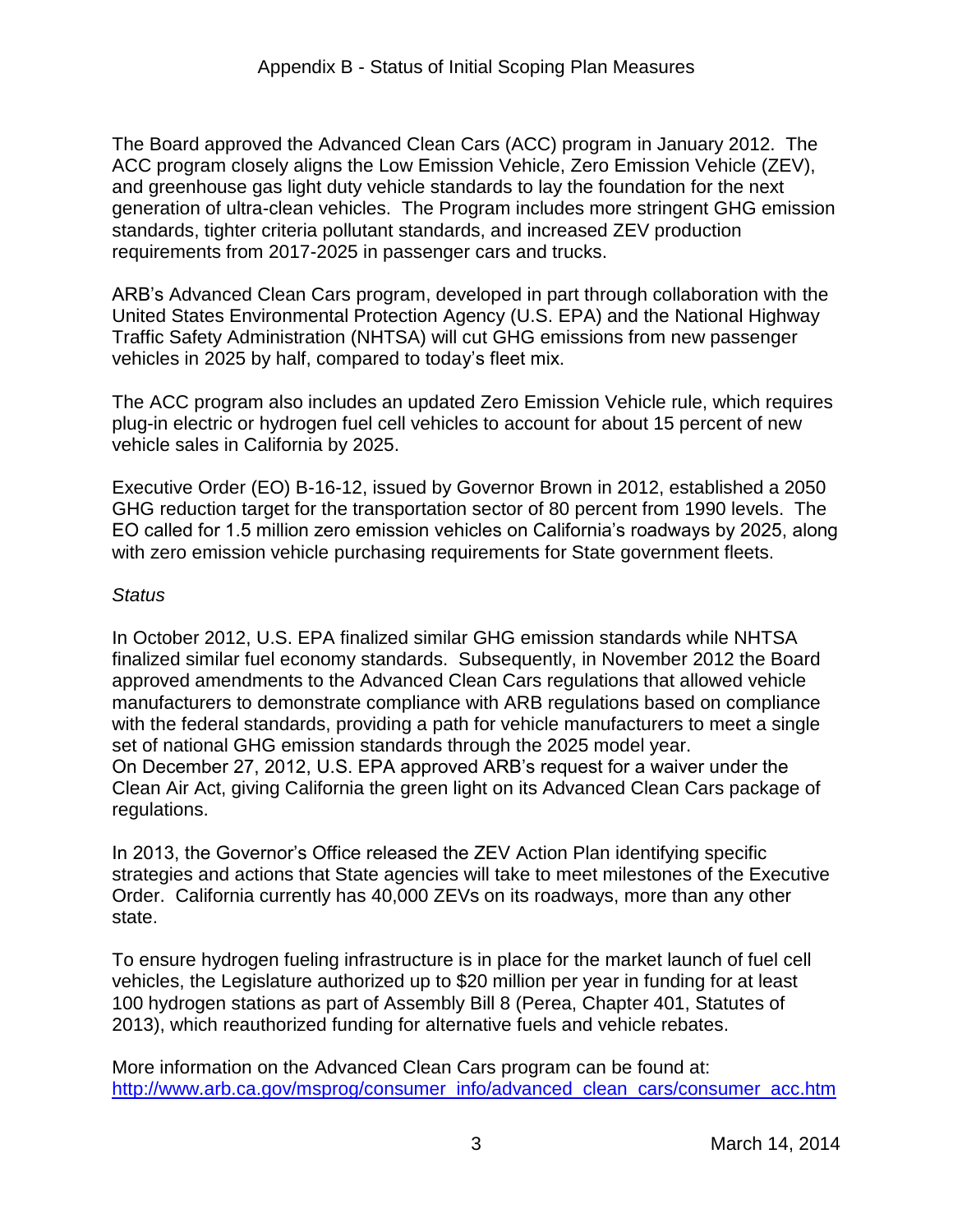#### $T-2$ : Transportation Sector - Measures Identified in Scoping Plan **Low Carbon Fuel Standard Regulation**

## *Background*

 The Board approved the Low Carbon Fuel Standard (LCFS) regulation in April 2009. LCFS sets declining carbon intensity (CI) targets between 2011 and 2020 and is designed to reduce the GHG emissions intensity of transportation fuels used in California by at least 10 percent by 2020.

 greater reductions are required in the last five years than the first five years. This today's fuels and the penetration of plug-in hybrid electric vehicles, battery electric vehicles, fuel cell vehicles, and flexible fuel vehicles. The LCFS applies, either on a compulsory or opt-in basis, to all fuels used for transportation in California. These The regulation establishes annual performance standards that fuel producers and importers must meet beginning in 2011. The standards are "back-loaded," in which schedule allows for the development of advanced fuels that are lower in carbon than transportation fuels include California reformulated gasoline, California ultra-low-sulfur diesel fuel, biodiesel, renewable diesel, E85, compressed or liquefied natural gas, biogas, electricity, and compressed or liquefied hydrogen.

#### *Status*

 assigned a CI value, based on the "life cycle" GHG emissions associated with the production, transportation, and use of fuels in motor vehicles. Each fuel's complete life represents that fuel's "fuel pathway." To date, there are more than 200 individual fuel their fuels. Providers of transportation fuels must demonstrate that the mix of fuels they supply meets LCFS CI standards for each annual compliance period. Each fuel in the mix is cycle, from "well-to-wheels" (or from "seed-to-wheels" for biofuels made from crops), pathways that regulated parties can use to describe the GHG emissions associated with

 end of Quarter 3 in 2013, there are approximately 2.04 million "excess" credits in the system—that is, more total credits than deficits. This means that regulated parties are over-complying with the LCFS, generating additional LCFS credits that can be used for future compliance when the standard becomes more stringent. In addition to the ARB is closely monitoring the status of regulated parties in the reporting tool. As of the banked credits, regulated parties have begun trading credits.

 Cal.App.4th 681. The Court held that the LCFS would remain in effect and that ARB can continue to implement and enforce the 2013 regulatory standards while it corrects shortcomings associated with the original adoption of the LCFS regulation. To address On July 15, 2013, the State of California Court of Appeal, Fifth Appellate District (Court) issued its opinion in POET, LLC versus California Air Resources Board (2013) 218 the California Environmental Quality Act and Administrative Procedures Act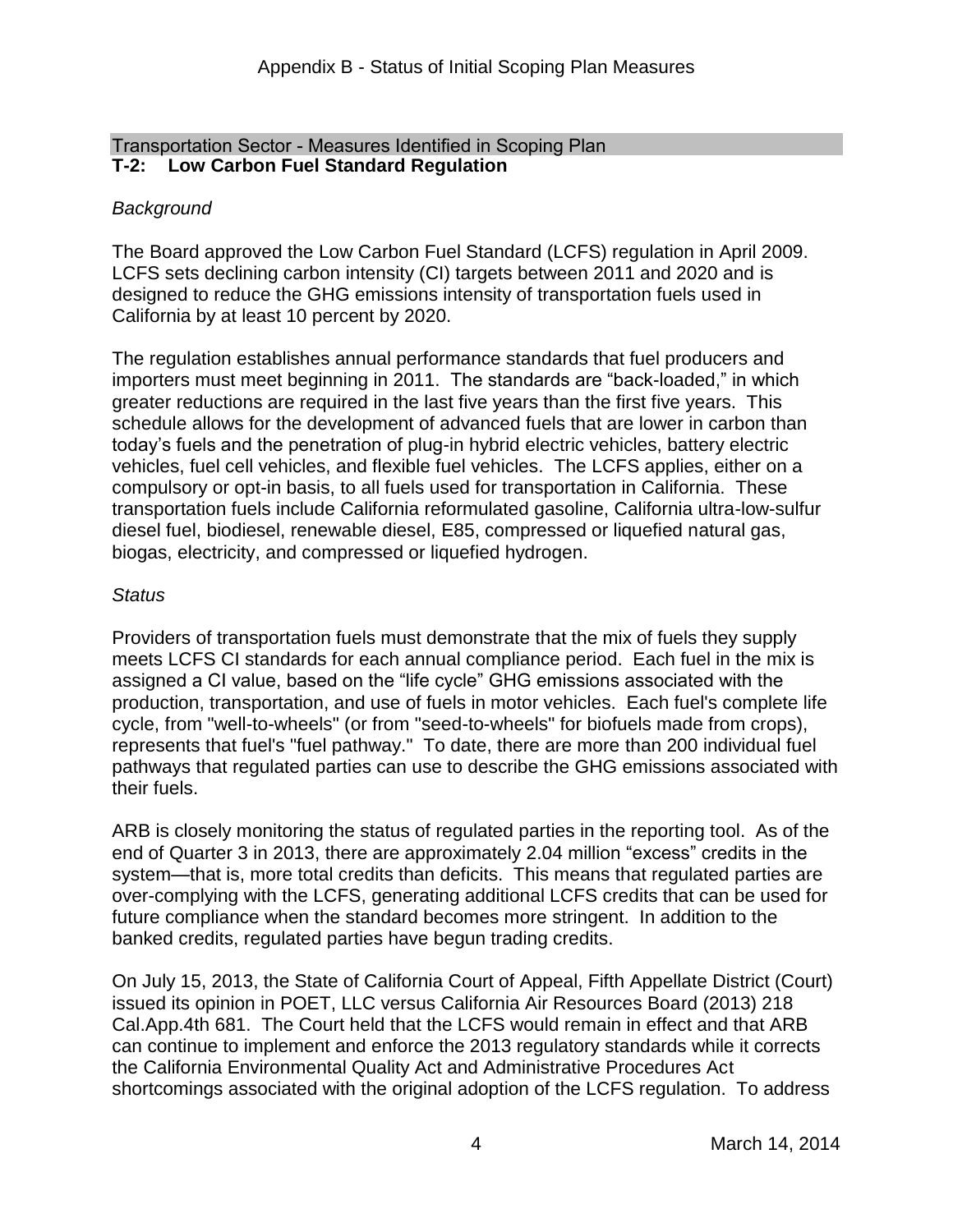and provide for improved efficiency and enforcement of the regulation. the ruling, ARB staff is proposing to re-adopt the LCFS regulation in 2014 along with a suite of amendments to offer additional flexibility, update critical technical information,

 have applied, confirming that innovation is occurring in the production of these fuels. iLUC values will undergo independent academic review. Finally, ARB staff is looking at including a cost-containment provision for the LCFS and a methodology that would ARB is continuing its collaboration with stakeholders to evaluate the CI for crude oils, and working with interested parties on technical assessments related to low-energy-use refining, pursuant to the Board's direction. ARB is also continuing to analyze and recommend for approval numerous lower-CI fuel pathways for which fuel producers Furthermore, ARB is working with various universities to update the indirect land use change (iLUC) values for corn ethanol, sugarcane ethanol, and soy biodiesel, while also developing iLUC values for palm oil, canola oil, and sorghum. Recommendations on allow refineries to generate credits for investments at the refinery that reduce GHG emissions.

More information on the LCFS can be found at: http://www.arb.ca.gov/fuels/lcfs/lcfs.htm

#### Transportation Sector - Measures Identified in Scoping Plan **T-3: Regional Transportation-Related Greenhouse Gas Targets**

## *Background*

 In September 2010, the Board approved per-capita passenger vehicle GHG emission reduction targets for 2020 and 2035 for each of the 18 federally-designated Metropolitan Communities and Climate Protection Act of 2008 (SB 375; Steinberg, Chapter 728, vehicles through better-integrated regional transportation, land use, and housing planning that provides easier access to jobs, services, public transit and active general plan housing elements. SCSs are intended to promote more travel and housing play without having to drive great distances. Implementation of these strategies hinges SCSs. SB 375 implementation strategies are designed to support local development of Planning Organization (MPO) regions in California as required by the Sustainable Statutes of 2008). The goal of SB 375 is to reduce GHG emissions from passenger transportation options. Regional and local planning agencies are responsible for developing Sustainable Communities Strategies (SCS) as part of the federally-required Regional Transportation Plan and also responsible for developing State-required choices through greater access to alternative forms of transportation (including public transit, biking, and walking) and development patterns where people can live, work, and on local actions to realize the GHG emission reductions envisioned in the regional "transit priority projects," or transit-oriented development (TOD).

 Each MPO is required to adopt and submit to ARB an SCS with its quantification of the region's forecasted per-capita passenger vehicle GHG emissions. ARB must accept or reject an MPO's determination that its SCS would, if implemented, meet the targets. In July 2011, ARB staff released a methodology that details how ARB will evaluate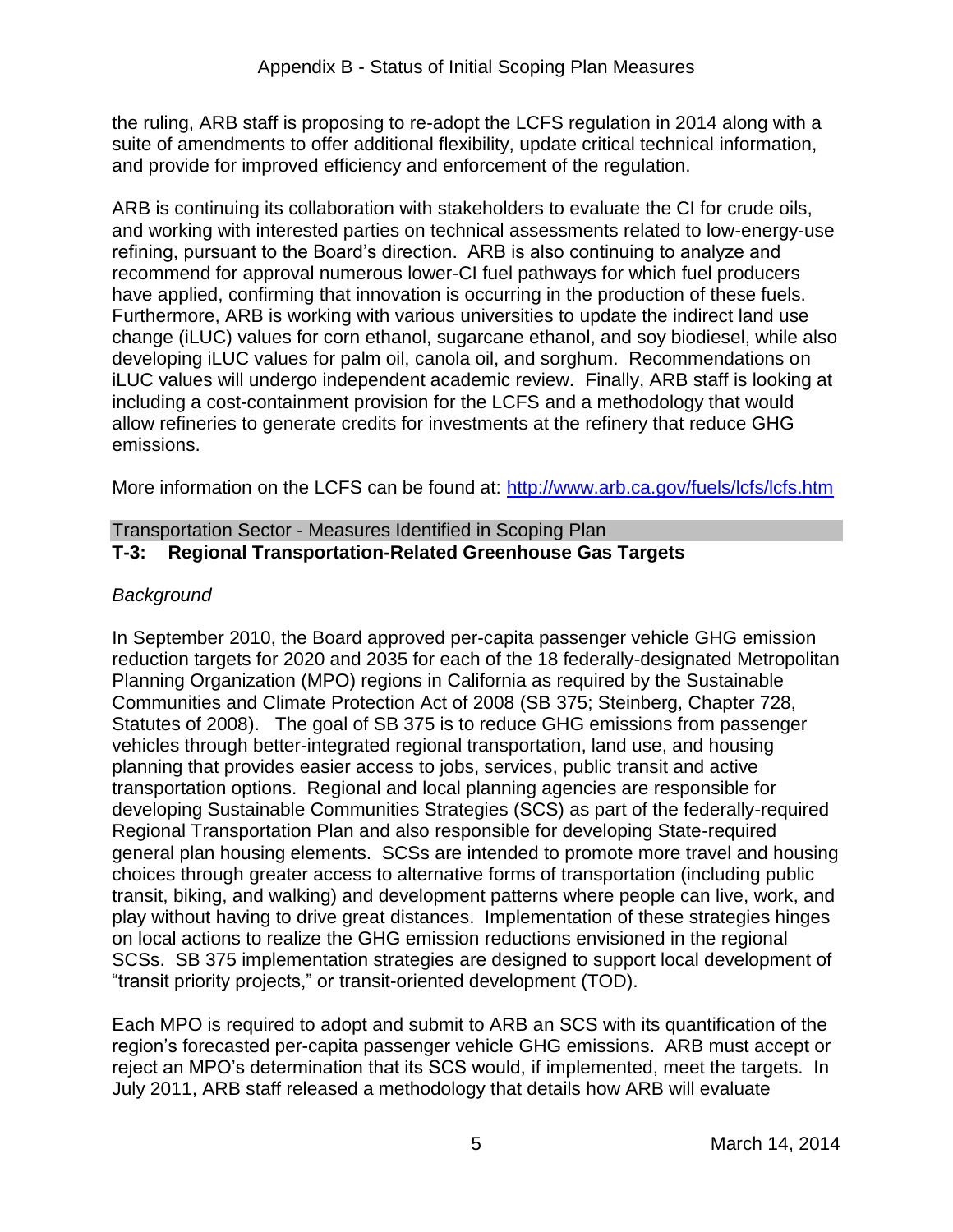an alternative planning strategy if its SCS fails to meet ARB targets. regional SCSs in order to fulfill its responsibility under the law. An MPO must develop

#### *Status*

 MPOs are now in the process of developing and adopting their SCSs as part of their regular Regional Transportation Plan updates. Seven MPOs have adopted their first SCSs, all of which have demonstrated that they could meet or exceed their targets. SCSs, all of which have demonstrated that they could meet or exceed their targets.<br>These seven are the San Diego Association of Governments (adoption 2011), the of Governments (2012), the Bay Area Metropolitan Transportation Commission (2013), Governments (2012) and the Santa Barbara County Association of Governments (adoption 2013). Southern California Association of Governments (2012), the Sacramento Area Council the Tahoe Metropolitan Planning Organization (2012), the Butte County Association of

 In mid- to late 2014, SCSs will be completed and adopted by the eight MPOs in the San and Monterey Bay regions. As each of these MPOs adopts its SCS, ARB staff will evaluate the plan to determine whether it, if implemented, would achieve the GHG emission targets. Meanwhile, the MPOs in the San Diego, Southern California, and Joaquin Valley, and by smaller MPOs including those for the Shasta, San Luis Obispo, Sacramento regions are already beginning work on their next Regional Transportation Plan updates which will entail updating their SCSs.

 with recommendations in the fall 2014 timeframe. Staff's evaluation process will involve In January 2014, the Board received a briefing on the status of SB375 implementation, and directed staff to evaluate the need for revising the GHG reduction targets and return significant input from a wide range of stakeholders through a roundtable process beginning in the spring of 2014.

 More information on the Sustainable Communities Program can be found at: [http://www.arb.ca.gov/cc/sb375/sb375.htm.](http://www.arb.ca.gov/cc/sb375/sb375.htm)

#### Transportation Sector - Measures Identified in Scoping Plan **T-4-1: Tire Pressure**

## *Background*

 In March 2009, the Board approved the Under Inflated Vehicle Tires regulation. This program reduces GHG emissions by reducing the consumption of fuel from passenger vehicles operating with under inflated vehicle tires. Proper tire inflation decreases the tire rolling resistance and reduces fuel consumption. The Regulation became effective in September 2010.

 More information on this program can be found at: [http://www.arb.ca.gov/cc/tire-pressure/tire-pressure.htm.](http://www.arb.ca.gov/cc/tire-pressure/tire-pressure.htm)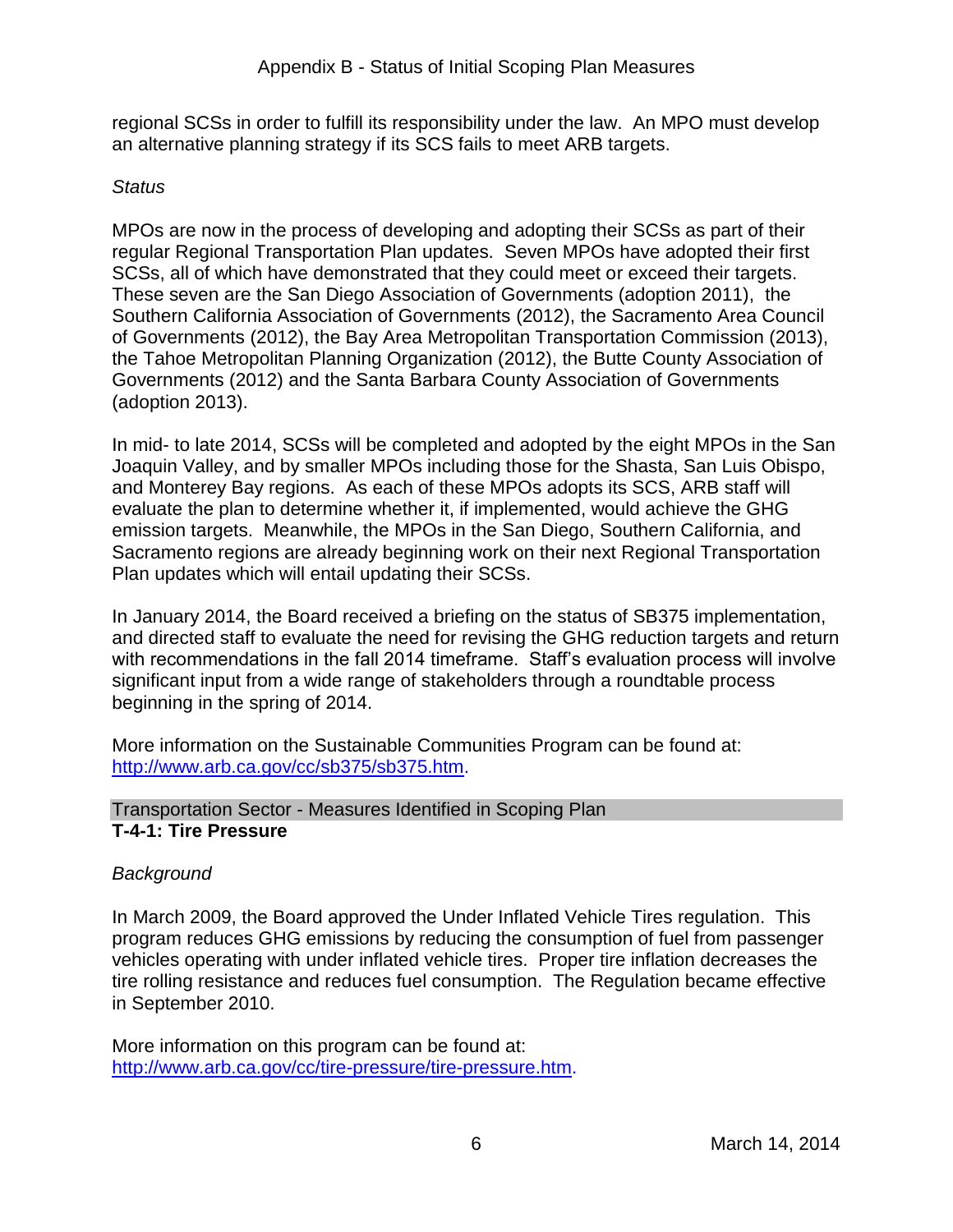#### Transportation Sector - Measures Identified in Scoping Plan **T-4-2: Fuel Efficiency Tire Program**

#### *Background*

This program would develop a statewide tire energy efficiency program for replacement tires on passenger cars and light-duty trucks.

This program is on hold. The United States Department of Transportation (National Highway Traffic Safety Administration) may propose a national fuel efficient tire program. If and when federal action is taken, a state program will be adopted.

More information on this program can be found at: [http://www.energy.ca.gov/transportation/tire\\_efficiency/index.html.](http://www.energy.ca.gov/transportation/tire_efficiency/index.html)

Transportation Sector - Measures Identified in Scoping Plan **T-4-3: Low Friction Oil** 

#### *Background*

This measure would require the use of low friction engine oils in passenger cars to reduce engine load and fuel use. ARB staff expects engine manufacturers to design their engines to accommodate the use of low friction oil to meet the Advanced Clean Cars requirements.

More information on the Advanced Clean Cars program can be found at: [http://www.arb.ca.gov/msprog/consumer\\_info/advanced\\_clean\\_cars/consumer\\_acc.htm](http://www.arb.ca.gov/msprog/consumer_info/advanced_clean_cars/consumer_acc.htm)

#### Transportation Sector - Measures Identified in Scoping Plan **T-4-4: Solar Reflective Automotive Paint and Window Glazing**

#### *Background*

ARB staff initiated a Cool Cars rulemaking in 2009, but ceased rulemaking activities in 2010 due to insufficient time remained on the rulemaking calendar to achieve consensus on the rule. In its place, staff incorporated a performance-based approach to cooling vehicle interiors into the advanced clean cars regulations which were approved by the Board in January 2012.

More information on the Advanced Clean Cars program can be found at: [http://www.arb.ca.gov/msprog/consumer\\_info/advanced\\_clean\\_cars/consumer\\_acc.htm](http://www.arb.ca.gov/msprog/consumer_info/advanced_clean_cars/consumer_acc.htm)

- Measures Identified in Scoping Plan **T-5: Ship Electrification at Ports (Shore Power)**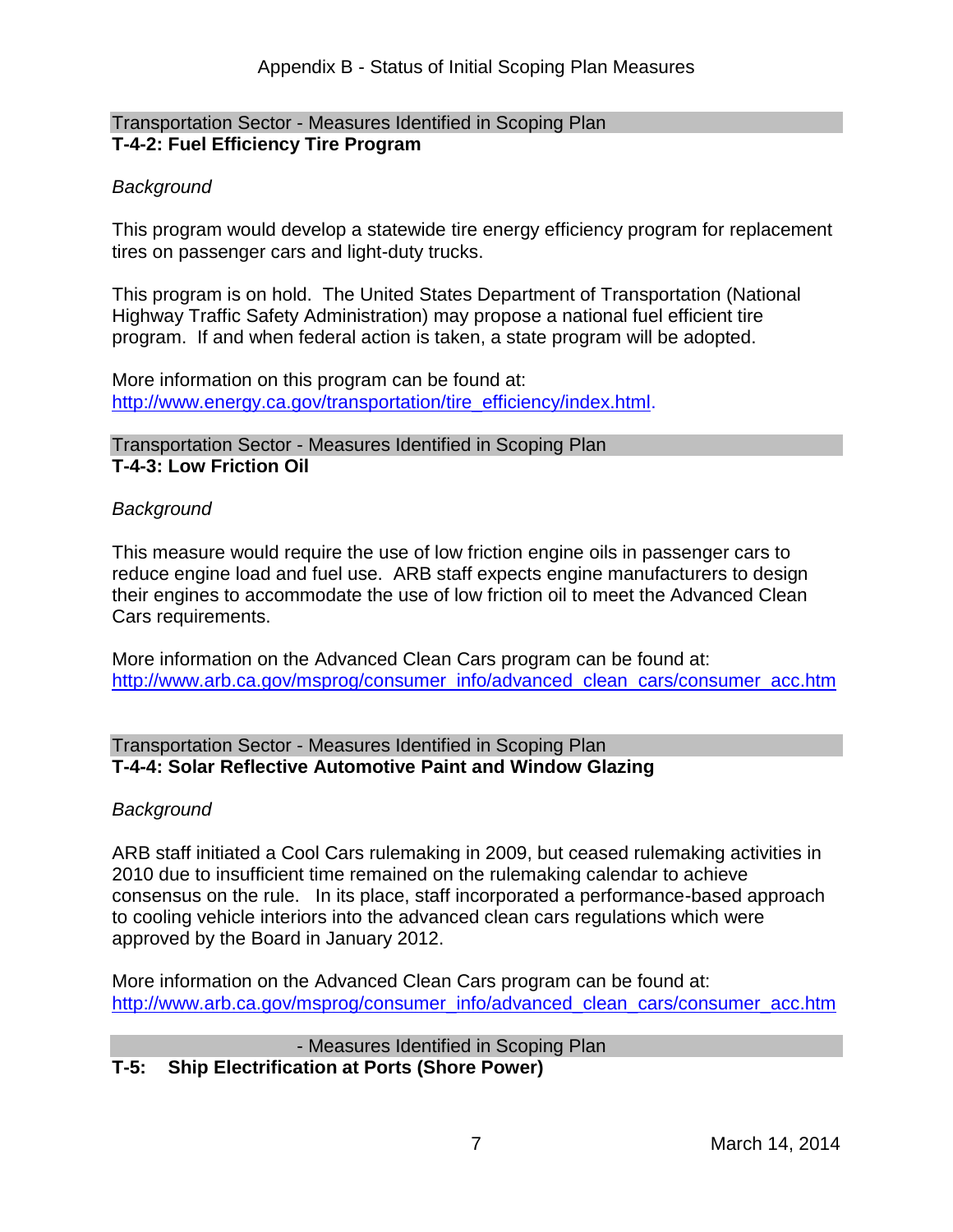## *Background*

the reduction in emissions of oceangoing vessels while at-berth at a California port. vessels while at these ports are also affected. In December 2007, the Board approved the Shore Power Regulation, which requires The requlation affects operators of container vessels, passenger vessels, and refrigerated-cargo vessels that berth at the ports of San Diego, Los Angeles, Long Beach, Hueneme, Oakland, and San Francisco. Operators of terminals servicing these

 equivalent emission reductions. Each option has specific compliance requirements and The regulation provides vessel fleet operators visiting affected ports two options to reduce at-berth emissions from auxiliary engines: 1) turn off auxiliary engines for most of a vessel's stay in port and connect the vessel to some other source of power, most likely grid-based shore power, or 2) use alternative control technique(s) that achieve dates. Most shipping companies will comply with the regulation using the reduced onboard power generation option.

#### *Status*

is the first time that they will have reduced emissions while at-berth. Beginning January 1, 2014, affected fleets were required to reduce emissions from auxiliary engines while at-berth by 50 percent per quarter. For most affected fleets, this

 April 1, 2015. Beginning 2017, fleet emission reduction requirements increase to 70%. The regulation will reach full implementation by 2020 when the fleet emission reduction requirements increase to 80%. Annual compliance statements for affected fleets are due to the ARB starting

More information on the Shore Power regulation can be found at: [http://www.arb.ca.gov/ports/shorepower/shorepower.htm.](http://www.arb.ca.gov/ports/shorepower/shorepower.htm)

## Transportation Sector - Measures Identified in Scoping Plan

#### **T-6: Goods Movement Efficiency Measure**

#### *Background*

 the equipment or vehicles transporting freight to and from ports, intermodal rail yards, refrigeration units, and locomotives, as well as system-wide reductions from overall The Goods Movement Efficiency Measure includes measures to reduce emissions from and distribution centers. The measure envisioned additional reductions from ships, port trucks, long-haul trucks, commercial harbor craft, cargo handling equipment, transport improvements in freight movement efficiency. Work has been completed or is underway on various elements of T-6 including implementation of the drayage truck regulation, and efforts to introduce more efficient engines (like hybrids) to freight transport, conducting a technical analysis of vessel speed reduction programs, bringing cleaner ships to California, reducing idling of cargo equipment, reducing emissions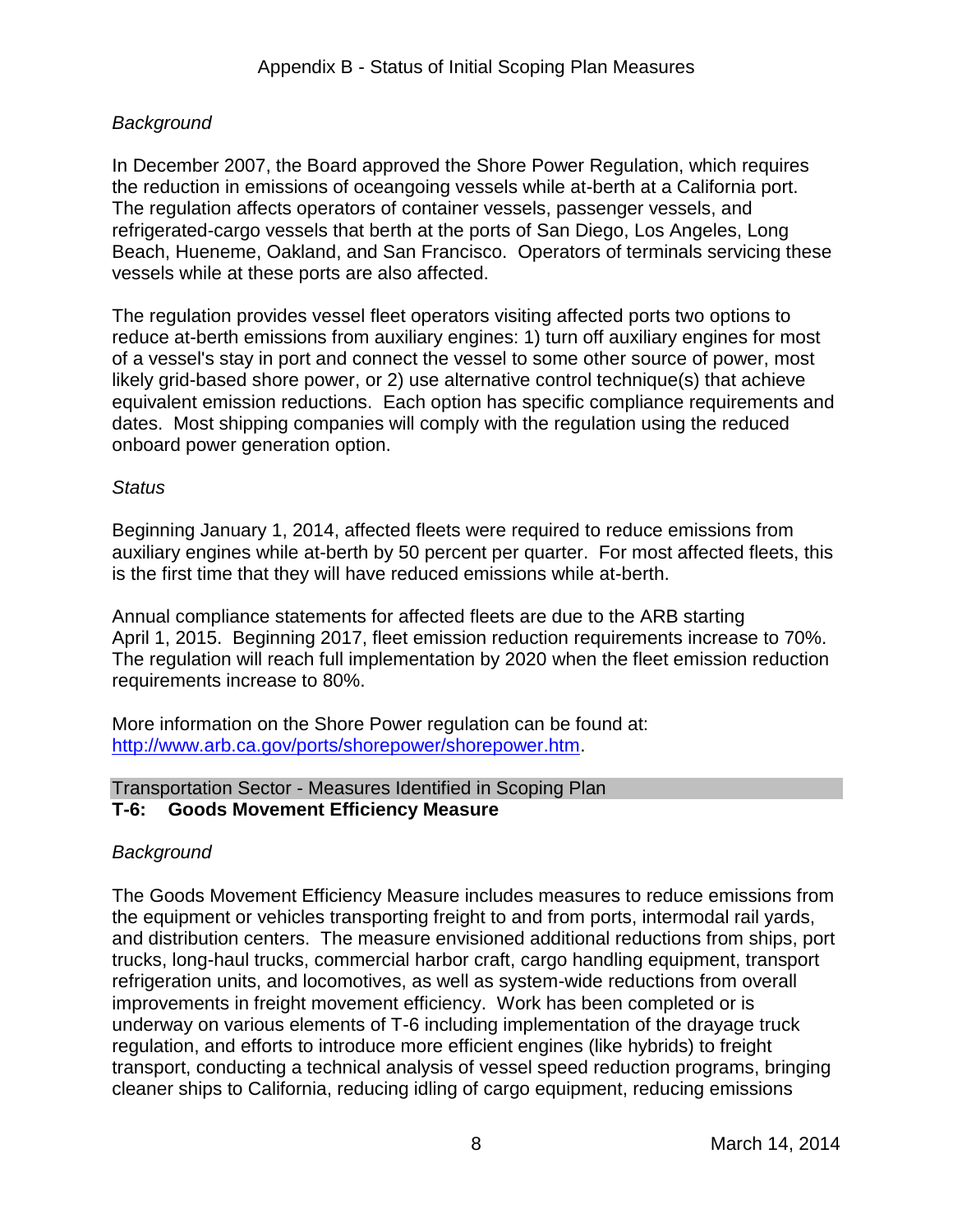refrigeration units for cold storage. Because ARB is on course to reach its 2020 GHG emission limit without the full reductions from Measure T-6, efforts to achieve transformative reductions from this sector are being folded into a broader ARB Sustainable Freight Strategy (Strategy) that will look beyond 2020. through incentive programs, and transitioning away from use of diesel powered

 in the context of a broader Sustainable Freight Initiative—which is a multi-decade effort including advocating at the federal level and acquiring public and private funding for The 2014 Strategy is a concentrated, one-year effort to produce a document developed to develop, fund, and implement the changes necessary to achieve a sustainable freight system—and represents the next milestone in defining what is necessary to move California toward a sustainable freight system. Building a coalition of freight stakeholders is a primary focus of the Strategy, and will ultimately be a significant driving force behind affecting change in areas outside of ARB's sphere of influence, implementation.

## *Status*

 effort. Currently, there are a number of existing venues led by both public and private The South Coast Zero-Emission Freight Transport Technology Symposium and ARB's Haagen-Smit Symposium in mid-2013 provided early input into the sustainable freight entities where California freight issues are being discussed. The California Freight Advisory Committee, established in 2013 to inform Caltrans' California Freight Mobility Plan, is one of the venues ARB is participating in with a focus on transportation infrastructure.

 complete the following: In January 2014, the Board received a briefing on the Strategy and directed staff to

- Engage stakeholders to provide input on the development of a Strategy document that will be presented to the Board in late 2014. The document should transport system and build a coalition to affect change outside of ARB's identify and prioritize actions to move California towards a sustainable freight immediate sphere of influence.
- levels. This work will inform the Strategy and future State Implementation Plan Complete sector-based technology assessments; undertake a systems analysis; consider "well-to-wheels" pollution impacts; and use the stakeholder outreach to identify techniques for improving efficiency at the business, sector, and system and Scoping Plan development.
- near freight facilities. Begin development of broad principles and criteria for new and expanded freight facilities. • Identify and implement near-term actions to reduce localized risk in communities
- develop principles and criteria that establish air quality and climate benefits as • In coordination with Caltrans and the California Freight Advisory Committee, equal metrics to established transportation/mobility metrics in determining the priority of freight-related transportation projects.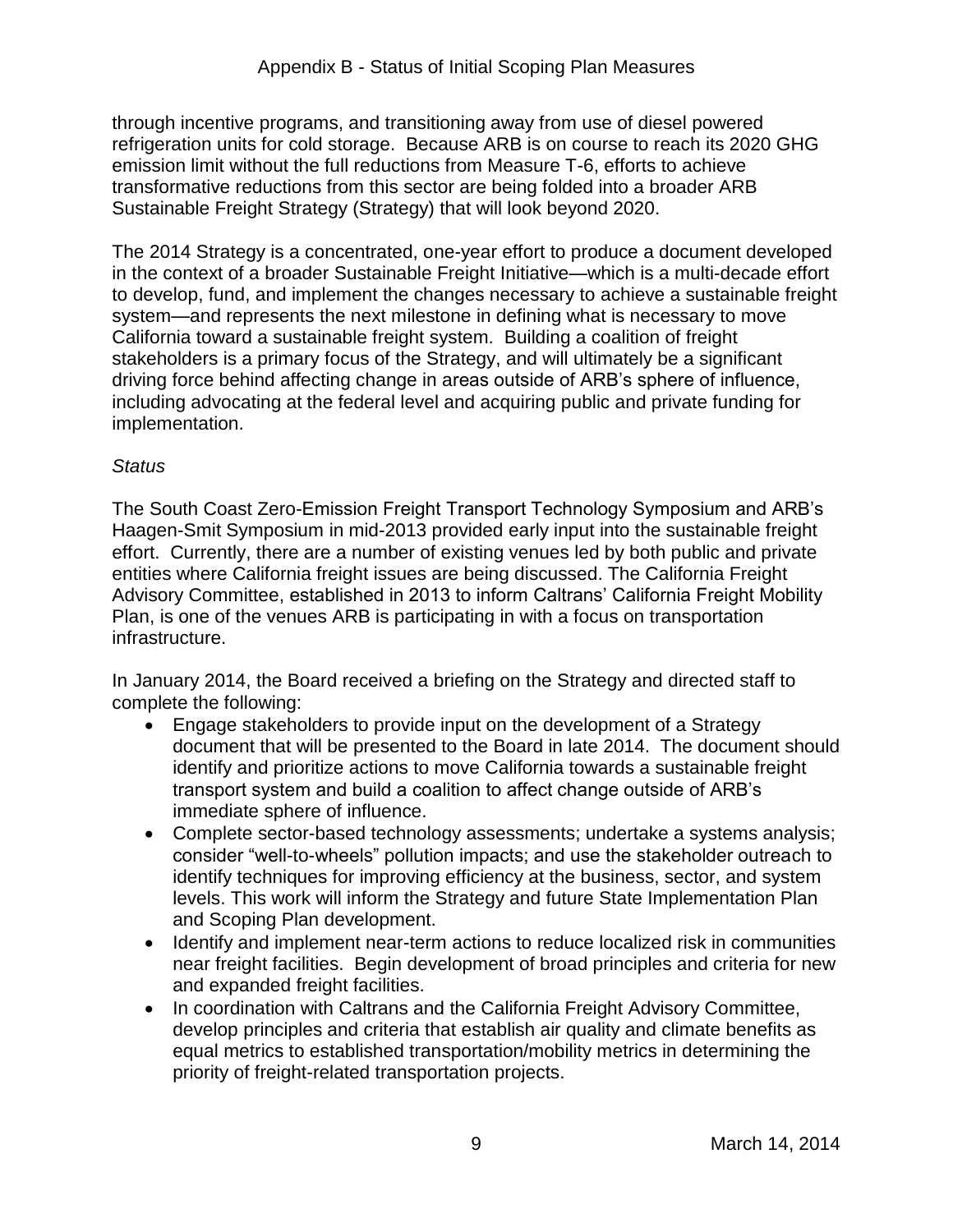- Coordinate planning with State energy agencies to meet the energy requirements of a sustainable freight system.
- to prioritize transformative zero and near-zero emission technologies for • In coordination with the local air districts, evaluate and implement opportunities incentive funding programs.

 More information on the Sustainable Freight Transport Initiative can be found at: [http://www.arb.ca.gov/gmp/sfti/sfti.htm.](http://www.arb.ca.gov/gmp/sfti/sfti.htm)

#### Transportation Sector - Measures Identified in Scoping Plan **T-7: Heavy-Duty Vehicle GHG Emission Reduction Regulation**

## *Background*

 Regulation) was approved by the Board in December 2008. The purpose of the combinations that operate in California by requiring them to utilize technologies that The Heavy-Duty Vehicle GHG Emission Reduction Regulation (Tractor-Trailer GHG regulation is to reduce GHG emissions from certain long-haul tractor-trailer result in improved fuel efficiency.

The regulation requires owners of long-haul tractors as well as 53-foot or longer technologies and low rolling resistance tires. These requirements pertain to all small fleets. All aerodynamic and tire technologies must be verified by the United box-type trailers to replace or retrofit their affected vehicles with compliant aerodynamic applicable tractors and box-type trailers that operate on California highways regardless of where the vehicles are registered, although there are provisions specific to large and States Environmental Protection Agency's SmartWay program.

 from new medium and heavy-duty engines and vehicles, known as the federal Phase 1 GHG regulation. The federal Phase 1 GHG regulation is currently in the implementation phase, with compliance requirements beginning with the 2014 model year and increasing in stringency through the 2018 model year. Manufacturers are expected to In September 2011, U.S. EPA adopted a new regulation for controlling GHG emissions comply with Phase 1 with use of more efficient engines, use of auxiliary power units, mass reduction, low rolling resistance tires, improved aerodynamics, improved transmissions, and reduced accessory loads.

#### *Status*

 Trailer fleet registrations for both Large Fleet Compliance Plan options and the Small Fleet Compliance Plan have been completed. A total of 310 large fleets with Option 2 of the Large Fleet Compliance Plan, and 25 percent of the trailers registered in the Small Fleet Compliance Plan were required to comply with the aerodynamic approximately 234,000 trailers and 2,237 small fleets with 7,325 trailers are registered and participating in the compliance plans. To date, 50 percent of the trailers registered in Option 1 of the Large Fleet Compliance Plan, 60 percent of the trailers registered in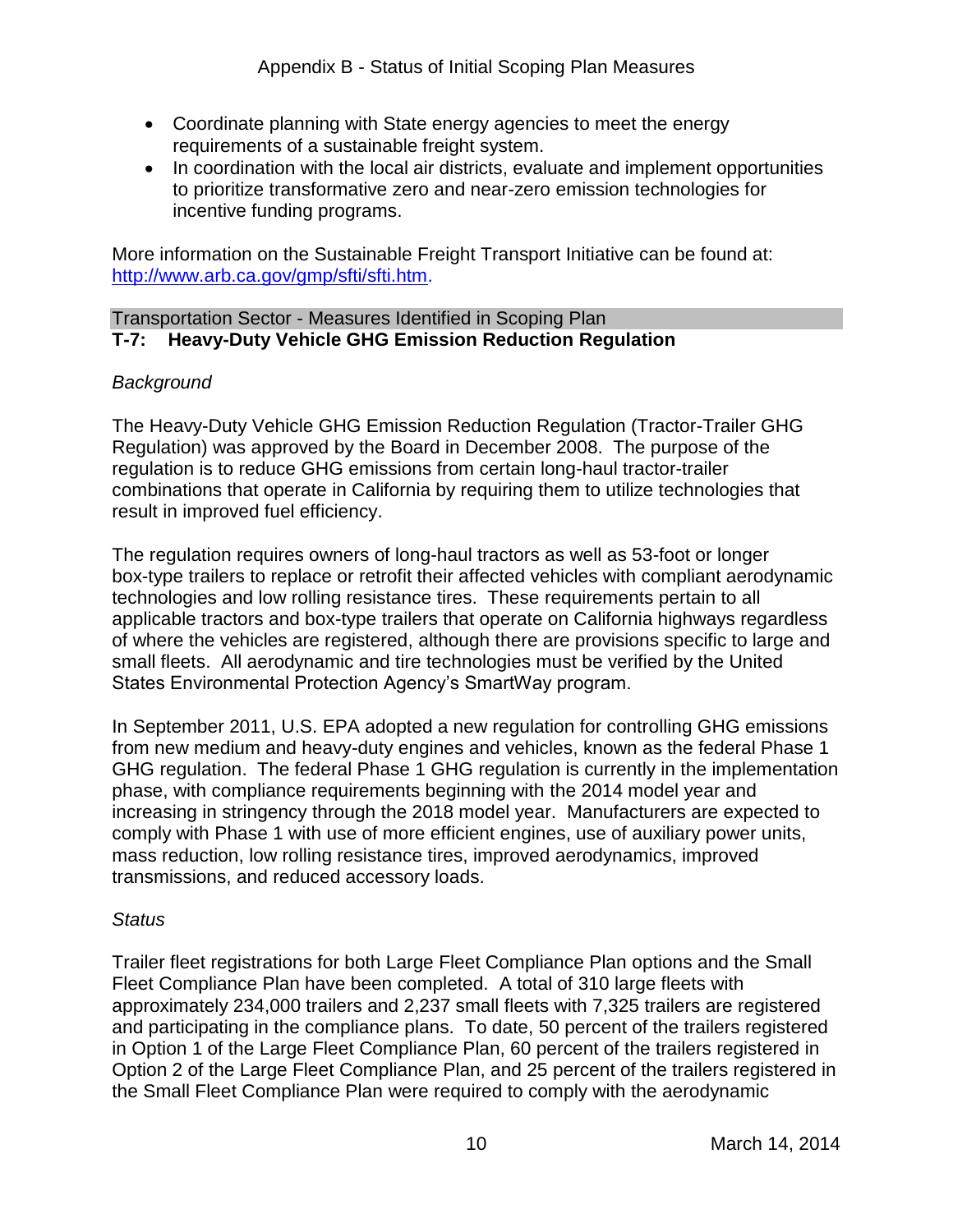technology requirements. Also, 2011 and later model year sleeper cab tractors and box-type trailers were required to comply as of January 1, 2010.

 In December 2013, ARB approved new regulations to align California's GHG emission standards and test procedures with those of the federal Phase 1 GHG regulation. ARB Phase 1 GHG regulation, including sunsetting the requirements for new 2014 and also modified the Tractor-Trailer GHG Regulation to be consistent with the federal newer sleeper cab and day cab tractors. This will provide nationwide consistency for engine and vehicle manufacturers, and allow ARB to both certify new motor vehicles and new motor vehicle engines to GHG standards and to enforce those requirements.

 new medium and heavy-duty engines and vehicles, called Phase 2, which the federal reduction requirements for trailers. ARB staff is working closely with U.S. EPA and NHTSA to develop Phase 2. ARB expects that Phase 2 of the regulation will be U.S. EPA and NHTSA are now at work on a next round of stricter GHG standards for agencies plan to propose in 2015 and which may include new national GHG emission considered for adoption by the Board in 2016.

 More information on the Tractor-Trailer GHG Emission Reduction Regulation can be found at: [http://www.arb.ca.gov/cc/hdghg/hdghg.htm.](http://www.arb.ca.gov/cc/hdghg/hdghg.htm) More information on ARB harmonizing with the federal Phase 1 GHG regulation can be found at: [http://www.arb.ca.gov/msprog/onroad/phaselghg/phaselghg.htm.](http://www.arb.ca.gov/msprog/onroad/phaselghg/phaselghg.htm)

## Transportation Sector - Measures Identified in Scoping Plan **T-8: Hybrid and Zero-Emission Truck and Bus Voucher Incentive Project (HVIP)**

## *Background*

 first approved by the Board in April 2009 as part of the Air Quality Improvement Program (AQIP) Funding Plan for Fiscal Year 2009-10. The AQIP was established by the California Alternative and Renewable Fuel, Vehicle Technology, Clean Air, and and zero-emission medium and heavy-duty vehicles. The Hybrid and Zero-Emission Truck and Bus Voucher Incentive Project (HVIP) was Carbon Reduction Act of 2007 (Assembly Bill 118, Statutes of 2007, Chapter 750). The purpose of HVIP is to accelerate the California deployment of commercialized hybrid

 HVIP provides vouchers on a first-come, first served basis to help California fleets purchase an eligible new hybrid or zero-emission truck or bus. Vouchers are provided for approximately half of the incremental cost of the advanced technology vehicle.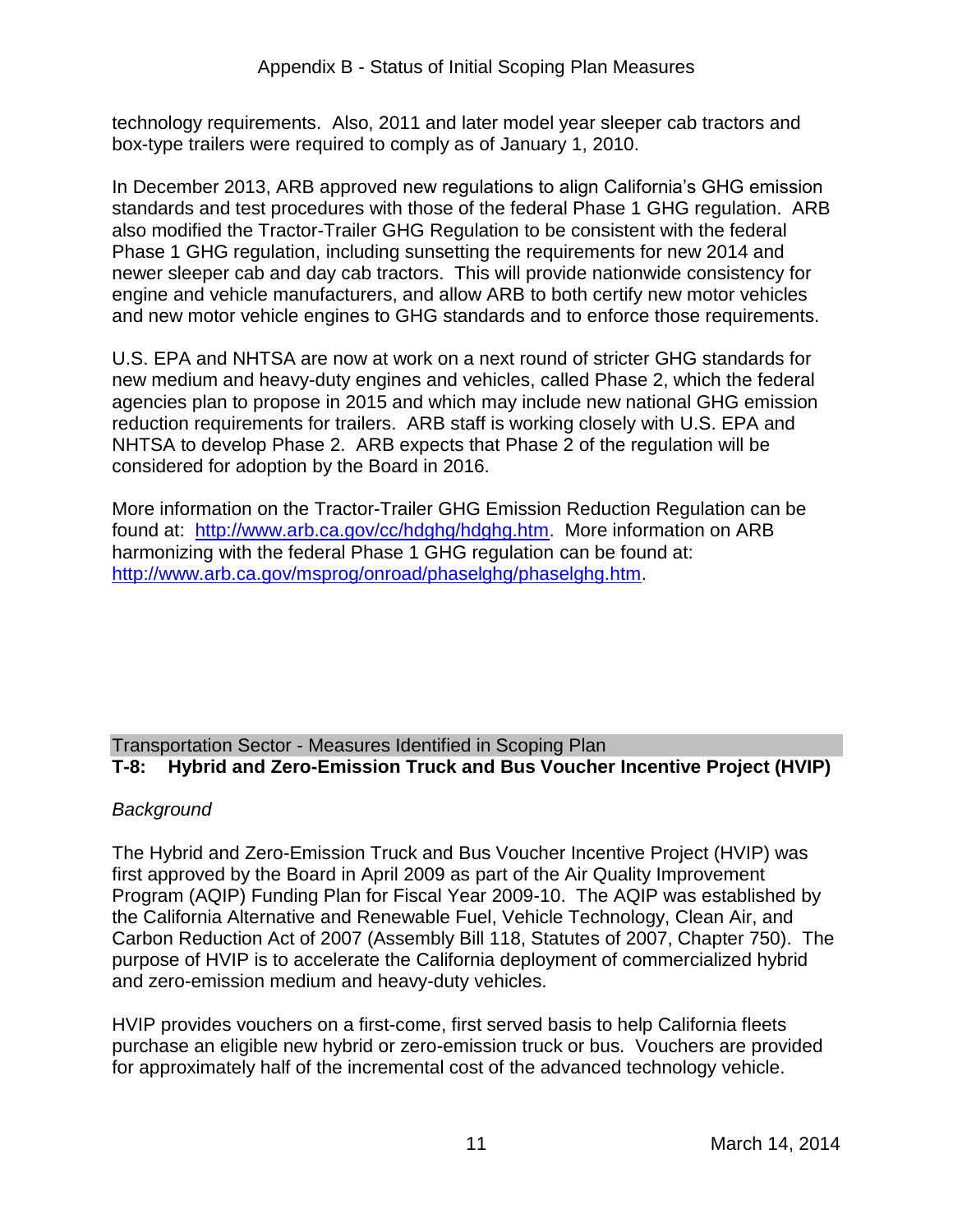## *Status*

 market penetration of hybrid and zero-emission truck and bus technology. The use of these advanced technology trucks results in GHG and criteria pollutant emission of jobs related to vehicle production. HVIP was launched in February 2010 and plays a critical role in accelerating early reduction benefits; increased fuel efficiency and fuel savings for fleets; and the creation

 To date, nearly 1,700 vouchers have been issued over the life of the program (over 1,300 for hybrid trucks and nearly 400 for zero emission trucks). HVIP funding was exhausted in spring 2013. However, \$5 million in additional HVIP funding was approved as part of the AQIP Funding Plan for Fiscal Year 2013-14, along with an additional one time \$10 million appropriation from the Legislature (Senate Bill 359; Corbett, Chapter 415, Statutes of 2013), and HVIP will re-launch in spring 2014.

 More information on the Hybrid and Zero-Emission Truck and Bus Voucher Incentive Project can be found at: [http://www.arb.ca.gov/msprog/aqip/hvip.htm.](http://www.arb.ca.gov/msprog/aqip/hvip.htm)

#### Transportation Sector - Measures Identified in Scoping Plan **T-9: High Speed Rail**

## *Background*

The California High-Speed Rail Authority (Authority) is responsible for planning and constructing an intercity high-speed rail system that would link the state's major population centers. The Authority is working with local transit, agriculture entities, northern and southern California railroads, small businesses, and cities and counties to upgrade and seamlessly connect other transit networks with the high-speed rail system to create and reinforce clean transportation options for Californians.

 Capital funding to develop the high-speed rail project will come from federal, state, local and private sources. These funds will be available at different times based on the development timeline of the system.

## *Status*

 The Authority's 2012 Business Plan laid the foundation for a statewide rail implementation. The phased sections of the project are, the Initial Operating Section (IOS), Bay to Basin, and Phase 1 Blended. modernization program that calls for parallel strategic investments in urban, commuter, and intercity rail systems, which will provide improved connectivity to the high speed rail system. The 2012 Business Plan outlines the timeline for the high-speed rail system

 Francisco Bay Area with Los Angeles. The first construction contract to begin In 2008, voters approved Proposition 1A, authorizing nearly \$10 billion in state bonds for the United States' first high-speed rail (HSR) line, which would connect the San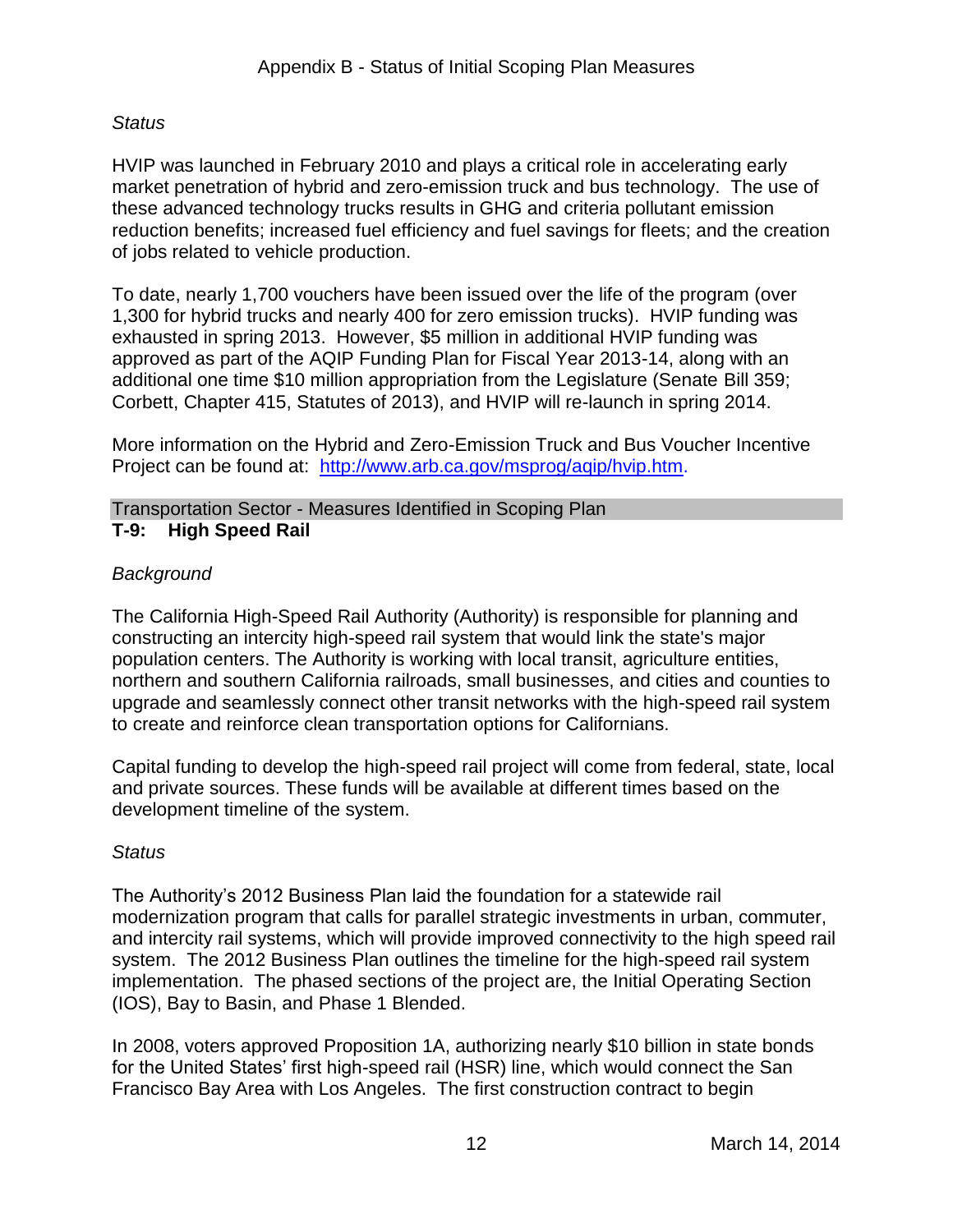planning by 2017 followed by completion of the IOS in 2022. By 2029, HSR will run California's high-speed rail system was awarded in August 2013, for work in the Central Valley. Additionally, environmental work is proceeding to electrify the Caltrain corridor in the Bay Area by 2019 as part of the high-speed rail system. The Authority will continue construction of the HSR system, beginning with completion of all station-area from San Francisco to Los Angeles.

More information on the high speed rail program can be found at: [www.hsr.ca.gov.](http://www.hsr.ca.gov/)

## **C. Electricity and Natural Gas Sector**

 summarized in Table 2 below: The status of each electricity and natural gas measure in the initial Scoping Plan is

|        | <b>Electricity and Natural Gas Measures</b>                                                                                                               | <b>Status of Measure</b>                                                                                                                                                                                       |
|--------|-----------------------------------------------------------------------------------------------------------------------------------------------------------|----------------------------------------------------------------------------------------------------------------------------------------------------------------------------------------------------------------|
|        | 1. Building Energy Efficiency - Electricity                                                                                                               | 2013 Building standards adopted and<br>begin implementation July 1, 2014.                                                                                                                                      |
| $E-1$  | 2. Appliance Energy Efficiency Standards<br>- Electricity                                                                                                 | CEC adopted and implemented<br>standards for many types of<br>appliances. Most recently for battery<br>chargers and television sets. New<br>standards for other appliances are<br>currently under development. |
|        | 3. Utility Energy Efficiency Programs -<br>Electricity                                                                                                    | Programs being implemented.                                                                                                                                                                                    |
|        | 1. Building Energy Efficiency - Natural<br>Gas                                                                                                            | 2013 Building standards adopted and<br>begin implementation July 1, 2014.                                                                                                                                      |
| $CR-1$ | 2. Appliance Energy Efficiency - Natural<br>Gas                                                                                                           | New standards under development.                                                                                                                                                                               |
|        | 3. Utility Energy Efficiency Programs -<br><b>Natural Gas</b>                                                                                             | Programs being implemented.                                                                                                                                                                                    |
| $CR-2$ | Solar Water Heating (CSI Thermal<br>Program)                                                                                                              | Program being implemented.<br>1,800 projects to date.                                                                                                                                                          |
| $E-2$  | <b>Combined Heat and Power</b>                                                                                                                            | AB1613, enacted in 2007, being<br>implemented. CPUC adopted<br>standard contracts for CHP systems<br>and set targets for CHP procurement.                                                                      |
| $E-3$  | 33 Percent Renewable Portfolio Standard                                                                                                                   | SBx1 2, enacted in 2011, being<br>implemented by CPUC, CEC, and<br>publicly-owned utilities.                                                                                                                   |
| $E-4$  | Senate Bill 1 Million Solar Roofs<br>(California Solar Initiative, New Solar<br>Home Partnership, Public Utility<br>Programs) and earlier solar programs. | More than 2,000 MW installed to<br>date.                                                                                                                                                                       |

## **Table 2: Status of Electricity and Natural Gas Measures**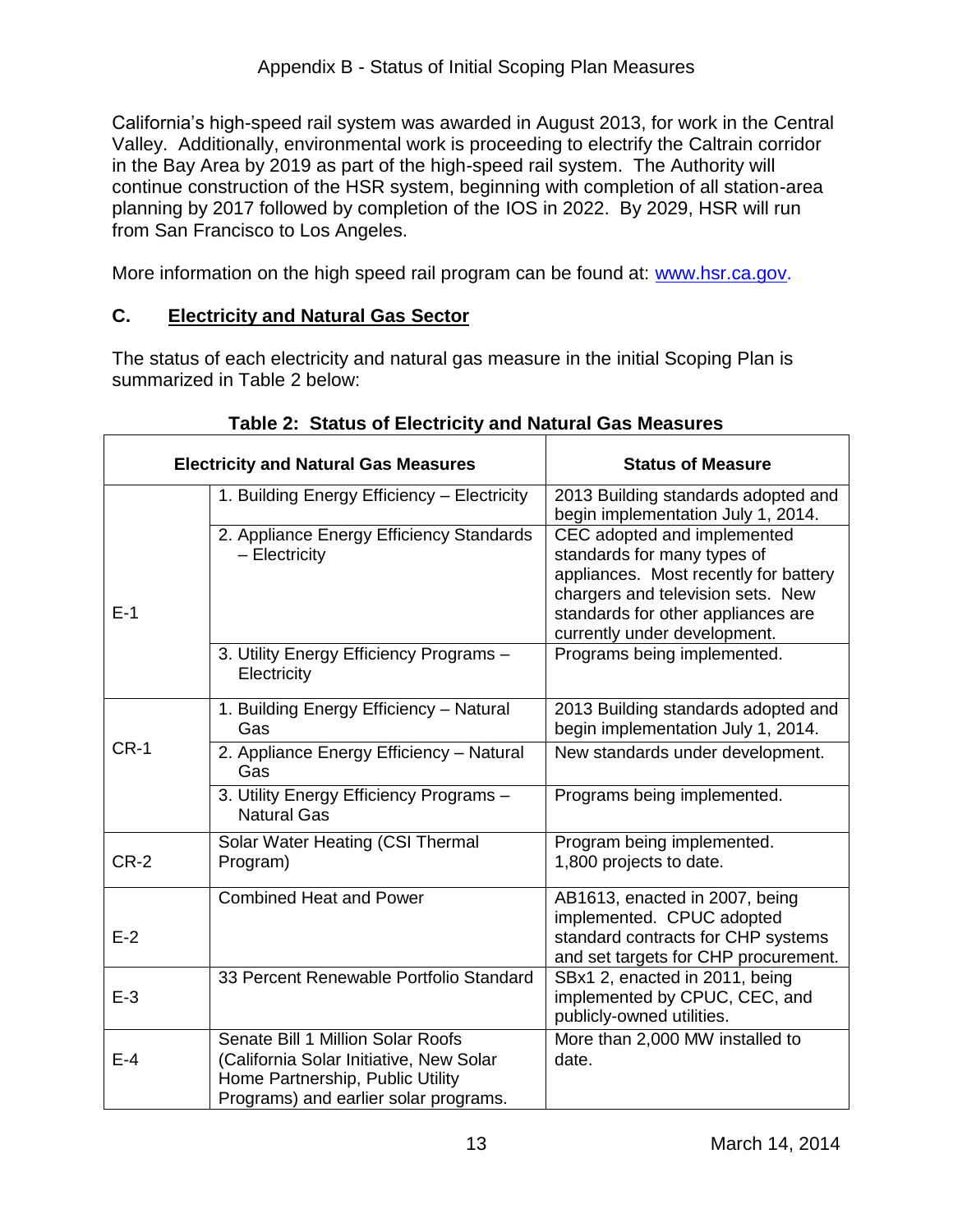#### Electricity and Natural Gas Sector - Measures Identified in Scoping Plan **E-1 and CR-1: Building Energy Efficiency Standards (electricity and natural gas)**

## New Buildings

 provide a host of environmental benefits for the State. The Building Energy Efficiency Standards are updated on an approximate three-year cycle. The 2013 Standards will continue to improve upon the current 2008 Standards for new construction of, and additions and alterations to, residential and nonresidential buildings. The 2013 Standards will go into effect on July 1, 2014. The new standards are 25 percent more efficient for residential construction and 30 percent more efficient for non-residential construction.<sup>1</sup> The California Energy Commission (CEC)'s Building Energy Efficiency Standards

## Existing Buildings Retrofits

 Assembly Bill 758 (Skinner, Chapter 470, Statutes of 2009), requires CEC to develop and implement a comprehensive energy efficiency program for all of California's existing buildings. CEC has conducted a pilot of different energy efficiency and finance programs using American Recovery and Reinvestment Act (ARRA) funds. The CEC is currently drafting an AB 758 Action Plan to accomplish the following:

- Improve code compliance rates with Title 24 Building Standards for existing building upgrade projects.
- efforts and expand the types of applicable buildings, including State buildings in Develop energy disclosure approaches and programs that build on existing alignment with Governor Brown's Executive Order B-18-12.<sup>2</sup>
- Collaborate with the real estate and property management industries to craft aggressive, but practical, solutions to achieve efficiency upgrades in existing buildings.
- Enhance usability of Title 24 Building Standards as applied to additions and alterations of existing buildings.

## Zero Net Energy

 In 2008, the California Public Utilities Commission (CPUC) set forth ZNE goals in its long-term Energy Efficiency Strategic Plan and implementation roadmap for the Big Bold Energy Efficiency Strategies. CPUC's Big Bold Energy Efficiency Strategies, later updated in 2011, states that all new residential buildings shall be ZNE by 2020, new commercial buildings shall be ZNE by 2030, and half of existing commercial buildings shall be retrofitted to ZNE by 2030.

 $\overline{\phantom{a}}$ 1 Computed from *California Energy Demand, 2012–2022 Final Forecast*, June 2012, Form 2.2 on Committed Energy Impacts.

<sup>&</sup>lt;sup>2</sup> Executive Order B-18-12, issued on April 25, 2012. See  $\frac{http://gov.ca.gov/news.php?id=17508}{http://gov.ca.gov/news.php?id=17508}$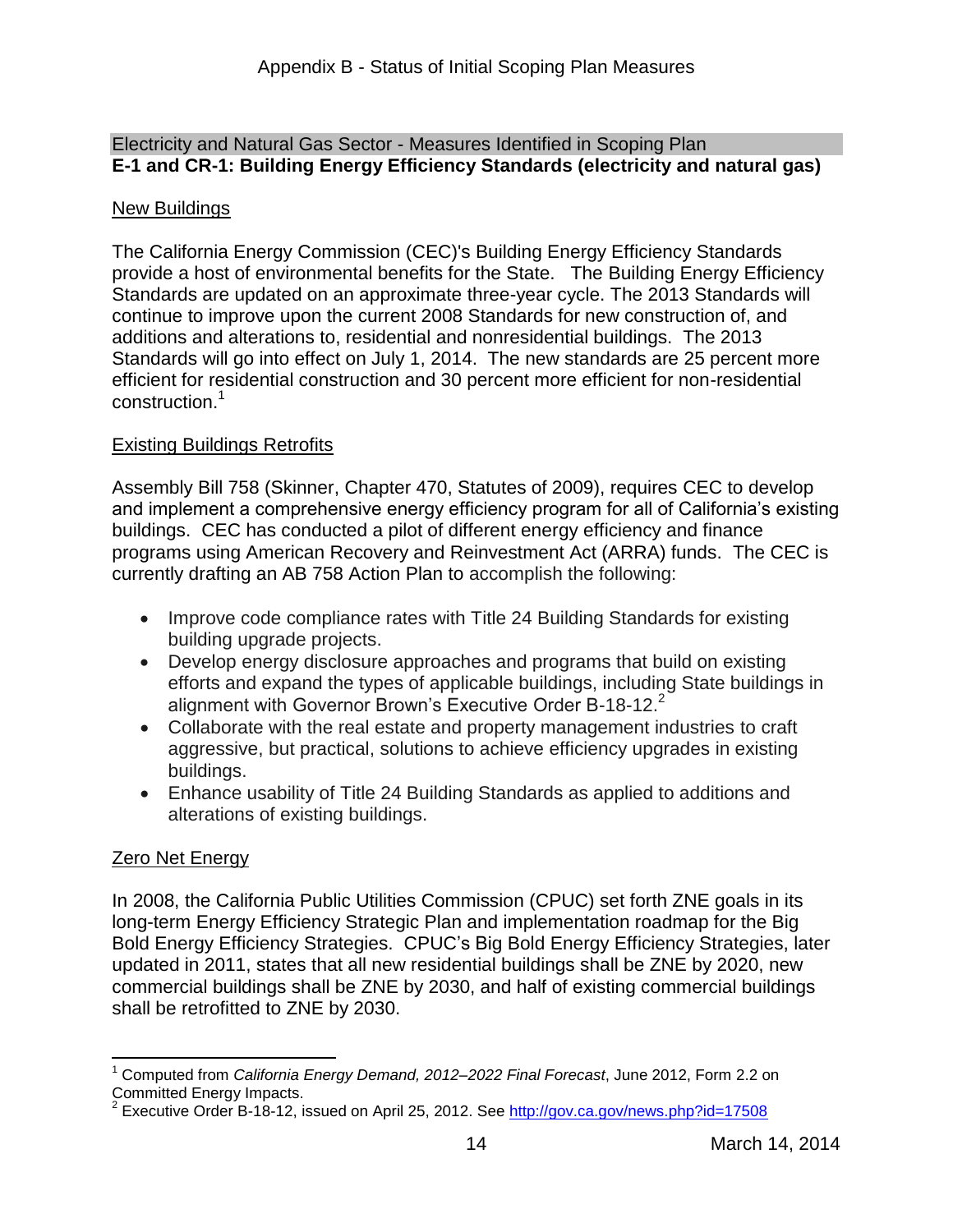efficiency standards. Working with CPUC, CEC developed a definition for ZNE Code compliant buildings that was published in the 2013 Integrated Energy Policy Report. Additionally, CEC and CPUC released the New Residential Zero Net Energy Action Plan in October 2013, which is designed to build a foundation for the development of a robust and self-sustaining ZNE market for new homes over the next seven years and to CEC has made progress toward achieving the state's ZNE goals for new residential and new commercial buildings through triennial updates to the State's building energy meet the State's goal that all new homes are zero net energy beginning in 2020.

 More information on these programs can be found at: *Building Energy Efficiency Standards*: [http://www.energy.ca.gov/title24/.](http://www.energy.ca.gov/title24/) *AB 758:* [http://www.energy.ca.gov/ab758/.](http://www.energy.ca.gov/ab758/) *Zero Net Energy*: [http://www.cpuc.ca.gov/PUC/energy/Energy+Efficiency/eesp/res\\_zne\\_action+plan.htm.](http://www.cpuc.ca.gov/PUC/energy/Energy+Efficiency/eesp/res_zne_action+plan.htm)

Electricity and Natural Gas Sector - Measures Identified in Scoping Plan **E-1 and CR-1: Appliance Energy Efficiency Standards (electricity and natural gas)** 

## *Background*

CEC regulates appliances sold in California through the following procedures:

- Sets maximum energy or water usage levels.
- Sets minimum energy efficiency design requirements.
- Maintains a database of certified appliances.
- Prohibits the sale of noncompliant and noncertified appliances.

 appliances sold or offered for sale in California with the exception of appliances sold and sold exclusively for use in recreational vehicles or other mobile equipment. Any entity purchasing such appliances will be affected by the program. The appliance energy efficiency standards apply to all state and federally regulated wholesale in California with final retail sale outside the State and appliances designed

#### *Status*

Recent appliance standards adopted by CEC include:

- 2009 television energy efficiency standards.
- 2012 battery charger energy efficiency standards.

 CEC is currently considering additional appliance types for coverage under California's appliance energy efficiency standards. Appliances being considered include:

 Consumer electronics (including computers, displays, game consoles, and network equipment.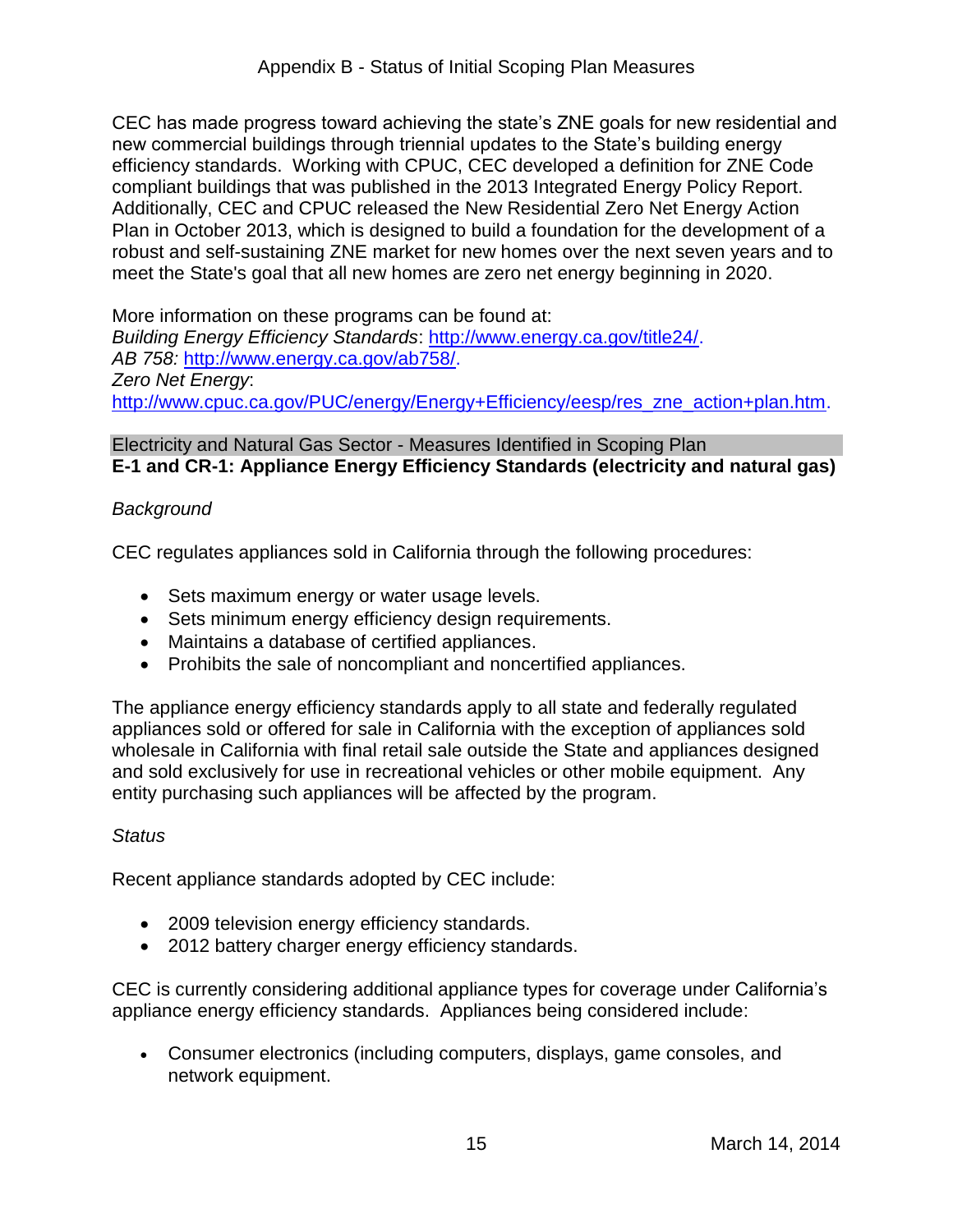- Lighting (fluorescent dimming ballasts, light-emitting diodes, and multifaceted reflector lamps).
- Water appliances (faucets, toilets, urinals, and water meters).
- Other appliances (commercial clothes dryers, air filter labeling, residential pool pumps and motors, portable electric spa labeling).

The Federal Department of Energy occasionally elevates California standards that are proven feasible to be national standards, thus significantly increasing the impact of California's efforts.

More information on CEC's Appliance Energy Efficiency Standards can be found at: [http://www.energy.ca.gov/appliances/.](http://www.energy.ca.gov/appliances/)

#### Electricity and Natural Gas Sector - Measures Identified in Scoping Plan **E-1 and CR-1: Publicly-Owned Utilities Efficiency Programs (electricity and natural gas)**

#### *Background*

 Chapter 734, Statutes of 2006) and 2227 (Chapter 606, Statutes of 2012) directed CEC, CPUC, and the State's publicly-owned electric utilities (POUs) to develop statewide Energy efficiency is the State's number one priority for procuring new energy resources to meet California's electricity and natural gas demand. Assembly Bills 2021 (Levine, estimates of all potentially achievable cost-effective electricity and natural gas efficiency savings and establish targets in order to reduce total state forecasted electrical energy consumption by ten percent over ten years.

#### *Status*

 Utilities collect funding for their energy efficiency programs through a public goods benefits fund. CEC collects information on POU investments in energy efficiency and demand reduction programs, similar to information CPUC collects from the investorowned utilities (IOUs). charge which varies by utility, and some utilities make investments beyond the public

owned utilities (IOUs).<br>More information on CEC's Energy Efficiency programs can be found at: [http://www.energy.ca.gov/efficiency/.](http://www.energy.ca.gov/efficiency/) 

Electricity and Natural Gas Sector - Measures Identified in Scoping Plan **E-1 and CR-1: Investor-Owned Utilities Efficiency Programs (electricity and natural gas)** 

*Background*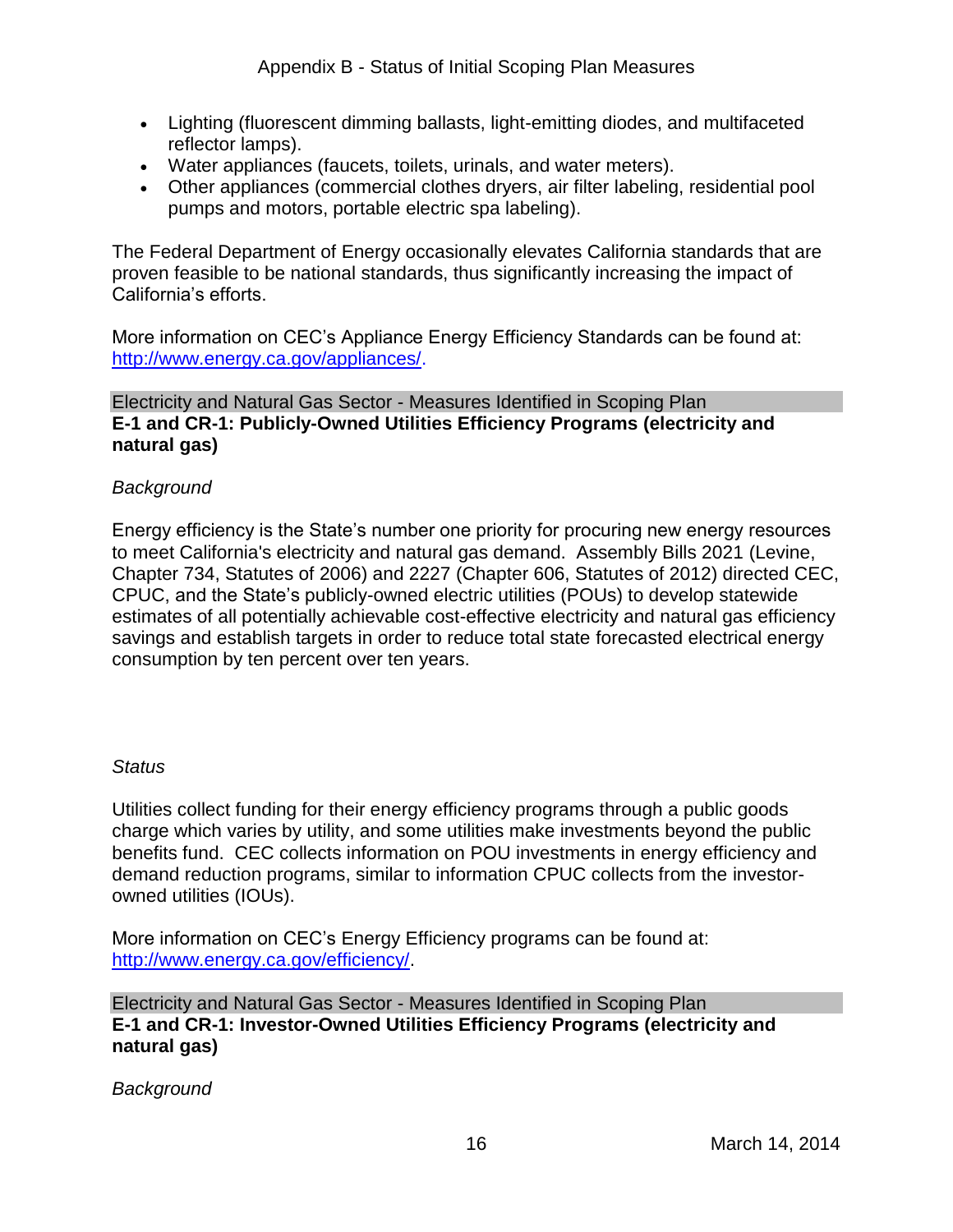direct resource acquisition of energy savings. The programs account for approximately roughly enough electricity to power 100,000 homes. The portfolio of programs covers The IOU energy efficiency portfolio provides approximately \$1 billion in annual funding for a range of activities to promote market transformation of energy efficiency as well as 1000 gigawatt hours (GWh) of additional energy savings installed annually, which is all customer sectors—residential, commercial, agricultural, and industrial sectors with a wide range of initiatives. These include:

- Customer rebates for all cost-effective energy efficiency measures
- Energy audit programs
- Marketing outreach and education
- Financing programs
- Emerging technology programs
- Codes and standards advocacy
- Workforce education and training programs
- Government partnership programs and independently administered programs through regional energy networks
- Lighting and heating, ventilation and air-conditioning (HVAC) market transformation programs
- Third party programs to reach specialized markets
- Program pilots to test new approaches and delivery mechanisms

 CPUC is currently coordinating with CEC in the planning and implementation of AB 758 to identify strategies that apply to IOU programs.

#### *Status*

 Evaluation of the 2010 – 2012 program cycle is expected to be released in early 2014. Funding for 2015 is expected to be approved in June 2014.

 The energy efficiency evaluation reports can be found at: [http://www.cpuc.ca.gov/PUC/energy/Energy+Efficiency/EM+and+V/.](http://www.cpuc.ca.gov/PUC/energy/Energy+Efficiency/EM+and+V/)

 Performance statistics on California's Energy Efficiency Programs can be found at: [http://www.eestats-beta.com/.](http://www.eestats-beta.com/)

Electricity and Natural Gas Sector - Measures Identified in Scoping Plan **CR-2: California Solar Initiative--Thermal Program** 

#### *Background*

 develop a market for solar water heating and other solar thermal technologies in California via financial incentives, standards, marketing, and outreach. The goal of the The California Solar Initiative-Thermal (CSI-Thermal) program was implemented to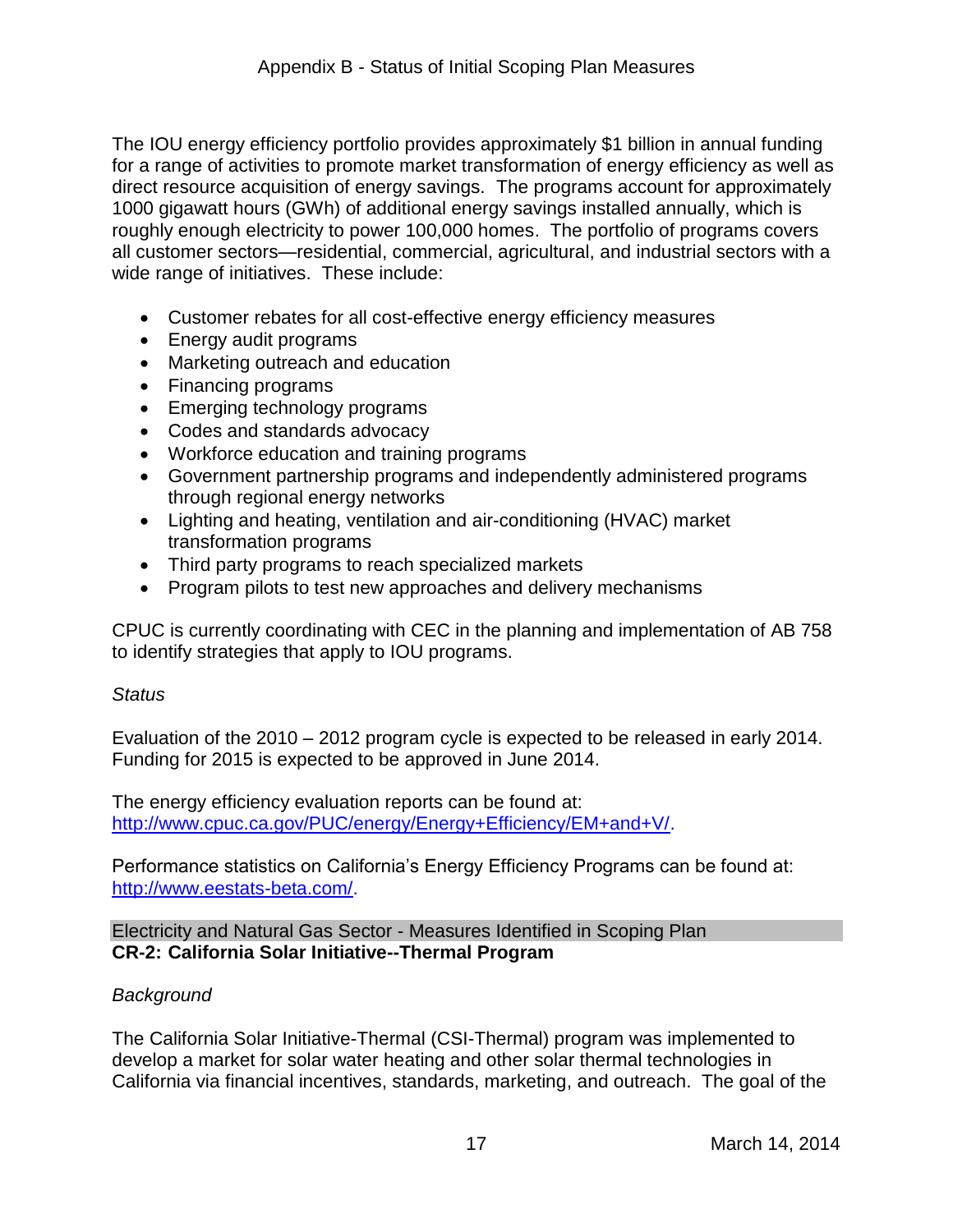program is to install the equivalent of 200,000 residential solar water heating systems by 2018 within IOU service areas.

 The CSI-Thermal program was authorized by Assembly Bill 1470 (Huffman, Chapter 536, Statutes of 2007), which allocates \$250 million collected from natural gas ratepayers for solar thermal systems that offset natural gas use, and Senate Bill 1 (Murray, Chapter 132, Statutes of 2006), which authorizes up to \$100.8 million for solar thermal systems that offset electric use. The sunset date for the program is December 31, 2017.

## *Status*

 implementation reports to CPUC. To date, the program has incentivized over 1,800 projects with roughly \$30 million in incentives committed to systems displacing natural gas and \$40,000 to systems displacing electricity or propane. The CSI-Thermal program administrators are required to submit quarterly program

gas and \$40,000 to systems displacing electricity or propane.<br>In addition, CPUC has recently issued a report on the CSI-Thermal Program and its progress towards statutory goals pursuant to AB 2249 (Buchanan, Chapter 607, Statutes of 2012). The report issued February 1, 2014, finds that there has been moderate success with multi-family and commercial installations, but very little participation among single-family customers, despite incentive levels being raised by the Commission in 2012. It also notes that achievement of the overall goal is unlikely, although the new offering of incentives for non-single-family swimming pools may spur greater program participation.

 In response to AB 2249, CPUC modified the program to allow funding for non-singlefamily residence solar pool heating. That program was launched in January 2014, with no participation data yet available.

More information on the CSI-Thermal Program can be found at: [www.csithermal.com.](http://www.csithermal.com/)

#### Electricity and Natural Gas Sector - Measures Identified in Scoping Plan **E-2: Combined Heat and Power (CHP) Systems**

## *Background*

 Through the implementation of the 2007 Waste Heat and Carbon Emissions Reduction Act (AB 1613; Blakeslee, Chapter 713, Statutes of 2007), CEC and CPUC have taken export to the grid) through utility provided feed-in tariff pricing. The Act applies to highly steps to create efficiency guidelines and market pricing incentives for small (<20 MW) CHP system owners by creating a market for the purchase of any excess electricity generation (that is beyond the operational needs of the host facility and available for efficient CHP systems with 20 megawatts (MW) or less of generating capacity installed on or after January 1, 2008.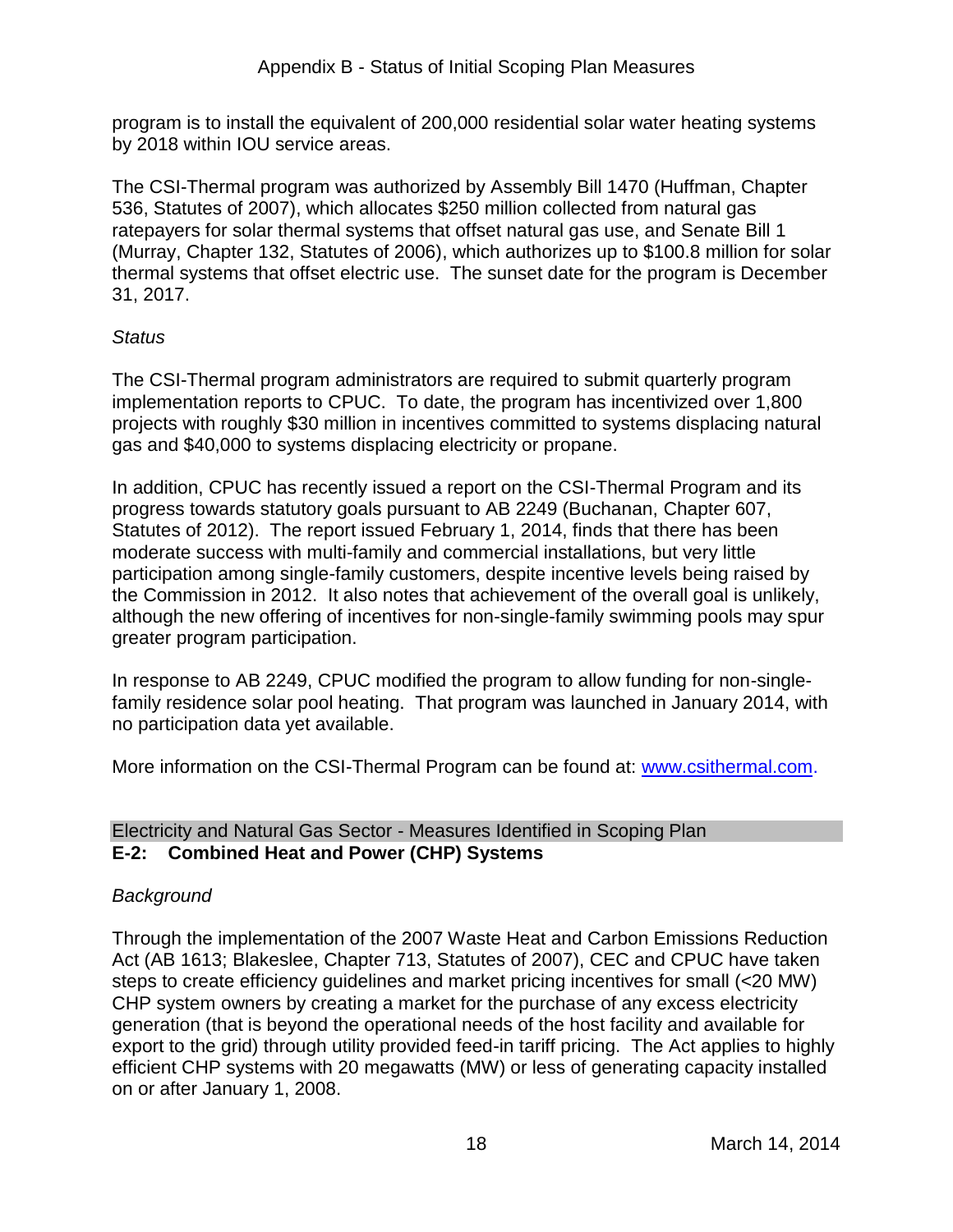of CHP capacity by 2015 and additionally to reduce GHG emissions by 4.8 MMTCO2e through contracts with CHP facilities by 2020. CPUC may authorize the procurement of GHG emission reduction target or the remainder of the 2015 MW target. CPUC adopted the CHP "Settlement Agreement" in 2010, which created a new CHP program requiring that California's three largest IOUs procure a minimum of 3,000 MW additional capacity in its 2014 Long Term Procurement Planning proceeding to meet the

#### *Status*

 CEC approved efficiency and certification guidelines for eligible systems under AB 1613 in January 2010, and in 2011, CPUC adopted standardized contracts and pricing for the purchase of electricity from CHP customers operating within the IOUs' service areas.

 progress toward the MW and GHG emission reduction targets. As of March 2013, the 1.46 MMTCO2e of GHG emission reductions. These procurements represent progress Under CPUC Settlement Agreement, the IOUs submit semi-annual reports to document IOUs have executed agreements with CHP Facilities for 2,067 MW of capacity and of 69 percent and 30 percent, toward the two respective targets.

Agreement can be found at: [www.cpuc.ca.gov/PUC/energy/CHP/.](http://www.cpuc.ca.gov/PUC/energy/CHP/) More information on the status of the AB 1613 program and the CHP Settlement

#### Electricity and Natural Gas Sector - Measures Identified in Scoping Plan **E-3: 33 Percent Renewable Portfolio Standard**

## *Background*

 by the year 2017, which was later accelerated to 2010. The original RPS mandate encouraged but did not require local POUs to do the same. In 2011, SBx1 2 (Simitian, Chapter 1, Statutes of 2011) modified the program to increase the targets and extend the requirements to local publicly-owned utilities with the goal of the program being that at least 33 percent of a utility's annual retail sales are procured from renewable The State's original Renewable Portfolio Standard (RPS) program, initiated in 2002, required the State's IOUs and other electric retail sellers to procure at least 20 percent of the electricity sold to their retail customers from eligible renewable energy resources resources by the year 2020.

 The RPS program is implemented collaboratively by CEC and CPUC. CEC determines responsible for determining appropriate penalties for any noted violations. CPUC and enforces program compliance for the State's IOUs and other electric retail sellers the RPS resource eligibility and procurement verification. CEC also establishes regulations to enforce the RPS program for the State's local POUs, with ARB determines RPS procurement targets, procurement and compliance rules and monitors (i.e., electric service providers and community choice aggregators).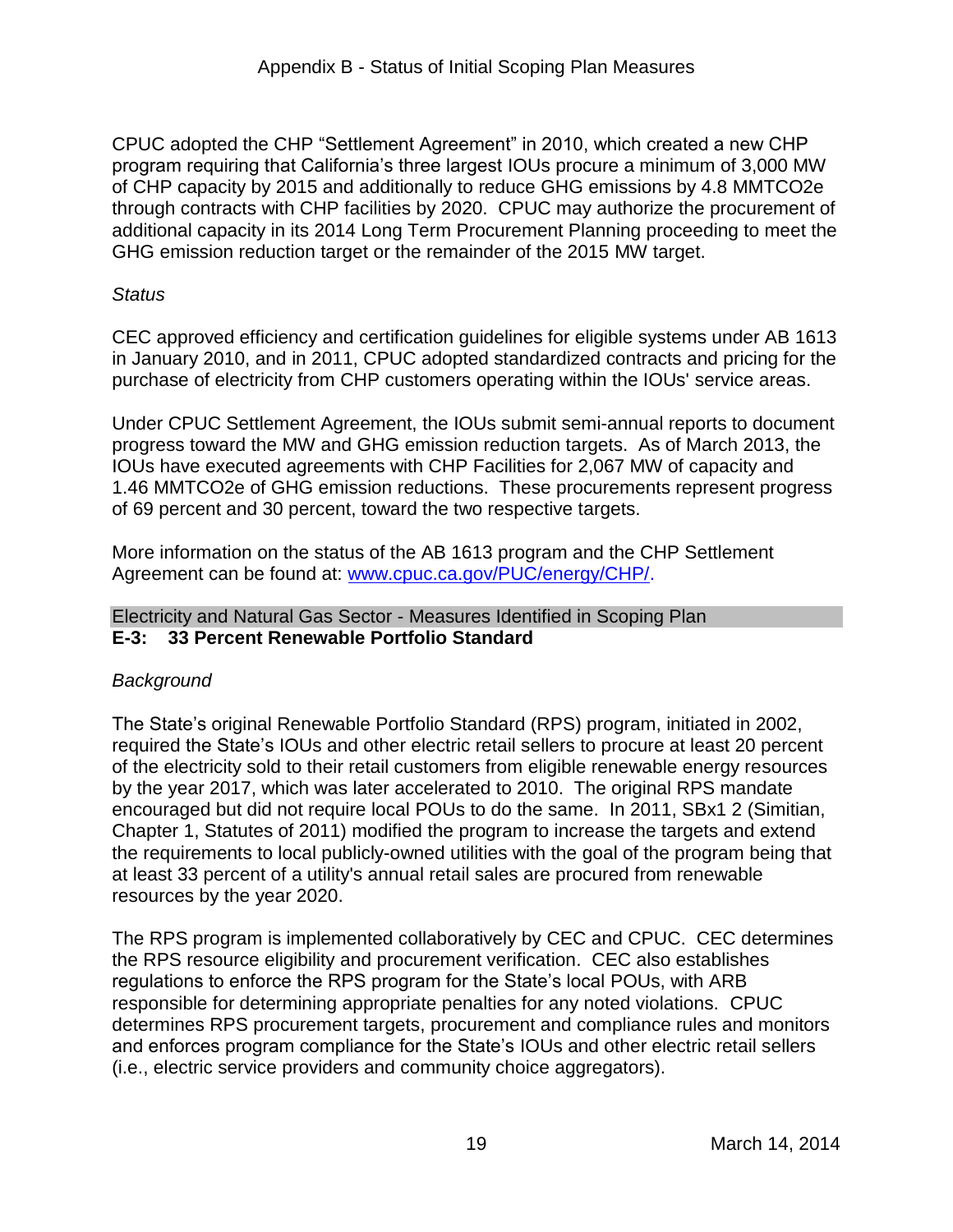#### *Status*

To date, CEC and CPUC have accomplished the following tasks in implementing the revised program:

- Eligibility Guidebook, which was adopted in April of 2012. A scoping workshop edition of the guidebook. *RPS Eligibility Guidebook*: CEC is currently using the seventh edition of the RPS was held in January 2014 to identify issues that may be addressed in an eighth
- RPS for local POUs were adopted by CEC in June 2013 and approved by the Office of Administrative Law's Notice Register in August of 2013. The *Regulations for the Enforcement of the Renewables Portfolio Standard for Local Publicly Owned Electric Utilities*: Final regulations for the enforcement of the regulations became effective in October of 2013.
- *RPS Verification Report:* This non-mandated report conveys to CPUC CEC's findings on eligible resource procurement for the RPS. The most recent report was transmitted to CPUC in late 2013 and covered procurement from 2008 through 2010.
- CPUC has adopted several Decisions implementing SB1x 2. Decisions (D.) 11- 12-020 established RPS procurement quantity requirements, or targets, for retail anticipated in mid-2014. In November 2013, CPUC adopted D.13-11-024 authorizing the three large IOUs to hold solicitations for RPS procurement. sellers. D.11-12-052 defined and implemented new RPS procurement content categories. D.12-06-038 adopted new RPS compliance rules and reporting requirements for the retail sellers under CPUC's jurisdiction. In July 2013, CPUC released a rule requesting comments on a proposed methodology to limit the retail seller's procurement expenditures for the RPS. A proposed decision is
- CPUC has an active proceeding to implement the new RPS cost limitation and a feed-in tariff for new RPS-eligible bioenergy resources (SB 1122; Rubio, Chapter 612, Statutes of 2012).

energy capacity increased from 14,100 MW in 2012 to 17,400 MW in 2013<sup>3</sup>. A total of 3,300 MW of renewable capacity came online during 2013, increasing California's largest producer of wind power and home to the nation's largest wind facility.<sup>45</sup> California has made substantial progress in developing new in-state renewable generating resources to support the RPS goals. The State's operating renewable renewable capacity by more than 20 percent. California is now the nation's second

 $\overline{a}$  $3$  California Energy Commission, Renewable Tacking Progress, revised January 15, 2014.

 National Laboratories. U.S. Department of Energy. DOE/GO-102012-3472. August. <sup>4</sup> Wiser, Ryan, and Mark Bolinger. 2012. 2011 Wind Technologies Market Report. Lawrence Berkeley

<sup>&</sup>lt;sup>5</sup> California Energy Commission, Clean Energy Tour.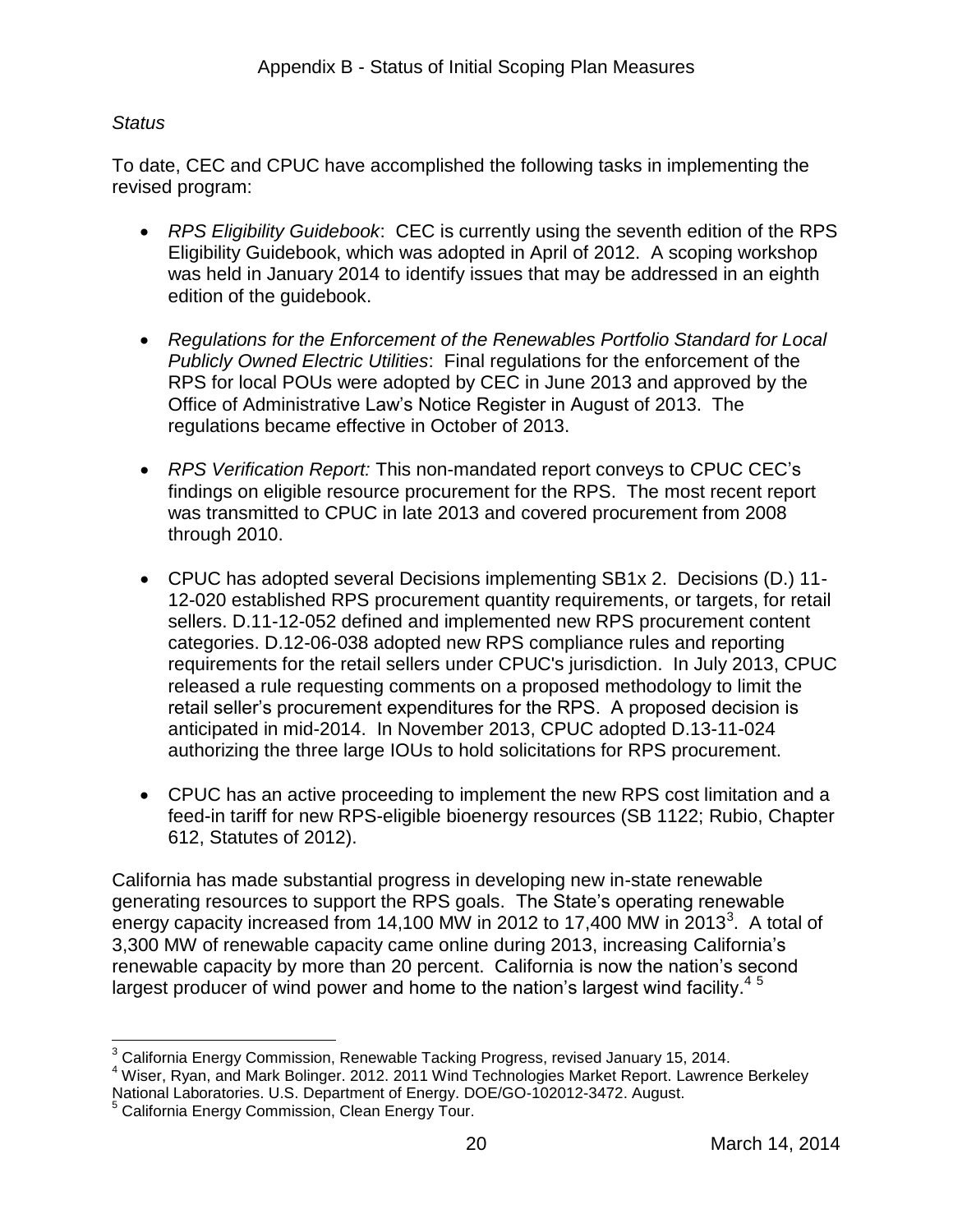More information on the RPS program can be found at: [http://www.cpuc.ca.gov/PUC/energy/Renewables/.](http://www.cpuc.ca.gov/PUC/energy/Renewables/)<br>[http://www.energy.ca.gov/portfolio/index.html.](http://www.energy.ca.gov/portfolio/index.html)

#### Electricity and Natural Gas Sector - Measures Identified in Scoping Plan **E-4: Million Solar Roofs**

## *Background*

 Chapter 132) provides up to \$3.3 billion in financial incentives for the installation of residential, commercial, and institutional solar PV systems. The program set a target for 3,000 MW of self-generative solar, including solar water heating, by 2017. The program is divided into three distinct program components each with a portion of the The State's Million Solar Roofs program enacted by Senate Bill 1 in 2006 (Murray, statewide budget and installation goals.

- The California Solar Initiative (CSI) implemented by CPUC with a \$2.37 billion residential and certain new and existing non-residential buildings within IOU by the end of 2016. The program provides solar consumers with up-front allocation, provides incentives for solar PV systems installed on existing service territories. The CSI program has a goal to install 1,940 MW of new solar incentives for smaller systems or prorates incentives over five years for larger systems.
- The New Solar Homes Partnership (NSHP), with a \$400 million allocation service areas to install solar systems on new residential buildings. The NSHP by the end of 2016. administered by CEC, provides financial incentives to customers within IOU has a goal of achieving 360 MW of installed solar electric capacity in California
- The local publicly-owned utility component of the program, with a \$784 million customers within their service areas with a goal for installing 700 MW of solar by the end of 2016. allocation, requires the POUs to offer financial incentives for solar systems to

#### *Status*

 California campaign. To date, more than 2,000 MW of self-generating solar capacity programs. To date, CPUC's CSI portion of the program has seen more than 1,400 MW of rooftop solar capacity installed. The components of the million solar roofs program are administered by the Go Solar has been installed under the incentives provided by this program and previous solar

of rooftop solar capacity installed.<br>More information on solar incentive programs can be found at: [www.gosolarcalifornia.ca.gov.](http://www.gosolarcalifornia.ca.gov/)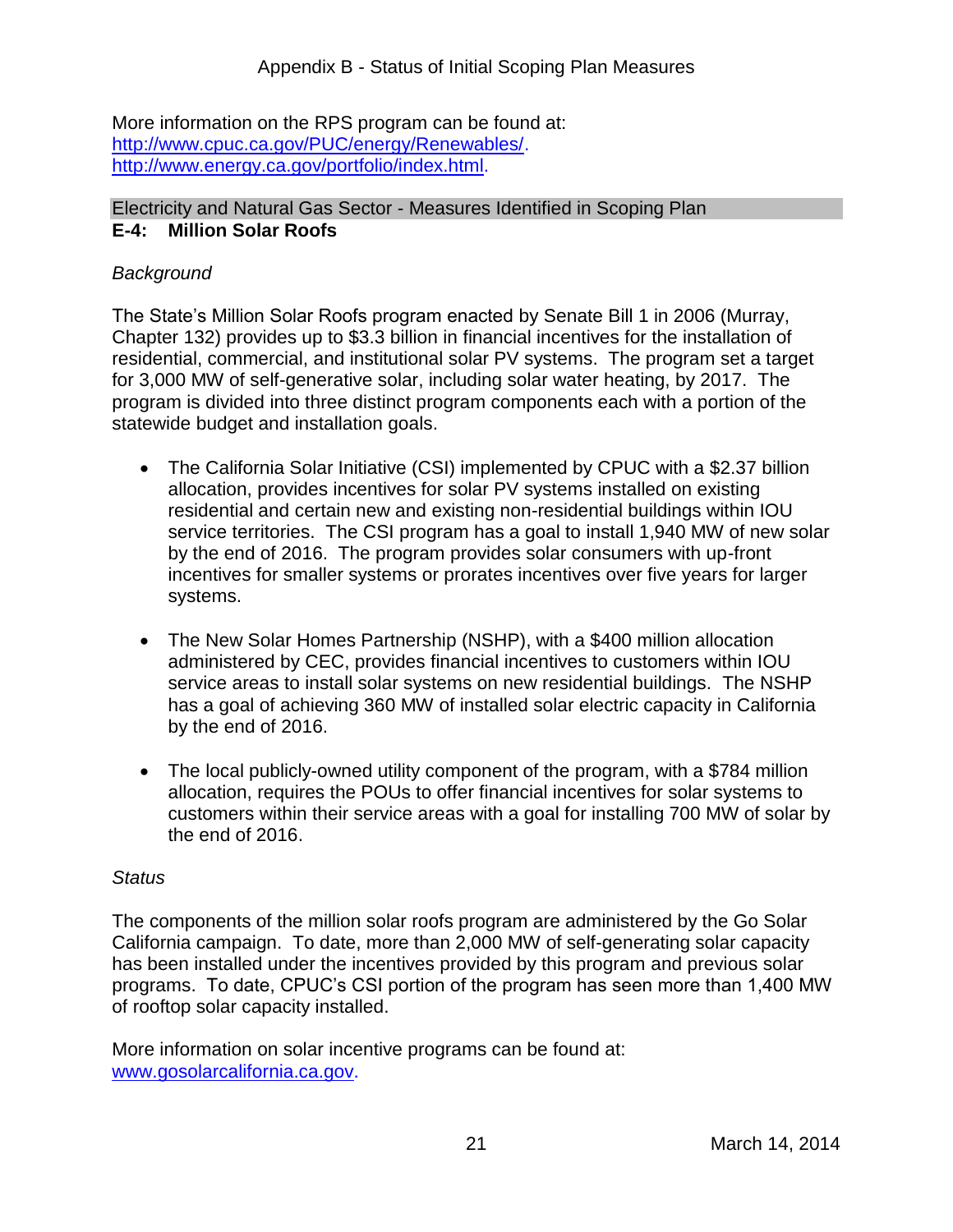## **D. Water Sector**

 The status of each water measure in the initial Scoping Plan is summarized in Table 3 below:

| <b>Water Measures</b> |                                          | <b>Status of Measure</b>                                                                                                 |
|-----------------------|------------------------------------------|--------------------------------------------------------------------------------------------------------------------------|
| $W-1$                 | <b>Water Use Efficiency</b>              | State agency actions to reduce water usage.                                                                              |
| $W-2$                 | <b>Water Recycling</b>                   | State Water Resources Control Board<br>(SWRCB) is funding recycled water<br>development projects.                        |
| $W-3$                 | <b>Water System Energy</b><br>Efficiency | CEC has adopted standards for water<br>efficiency.<br>CPUC has ordered IOUs to invest in energy<br>and water efficiency. |
| $W-4$                 | Reuse Urban Runoff                       | SWRCB is funding numerous stormwater<br>reuse projects.                                                                  |
| $W-5$                 | Renewable Energy<br>Production           | DWR is contracting from renewable energy<br>projects.<br>CEC is researching biogas technologies.                         |
| W-6                   | Water Public Goods Charge                | The program has been evaluated but is not<br>being implemented at this time.                                             |

|  |  |  |  | <b>Table 3: Status of Water Measures</b> |
|--|--|--|--|------------------------------------------|
|--|--|--|--|------------------------------------------|

#### Water Sector - Measures Identified in the Scoping Plan **W-1: Water Use Efficiency**

## *Background*

 This measure promotes greater use of water conservation activities, including best (Senate Bill x7-7; Steinberg, Chapter 4, Statutes of 2009). In November 2009, the Legislature passed SB x7-7 as part of a five-bill legislative package designed in part to improve the declining Sacramento-San Joaquin Delta's ecosystem and to increase the statewide goal to reduce urban per capita water use by 20 percent by 2020 (20x2020 management practices, and the implementation of the 2009 Water Conservation Act reliability of water export from the Delta. SBx7-7 specifically addresses urban and agricultural water conservation. The key urban provision is the establishment of a project).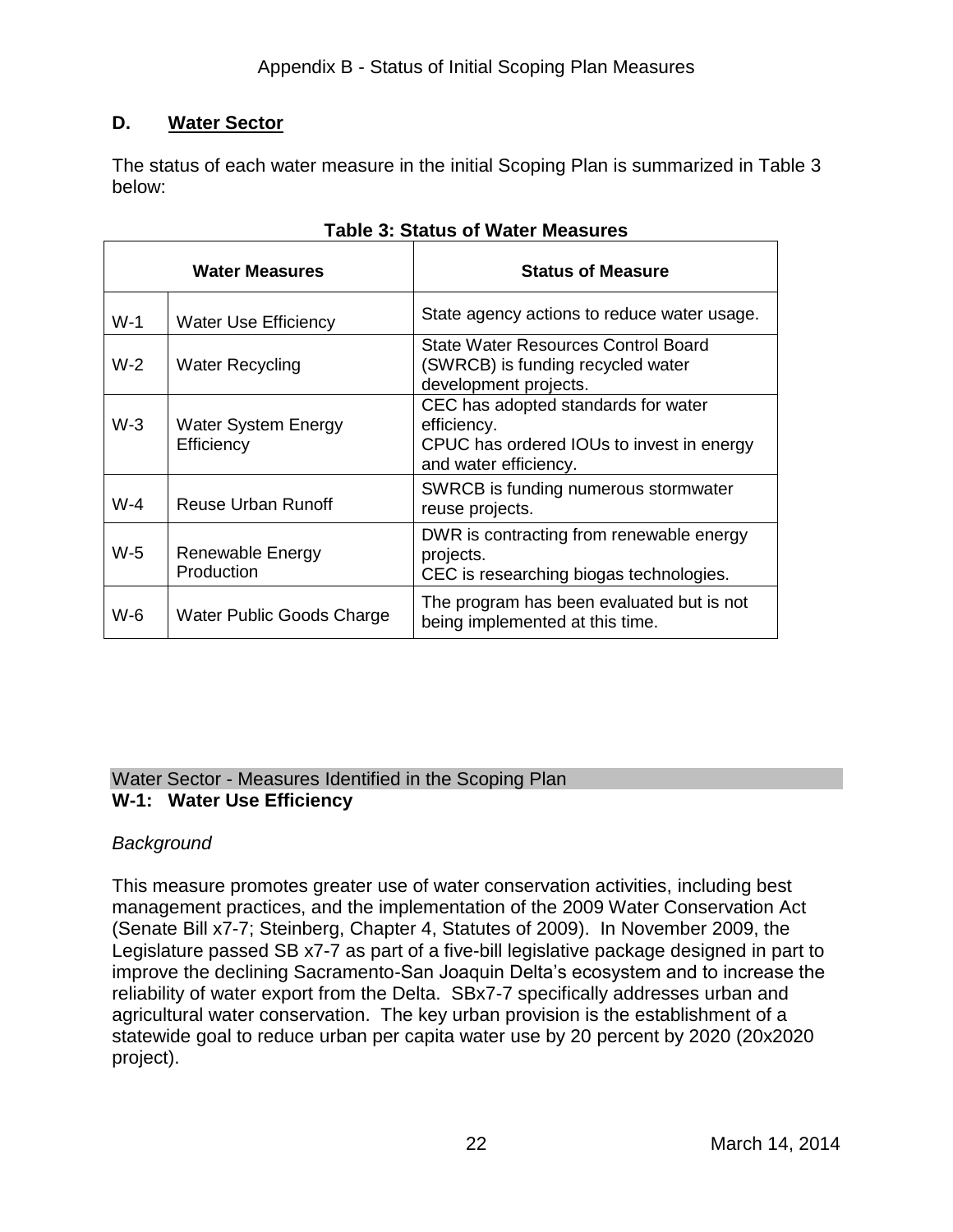The California Department of Water Resources (DWR) is the lead State agency on the 20x2020 project. SB x7-7 directed DWR to develop guidelines and methodologies for meet the goal in 2020. suppliers to use in calculating per capita water use. If the State is not on track to achieve the goal, DWR will provide recommendations on steps the State could take to

 and set water use targets for 2015 and 2020. Suppliers not meeting their water use targets are ineligible for State water management grants and loans. Water suppliers SB X7-7 also directs urban water suppliers to calculate baseline per capita water use report their baseline and target per capita water use in Urban Water Management Plans which are submitted to DWR every five years.

## *Status*

 164 gpcd, which if achieved, will result in an estimated 1.8 million acre feet of annual potable water demand reduction. To date, 407 total urban water suppliers have submitted urban water management plans to DWR representing close to 80 percent of California's population (DWR received 396 plans required from a total of 440). The statewide average baseline water use was 196 gallons per capita per day (gpcd). The State's 20 percent by 2020 goal is

 actions, State agencies to reduce agency-wide water use 10 percent by 2015 and 20 percent by 2020 as measured against a 2010 baseline. The Green Building Action Plan, which accompanies the Executive Order, directs DWR to develop guidelines and criteria by January 1, 2013. DWR has developed the guideline used by State agencies In April 2012, Governor Brown signed Executive Order B-18-12 requiring among other to improve water use efficiency and to recommend a third-party database for reporting and monitoring State facilities water use.

 More information on DWR's Water Use-Efficiency program can be found at: [http://www.water.ca.gov/wateruseefficiency/sb7/.](http://www.water.ca.gov/wateruseefficiency/sb7/)

#### Water Sector - Measures Identified in the Scoping Plan **W-2: Water Recycling**

## *Background*

In 2009, the State Water Resources Control Board (SWRCB) passed a Recycled Water Policy that set ambitious goals to advance safe and reliable development of recycled water. The primary goals of this policy include:

- feet per year by 2020 and by at least two million acre-feet per year by 2030. • Increase the use of recycled water over 2002 levels by at least one million acre-
- Adopt Salt and Nutrient Management Plans to ensure water quality is maintained.
- Streamline permitting processes to facilitate recycled water development.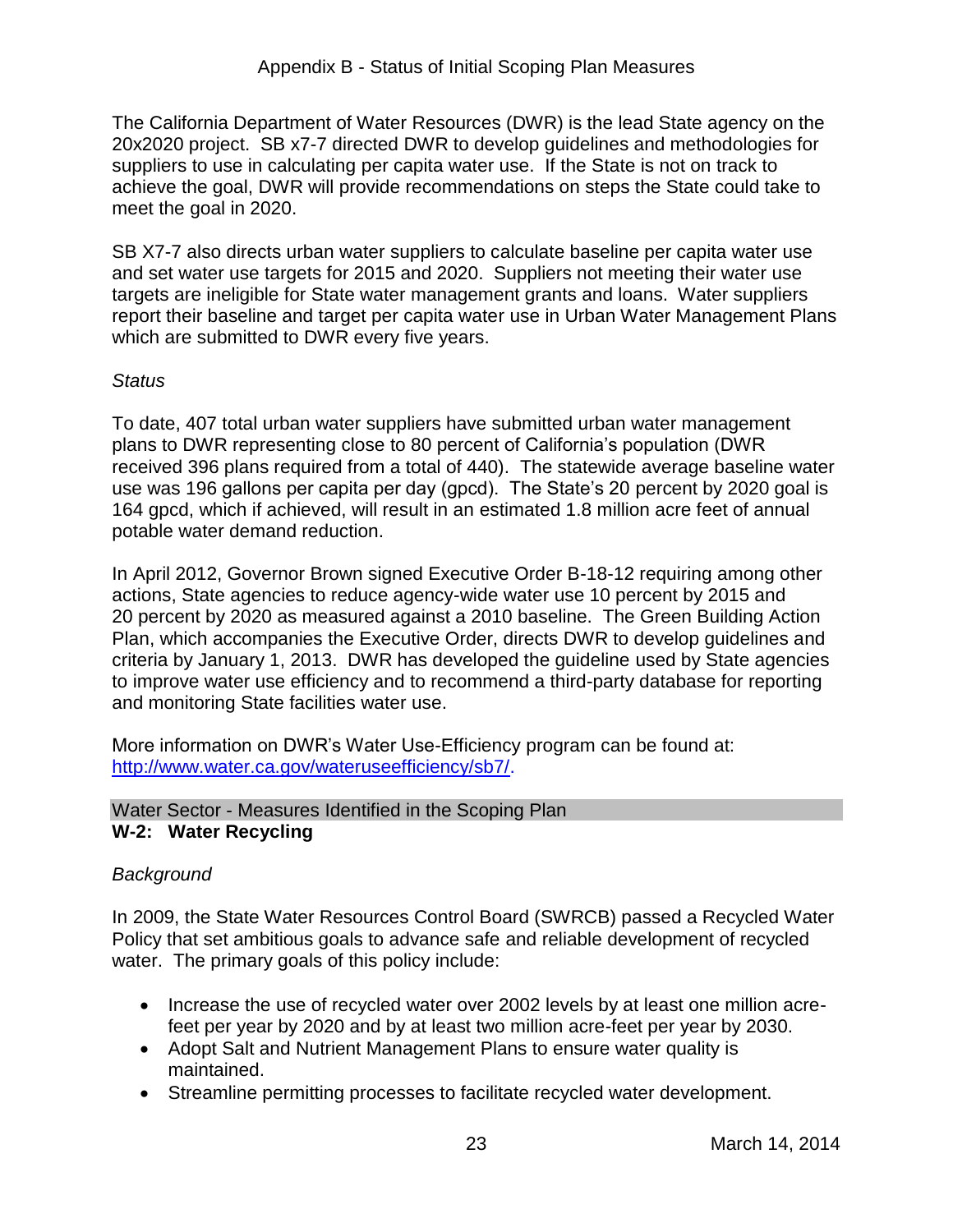## *Status*

 water had been recycled and used for various purposes. In 2009, SWRCB conducted a survey to determine how much water is being reused statewide and for what purposes. The survey results indicated that 669,000 acre-feet of

 SWCRB has awarded over \$1 billion in loans and grants to date for recycling and stormwater capture infrastructure, and projects are coming online. In addition, DWR's Integrated Regional Water Management Grant Program includes funding support to facilitate recycled water development.

 CEC provided funding for five research projects concerned with developing wastewater, and using recycled water for renewable energy generating activities. The goals, and mitigate the challenges water districts will face from uncertain water supplies resulting from climate change. unconventional water resources as a replacement for fresh water in industrial processes, evaluating technologies that could reduce the energy required to treat research is designed to help meet SWRCB-adopted recycled water and stormwater

More information can be found at:

[http://www.swrcb.ca.gov/water\\_issues/programs/water\\_recycling\\_policy/index.shtml.](http://www.swrcb.ca.gov/water_issues/programs/water_recycling_policy/index.shtml) [http://www.water.ca.gov/irwm/grants/.](http://www.water.ca.gov/irwm/grants/) [http://www.energy.ca.gov/research.](http://www.energy.ca.gov/research)

#### Water Sector - Measures Identified in the Scoping Plan **W-3: Water and Energy Conservation**

## *Background*

 This measure was designed to achieve GHG emission reductions by reducing the water within California. DWR, CEC, and CPUC have each pursued implementation amount of energy, or carbon content of the energy, used to transport, use, and treat activities under this measure.

#### *Status*

 DWR has updated the California Water Plan, to include actions to: (1) exceed SB7X7 agricultural and urban water conservation and efficiency targets; (2) expand funding for water use efficiency research, development and implementation programs; (3) increase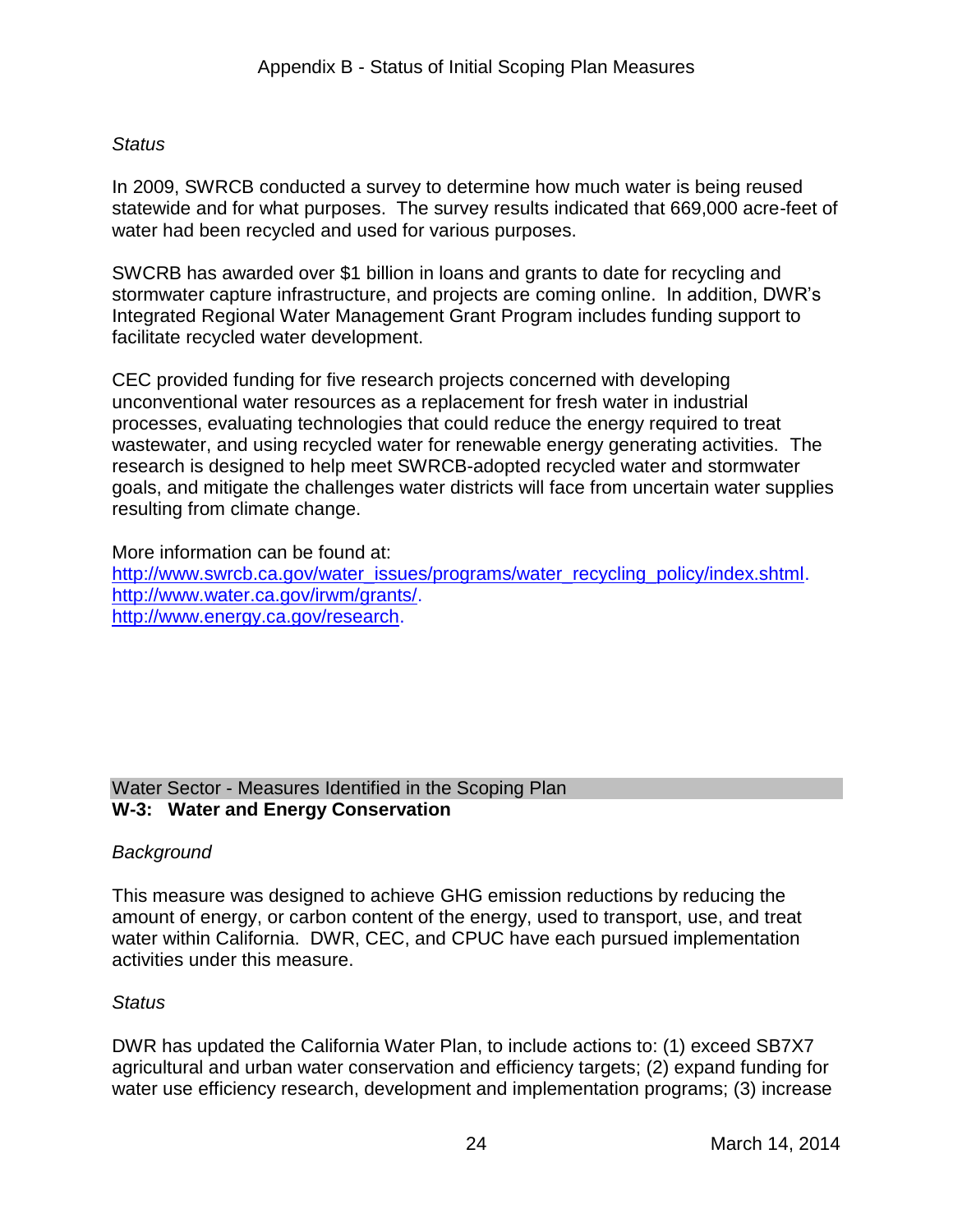ordinances. In addition, DWR did not renew its partial interest in a Nevada coal-fired DWR is obtaining replacement power from a much lower emitting California-based and landfill gas plants. water and energy efficiency coordination efforts; and (4) promote local conservation power plant, which supplied power for operation of the State Water Project. Instead, natural gas-fired power plant, along with renewable energy from certified geothermal

and landfill gas plants.<br>CEC funded 13 projects to improve water system energy efficiencies, evaluate water conservation strategies, and reduce the emissions associated with the treatment of water and wastewater. These projects have separate schedules with various phases of completion and separate milestones.

 CPUC initiated a pilot program directing IOUs to develop partnerships with local water opportunities in the residential, commercial and industrial sectors. A calculator was also energy savings potential. Nine Pilot projects were conducted in total; two to three projects by each IOU. These included, large commercial audits, high efficiency toilet agencies and implement specific water conservation and energy efficiency programs, and measure the embedded energy savings, to better understand potential developed to determine the cost-effectiveness of each program, based on embedded installation (low income), emerging data technologies, emerging technologies for cooling towers, system wide leak/loss detection at a large water utility, and emerging technologies for outdoor landscaping.

 "energy embedded in water" during supply/conveyance, distribution/ treatment, and end CPUC also conducted a series of studies to better understand the energy intensity of different stages of the water use cycle in California, and to qualify and quantify the use.

 More information on the California Water Plan can be found at: [http://www.waterplan.water.ca.gov/.](http://www.waterplan.water.ca.gov/) 

 More information about CPUC's Water and Energy Conservation program can be found at: [http://www.cpuc.ca.gov/PUC/energy/Energy+Efficiency/Water-](http://www.cpuc.ca.gov/PUC/energy/Energy+Efficiency/Water-Energy+Nexus+Programs.htm)Energy+Nexus+Programs.htm. <u>Energy+Nexus+Programs.htm</u>.<br>More information about these CEC research efforts can be found at:

[http://www.energy.ca.gov/research.](http://www.energy.ca.gov/research)

Water Sector - Measures Identified in the Scoping Plan

## **W-4: Storm Water Reuse**

## *Background*

 impact development. The State and Regional Water Quality Control Boards used their regulatory and funding programs to advance the goals of the program. The State's Stormwater Reuse program is designed to maximize the capture and infiltration of stormwater to increase local water supplies through the promotion of low-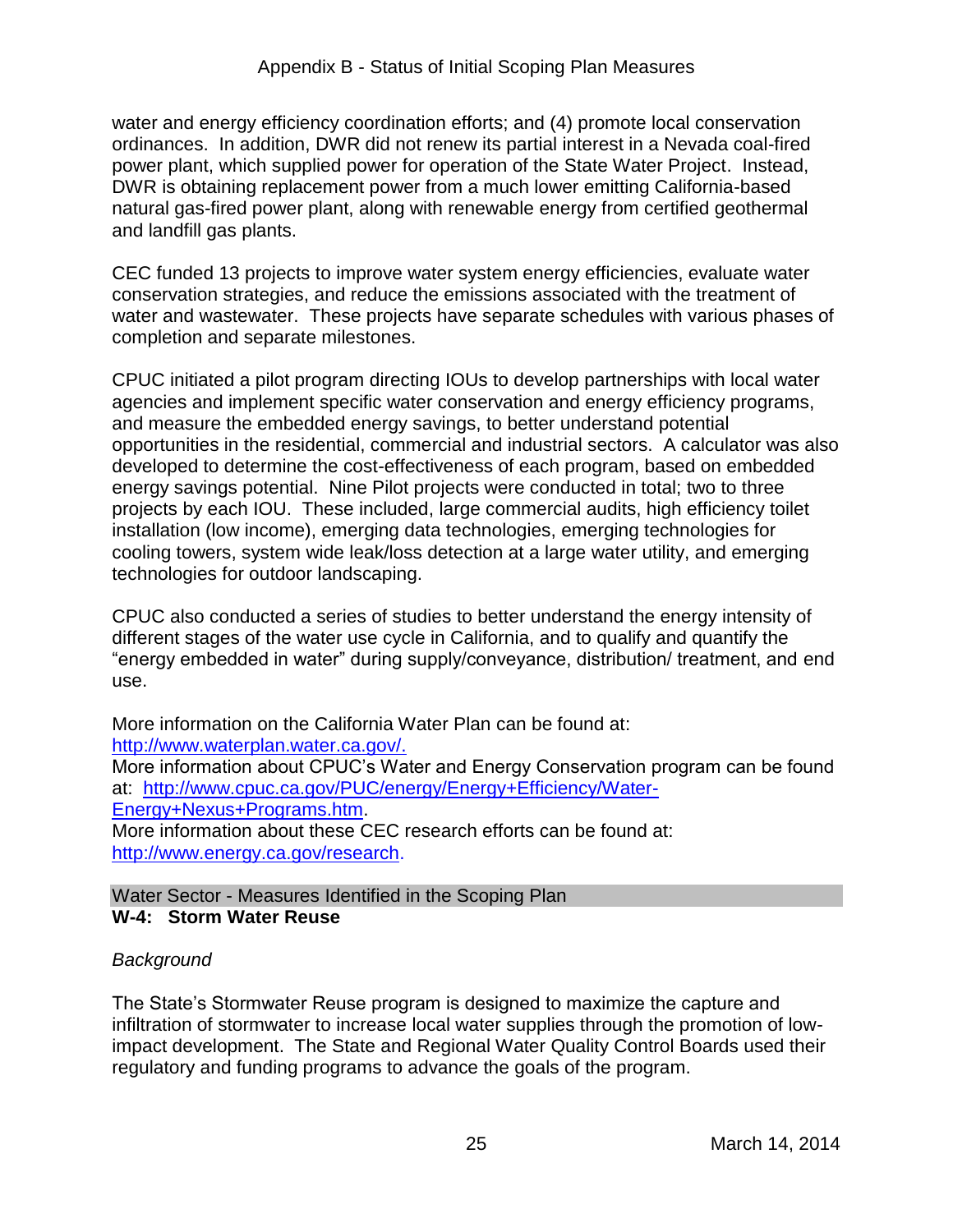#### *Status*

 \$100 million in funding for numerous storm-water infiltration and reuse projects. The State and Regional Boards adopted permits for municipalities and industrial facilities, as well as Caltrans and general construction projects that improve water quality and generate additional infiltration. To date, SWRCB has awarded over

More information on the low-impact development and stormwater programs can be found at:

[http://www.waterboards.ca.gov/water\\_issues/programs/low\\_impact\\_development/index.](http://www.waterboards.ca.gov/water_issues/programs/low_impact_development/index.shtml)  [shtml.](http://www.waterboards.ca.gov/water_issues/programs/low_impact_development/index.shtml)

#### Water Sector - Measures Identified in the Scoping Plan **W-5: Renewable Energy Production from Water**

## *Background*

This program was designed to propose opportunities for developing renewable energy projects on lands associated with California's State and local water infrastructure.

## *Status*

 electricity demand and supply the local electricity grid with excess generation. The research supports several efforts to improve renewable energy generation from wastewater treatment plants. For example, a hybrid combined heat and power project operated by the San Bernardino Municipal Water Department reforms biogas into a reciprocating engines that will meet air quality standards. CEC recently financed public interest research and demonstration projects that focus on developing and demonstrating biogas technologies at wastewater plants to meet on-site hydrogen-rich gas which is then blended with non-reformed biogas to create a fuel for

 generating facilities by employing real-time reservoir inflow forecasts at five northern California reservoirs. These reservoirs are major elements of both the federal Central Research has also been funded to improve the efficiency of existing hydropower Valley Project and California's State Water Project and represents almost 1,600 MW of hydropower capacity. This demonstration project is showing that through such an approach, hydropower generation can be increased substantially.

More information on this research can be found at: [http://www.energy.ca.gov.](http://www.energy.ca.gov/)

Water Sector - Measures Identified in the Scoping Plan **W-6: Public Goods Charge for Water** 

*Background*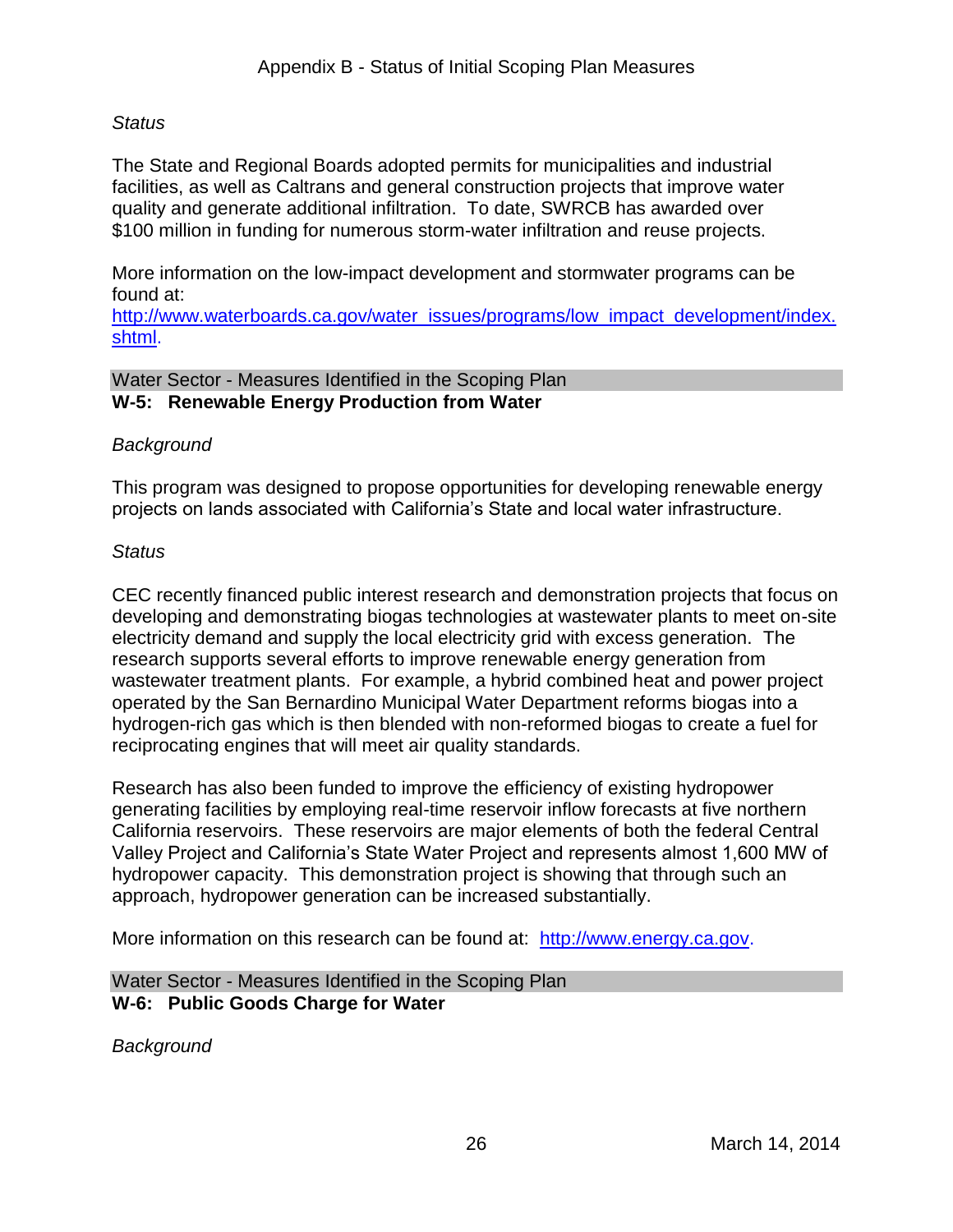The concept for this proposed program was to assess a fee on water district customers efforts. The proposed programs to be financed included the water efficiency, and apply the proceeds towards financing various water-related energy use reduction conservation, reuse and recycling programs discussed above, and which were included in the initial Scoping Plan.

#### *Status*

 This program has not been implemented due to concerns raised about the feasibility of effectively structuring and implementing the program.

More information on this measure can be found at: [http://www.waterboards.ca.gov.](http://www.waterboards.ca.gov/)

## **E. Green Buildings**

 Table 4 below: The status of each green buildings measure in the initial Scoping Plan is summarized in

|        | <b>Green Building Measures</b>                                                                                                            | <b>Status of Measure</b>                                                                                                                  |
|--------|-------------------------------------------------------------------------------------------------------------------------------------------|-------------------------------------------------------------------------------------------------------------------------------------------|
|        | 1. State Green Building Initiative: Leading<br>the Way with State Buildings<br>(Greening New and Existing State<br>Buildings)             | Green Buildings Executive Order<br>B-18-12, signed April 2012.                                                                            |
| $GB-1$ | 2. Green Building Standards Code<br>(Greening New Public Schools,<br><b>Residential and Commercial Buildings)</b>                         | California Building Standards<br>Commission adopted the 2010<br>CALGreen Code. 2013 CALGreen<br>Code became effective January 1,<br>2014. |
|        | 3. Beyond Code: Voluntary Programs at<br>the Local Level<br>(Greening New Public Schools,<br><b>Residential and Commercial Buildings)</b> | Over 100 local governments have<br>adopted green building standards<br>that are more stringent than State<br>standards.                   |
|        | 4. Greening Existing Buildings<br>(Greening Existing Homes and<br><b>Commercial Buildings)</b>                                            | Over 500 buildings have been<br>certified to LEED-EB: O&M green<br>building rating system.                                                |

## **Table 4: Status of Green Building Measures**

#### Green Buildings - Measures Identified in the Scoping Plan **State Green Building Initiative**

## *Background*

 and departments to take immediate action for state government buildings to serve as In April 2012, Governor Brown signed Executive Order B-18-12 directing State agencies models for green building. The EO requires State agencies to: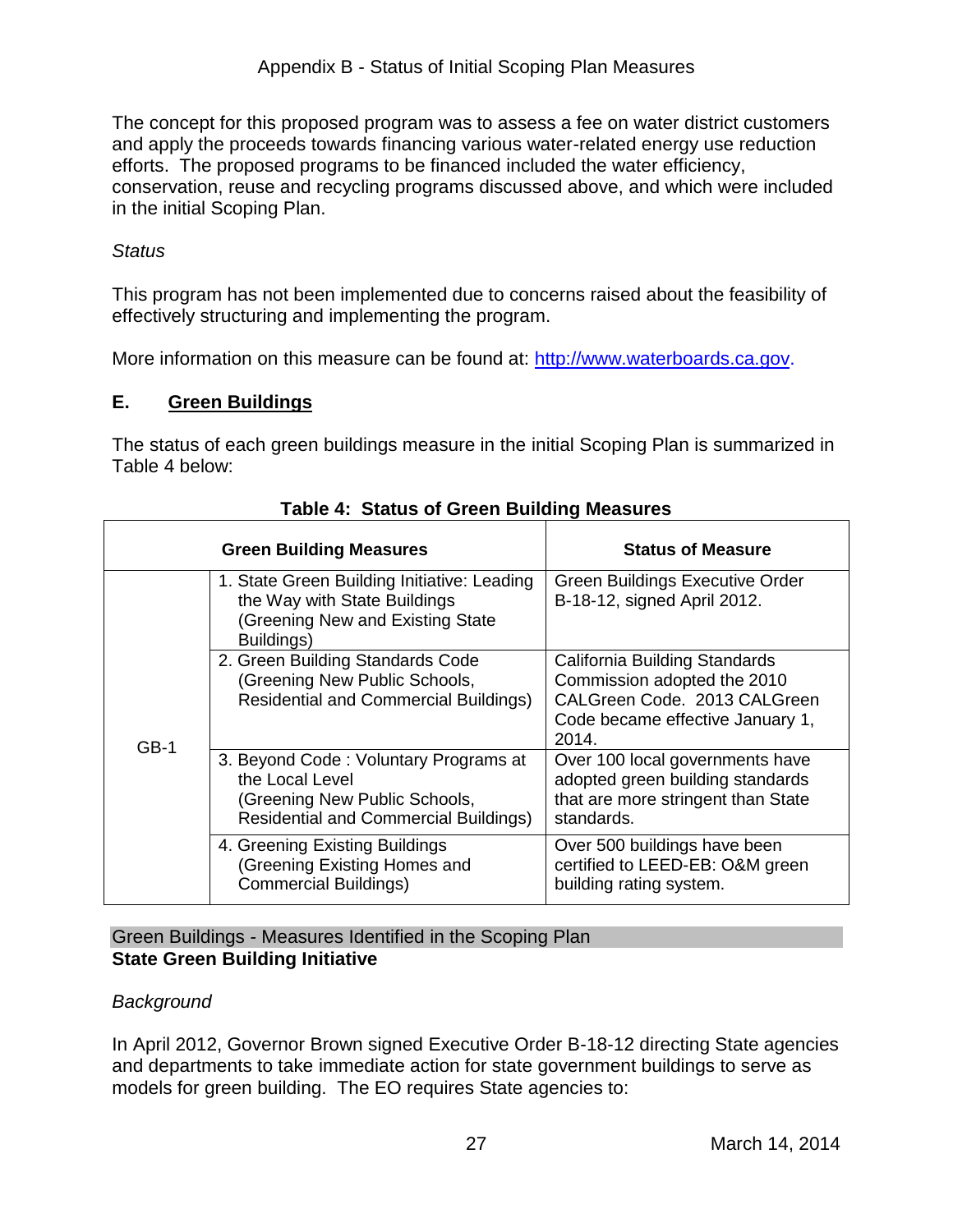- Reduce grid-based energy purchases by at least 20 percent by 2018.
- Reduce entity-wide GHG emissions by 10 percent by 2015 and 20 percent by 2020.
- Participate in demand-response programs to reduce energy use in State-owned or leased facilities.
- Achieve Leadership in Energy and Environmental Design (LEED) "Silver" certification for new and renovated State-owned and leased buildings.
- Retrofit half of the existing buildings to be ZNE buildings by 2025.
- Install electric vehicle charging stations to accommodate future infrastructure demand.

## *Status*

 have been able to achieve a four percent reduction in total energy use and an Since 2008, over 100 State buildings have achieved LEED certification. State agencies 18 percent reduction in energy use intensity compared to a 2003 baseline, despite a 12 percent increase in State building square footage over that time.

 Order and Action Plan goals. The working group reports to the Sustainability Task Force which provides executive level oversight. Department of General Services (DGS) guidelines for existing state buildings. Each workgroup outlined high level policies for inclusion in the State Administrative Manual. All state agencies that own and operate In February 2013, a Sustainable Building Working Group initiated monthly meetings to provide technical assistance to implement the Governor's green building Executive created an Existing Building Policy Workgroup to develop specific policies and buildings have also completed a Road Map that outlines the path forward to achieve all of the green building EO goals.

 More information on the State Green Buildings Initiative can be found at: [http://www.green.ca.gov.](http://www.green.ca.gov/)

Green Buildings - Measures Identified in the Scoping Plan **Green Building Standards Code** 

## *Background*

 adopts and implements the Building Standards Code (Title 24, California Code of Regulations). The Green Building Standards (CALGreen) Code is a subpart of the This measure addresses the development of consistent mandatory green building standards for all building types. The California Building Standards Commission (CBSC) California Building Standards Code.

Multiple agencies assist in the development of the CALGreen Code. CBSC develops building standards for commercial buildings. The California Department of Housing and Community Development (HCD) develops the green building standards for residential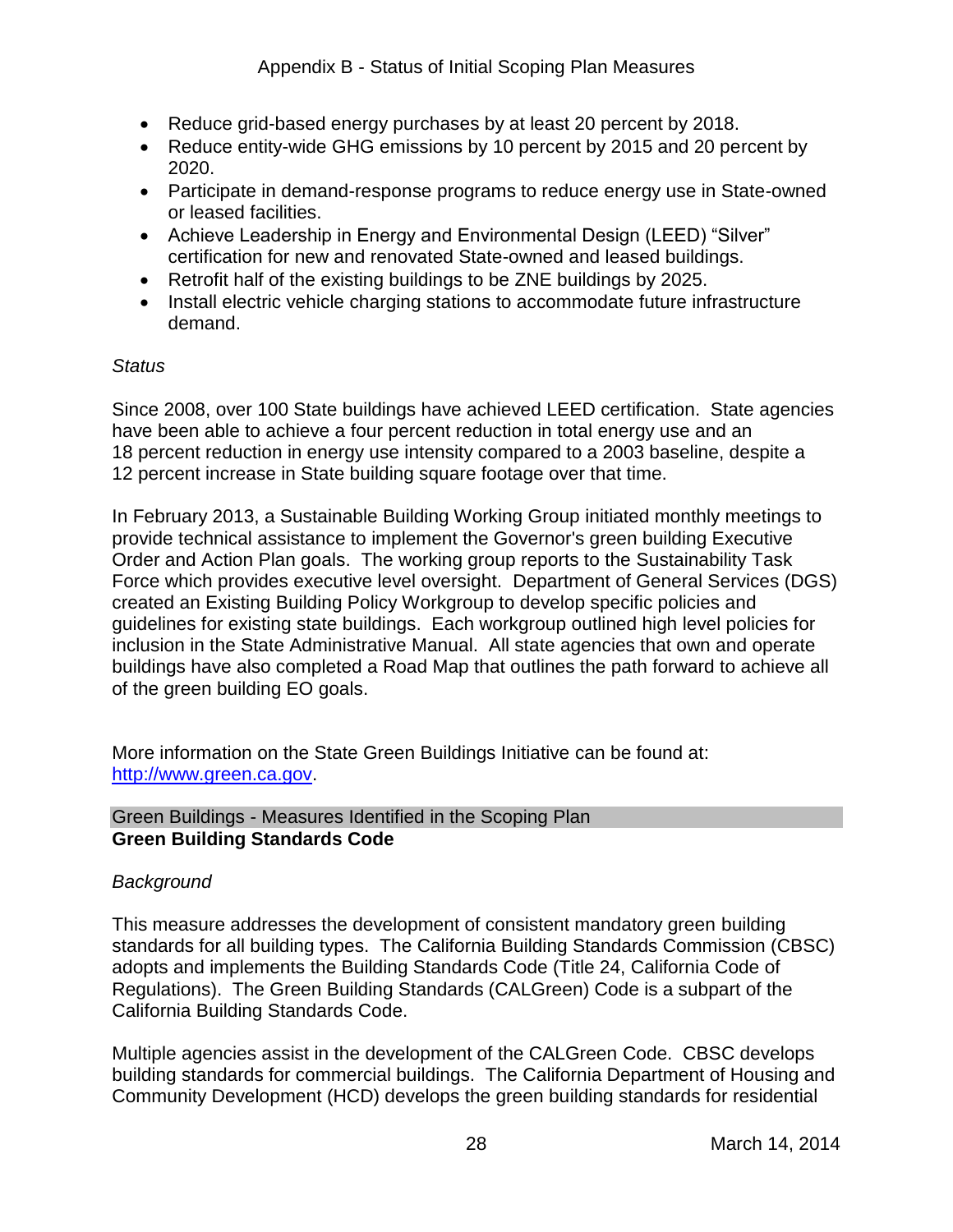(OSHPD) develops green building standards for hospitals. CEC is responsible for developing the energy efficiency standards portion of the CALGreen code for residential construction. The Division of the State Architect (DSA) develops building standards for school construction. The Office of Statewide Health Planning and Development and nonresidential.

## *Status*

 reducing water use, provisions for reducing and recycling construction and demolition waste, criteria for site development to locate buildings near public transit, and measures for improving indoor air quality to protect the health of building occupants. In 2010, the 2013 code, effective January 2014, the scope of the CALGreen Code was expanded to building code language available for local adoption. Originally adopted in 2008, the CALGreen Code included all voluntary standards that went beyond the basic building code requirements and introduced new standards for CALGreen Code became mandatory on a statewide basis. The 2010 code, as amended, included provisions for additions and alterations for non-residential buildings, but it still only applied to new construction for low-rise residential buildings. For the all residential buildings, including high-rise residential, as well as to additions or alterations with increases in conditioned space. In addition to mandatory standards, the CALGreen Code still includes voluntary standards, also known as Tiers, that offer model

 More information on CALGreen can be found at: http://www.bsc.ca.gov/Home/CALGreen.aspx.

# [http://www.bsc.ca.gov/Home/CALGreen.aspx.](http://www.bsc.ca.gov/Home/CALGreen.aspx)<br>Green Buildings - Measures Identified in the Scoping Plan **Beyond Code: Voluntary Programs at the Local Level**

## *Background*

 The "Beyond Code" measure encourages voluntary efforts to go beyond mandatory mandatory. Other cities and counties are taking a third-party verified approach and building codes and standards for new residential and commercial buildings. In some cases, cities are adopting ordinances to exceed the Energy Code by fifteen or thirty percent. Some local governments are adopting the CALGreen voluntary tiers as adopting "beyond code" ordinances to mandate LEED for all new commercial construction and/or GreenPoint Rated for all new residential buildings. CEC approves "beyond code" ordinances adopted by local governments that are filed with the CBSC.

 Similar to cities and counties, school districts have taken the initiative to achieve "beyond code" high performance standards. Many districts have passed resolutions for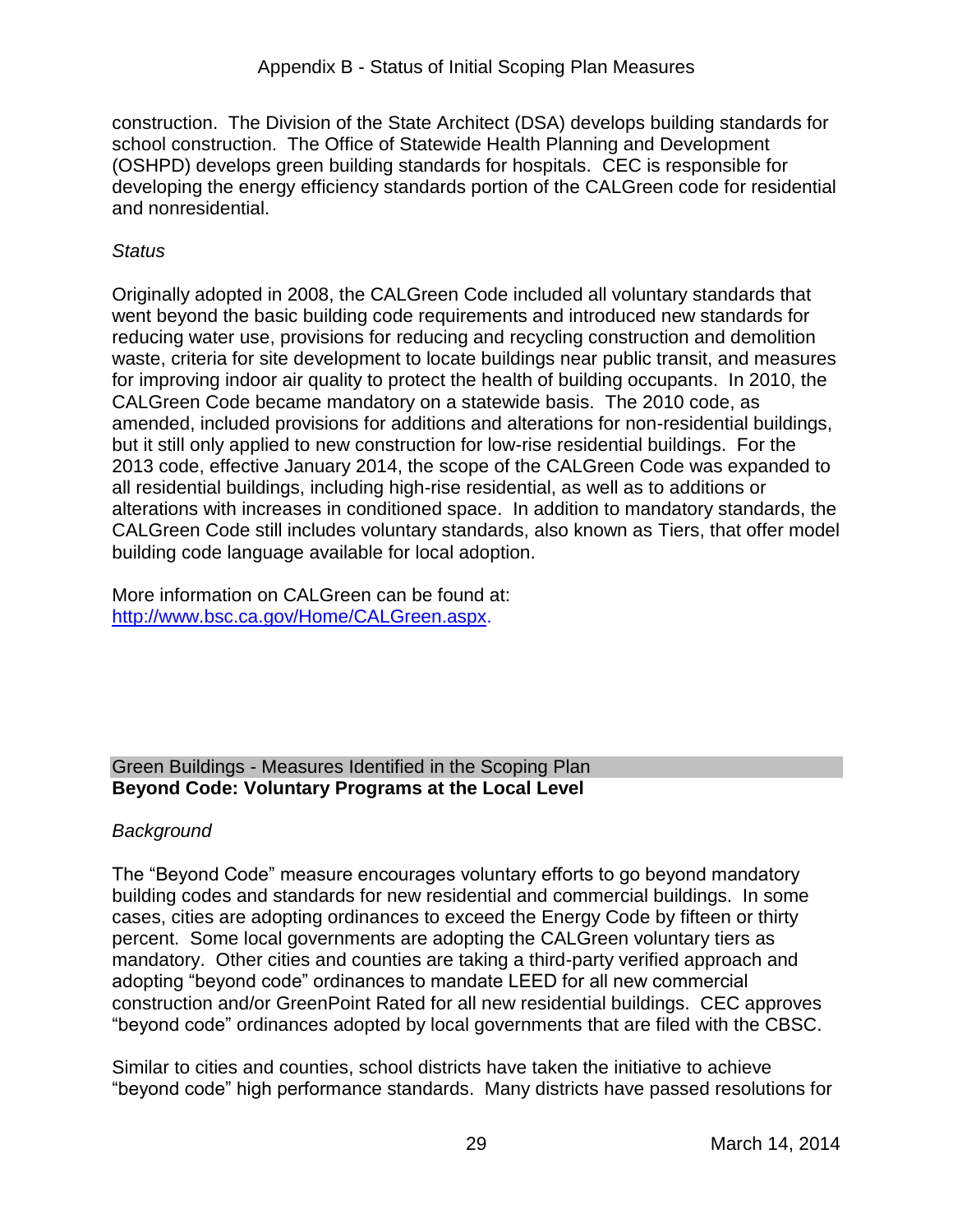campuses. all new construction to be certified to the Collaborative for High Performance Schools (CHPS) Criteria. CHPS criteria fundamentally changes the design, construction and operation of schools to conserve energy, water, and other natural resources as well as reduce waste, pollution, and environmental degradation. The State's higher education systems are also leaders in designing and constructing green buildings on their

## *Status*

 standards. Twenty of those cities adopted building standards to exceed the Building Energy Efficiency Standards by 15 or 30 percent. About 50 cities and counties have such as the GreenPoint Rated program and the LEED rating system. In an effort to modernization. Since 2008, nearly 200 schools in California have been recognized as CHPS schools. In higher education, the University of California has established a goal Over one hundred local governments have adopted "beyond code" green building standards exceeding the minimum CALGreen Code Tiers. Over 60 local governments have mandated all new construction to achieve third-party green building certification, pursue high performance standards for greening public schools, about 40 school districts have mandated CHPS certification for all new construction and major to achieve carbon neutrality in its operations by 2025. Around 40 buildings in the California State University System have achieved LEED certification.

 More information on the Beyond Code program can be found at: http://www.arb.ca.gov/cc/greenbuildings/beyondcode.htm.

# [http://www.arb.ca.gov/cc/greenbuildings/beyondcode.htm.](http://www.arb.ca.gov/cc/greenbuildings/beyondcode.htm)<br>Green Buildings - Measures Identified in the Scoping Plan **Greening Existing Buildings**

## *Background*

 use, waste generation, and transportation impacts. Many voluntary efforts are pursuing While building standards for new construction are useful to reduce the impacts of climate change, existing buildings offer the greatest potential to reduce building-related GHG emissions. Energy efficiency retrofit programs provide a critical starting point to address GHG emissions of existing buildings. However, the intent of this measure is to encourage voluntary actions that achieve GHG emission reductions from reducing water green building certification as a means to achieve this goal.

## *Status*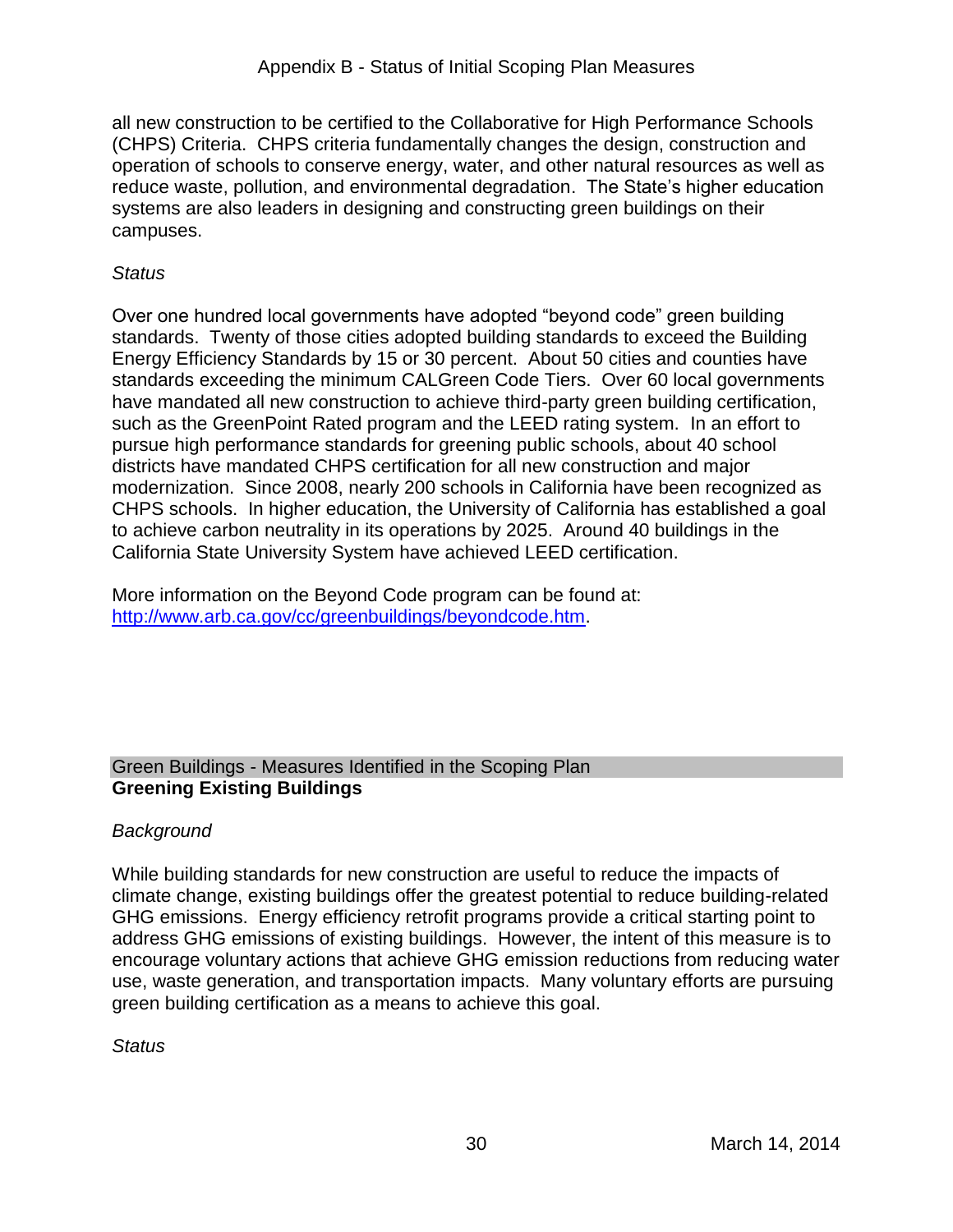building standards and practices. A comprehensive existing building upgrade program is under development by the CEC; it is focused on stimulating and creating multiple pathways to achieve significant energy savings through energy efficiency upgrades. Other voluntary efforts underway are taking a more comprehensive approach to green existing homes and commercial buildings. Over five hundred buildings in California have been certified to the LEED-EB: O&M rating system, which certifies that a building's operations follow rigorous green

## **F. Industry Sector**

 The status of each industry measure in the initial Scoping Plan is summarized in Table 5 below (The Cap-and-Trade program is discussed in Chapter IV of the Proposed Scoping Plan Update).

|       | <b>Industry Measures</b>                                                                                                                                                   | <b>Status of Measure/Board</b><br><b>Consideration Dates</b>  |
|-------|----------------------------------------------------------------------------------------------------------------------------------------------------------------------------|---------------------------------------------------------------|
| $I-1$ | <b>Energy Efficiency and Co-Benefits</b><br><b>Audits for Large Industrial Sources</b>                                                                                     | <b>July 2010</b>                                              |
| $I-2$ | Oil and Gas Extraction GHG<br><b>Emission Reduction</b>                                                                                                                    | Expected 2014                                                 |
| $-3$  | <b>GHG Emissions Reduction from</b><br>Natural Gas Transmission and<br><b>Distribution</b>                                                                                 | Under evaluation                                              |
| $-4$  | <b>Refinery Flare Recovery Process</b><br>Improvements                                                                                                                     | Equivalent measure implemented by<br>local air districts      |
| I-5   | Work with the local air districts to<br>evaluate amendments to their<br>existing leak detection and repair<br>rules for industrial facilities to include<br>methane leaks. | Under evaluation in collaboration<br>with local air districts |

|  |  | <b>Table 5: Status of Industry Measures</b> |
|--|--|---------------------------------------------|
|  |  |                                             |

Industry Sector - Measures Identified in the Scoping Plan

## **I-1: Energy Efficiency and Co-Benefits Audits for Large Industrial Sources**

## *Background*

In July 2010, the Board approved the Energy Efficiency Assessment Regulation. In July 2010, the Board approved the Energy Efficiency Assessment Regulation.<br>The purpose of the regulation was for ARB staff to gather information on the full range of energy efficiency improvement projects and GHG emission reduction opportunities potentially available at California's largest industrial facilities and to identify what criteria pollutants and toxic air contaminants co-benefits could also be achieved.

 The regulation requires affected facilities to conduct a one-time assessment of the facility's fuel and energy consumption, and emissions of GHG, criteria pollutants, and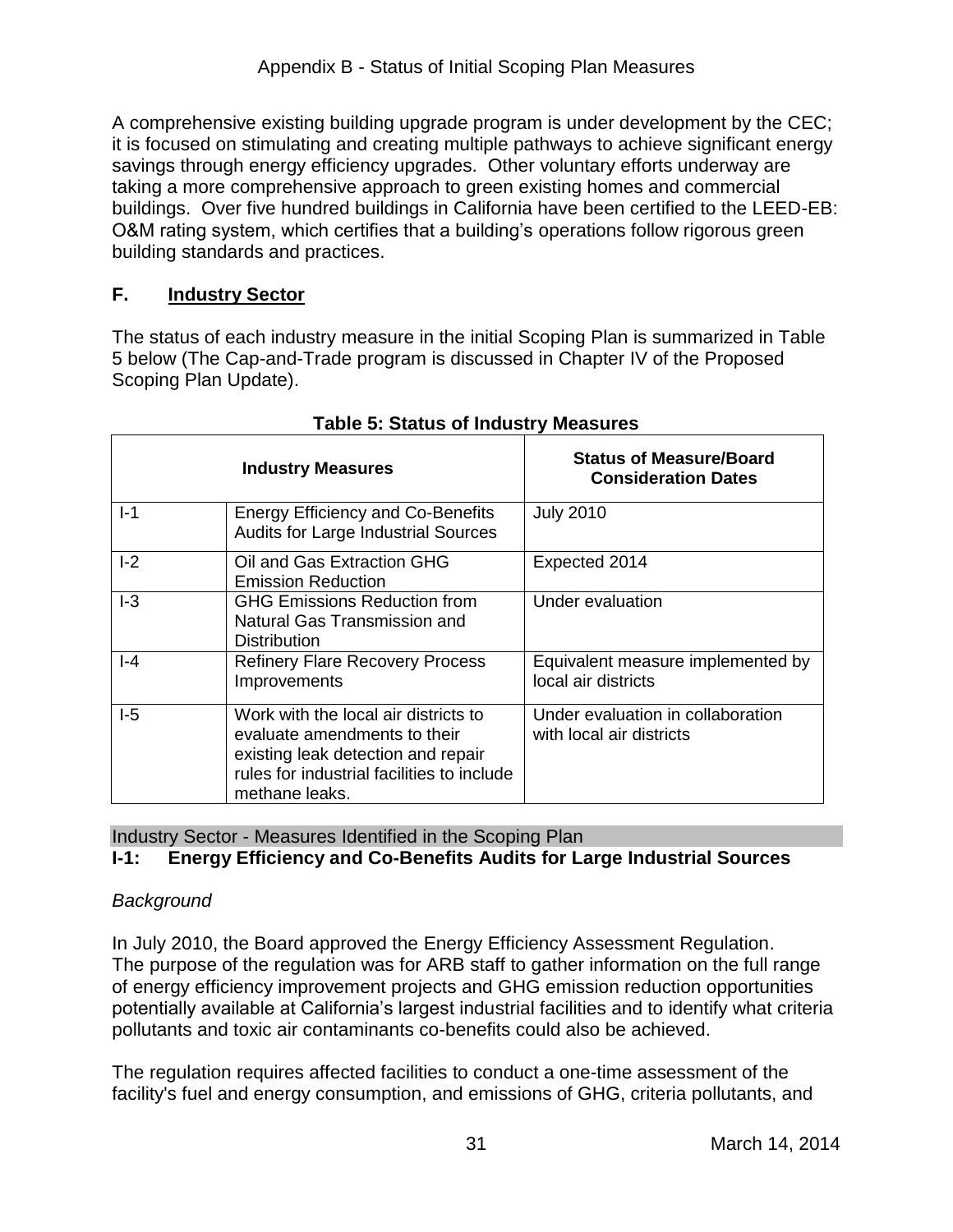cumulatively account for at least 95 percent of the facility's total GHG emissions. The toxic air contaminants. This assessment must also include the identification of potential energy efficiency improvement projects for equipment, processes, or systems that regulation affects all facilities with 2009 GHG emissions of 0.5 MMTCO2e or greater, and cement plants and transportation fuel refineries with 2009 GHG emissions of at least 0.25 MMTCO2e.

## *Status*

 43 facilities submitted assessment reports to ARB, covering five industrial sectors: summarizing the information provided by the facilities. Two reports have been released, and the remaining three are anticipated to be released in 2014. After their release, ARB  will develop preliminary findings and recommendations for all of the sectors. ARB will refinery, cement, hydrogen production, power generation, and oil and gas/mineral production. ARB is currently developing public reports for each industrial sector, use these findings to identify the best approaches to secure energy efficiency improvements and the associated emission reductions at California's largest facilities.

 More information on the Energy Efficiency Assessment Program can be found at: [http://www.arb.ca.gov/cc/energyaudits/energyaudits.htm.](http://www.arb.ca.gov/cc/energyaudits/energyaudits.htm)

#### Industry Sector - Measures Identified in the Scoping Plan **I-2: Oil and Gas Extraction GHG Emissions Reduction**

## *Background*

 production, processing, and storage operations. Oil and gas production comes from California's more than 50,000 oil wells and 1,500 gas wells, including off-shore platforms. The majority of the oil wells are located in southern California, while most of studies aimed at evaluating potential reduction measures for GHG emissions from these operations. ARB staff has conducted a survey of the crude oil and natural gas industry emissions from crude oil and produced water storage tank systems and leaking This measure would address fugitive emissions from crude oil and natural gas the gas fields are located in northern California. Currently, ARB staff is conducting to improve estimates of GHG emissions from this sector in California. Staff has also developed, in conjunction with local districts, stakeholders, and instrument manufacturers, two GHG and VOC testing procedures designed to quantify fugitive components.

## *Status*

 2011. In June 2012, ARB staff released a new version of the test procedure for determining emissions of methane, carbon dioxide, and VOCs from crude oil and natural gas separation and storage tank systems. Staff intends to use the survey data ARB undertook a survey of the industry to improve the emissions inventory for this sector. A report on the Oil and Gas Industry Survey results was released in December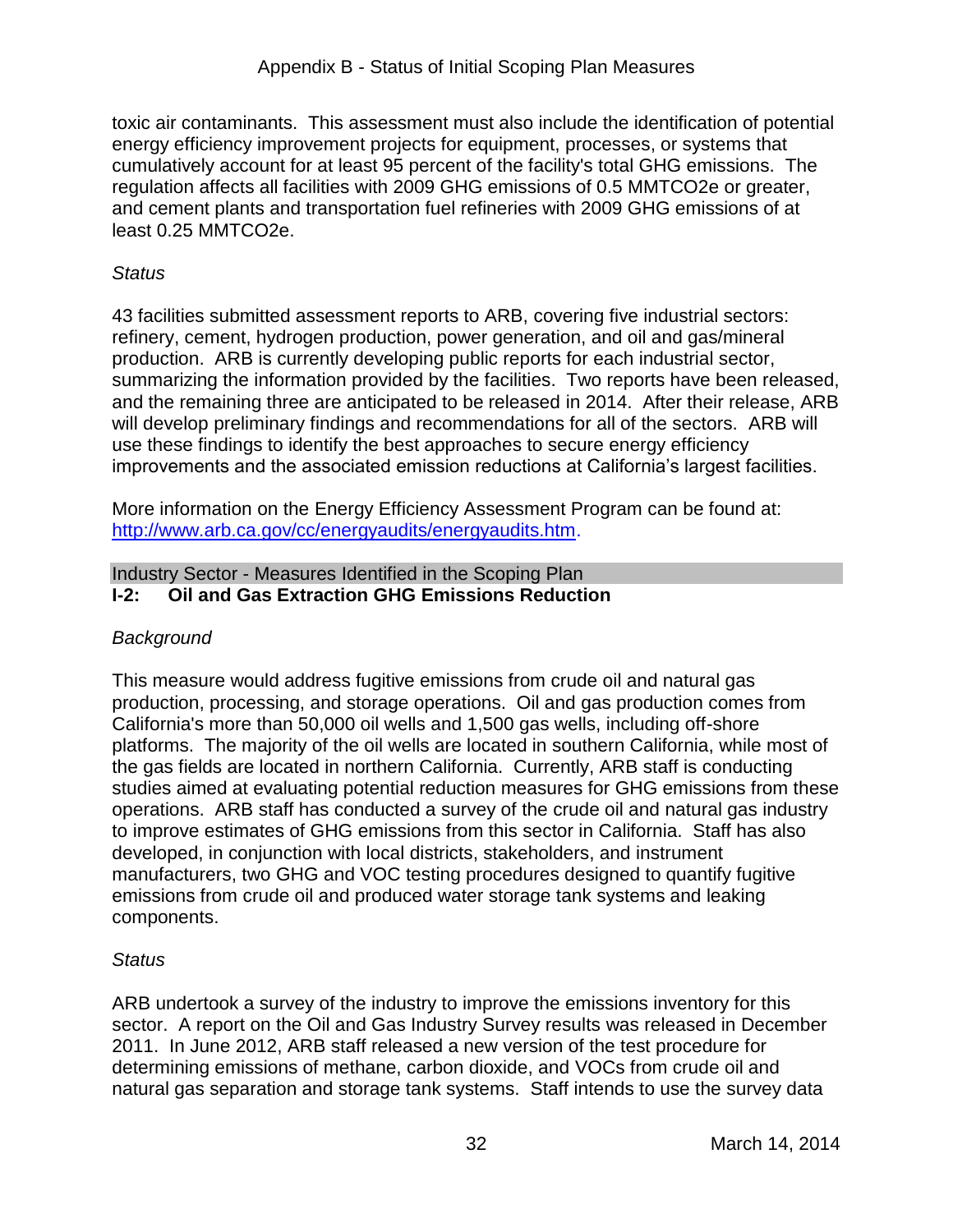to explore the development of a control measure to reduce venting and fugitive GHG emissions associated with oil and gas production. These emissions come from various valves, flanges, and connectors. A proposed measure is scheduled for Board consideration in 2014. sources, such as compressor seals, storage tanks, and leaking components such as

Storage program can be found at: [http://www.arb.ca.gov/cc/oil-gas/oil-gas.htm.](http://www.arb.ca.gov/cc/oil-gas/oil-gas.htm) More information on ARB's Crude Oil and Natural Gas Production, Processing, and

#### Industry Sector - Measures Identified in the Scoping Plan **I-3: GHG Emissions Reduction from Natural Gas Transmission and Distribution**

## *Background*

 This measure addresses fugitive GHG emissions from natural gas transmission and distribution. There are about 215,000 miles of natural gas pipelines in California, consisting of approximately 13,000 miles of transmission, high pressure and large diameter pipeline, and more than 200,000 miles of distribution, low pressure and small diameter pipeline.

#### *Status*

 In 2008, ARB staff surveyed entities that owned or operated gas pipelines in the State to collect activity data associated with natural gas transmission and distribution. Staff stations, and metering and regulating stations. Based on the survey, the vast majority of the GHG emissions from this sector, more than 80 percent, are from distribution pipeline leaks. Because the emission factors used to estimate these emissions are field measurements of fugitive emissions from natural gas distribution pipelines in California. The field study is expected to be completed by 2015. ARB will use the study results to determine the cost-effectiveness of developing a regulation to reduce fugitive GHG emissions from these operations. analyzed the data and identified three main emission sources: pipelines, compressor dated and not California-specific, ARB is currently updating these emission factors via

be found at: [http://www.arb.ca.gov/cc/gas-trans/gas-trans.htm.](http://www.arb.ca.gov/cc/gas-trans/gas-trans.htm) More information on the ARB's Natural Gas Transmission and Distribution program can

#### Industry Sector - Measures Identified in the Scoping Plan **I-4: Refinery Flare Recovery Process Improvement**

## *Background*

This measure proposed to minimize GHG emissions by recovering gases before they are combusted by the refinery flare. A flare gas recovery unit collects the gas,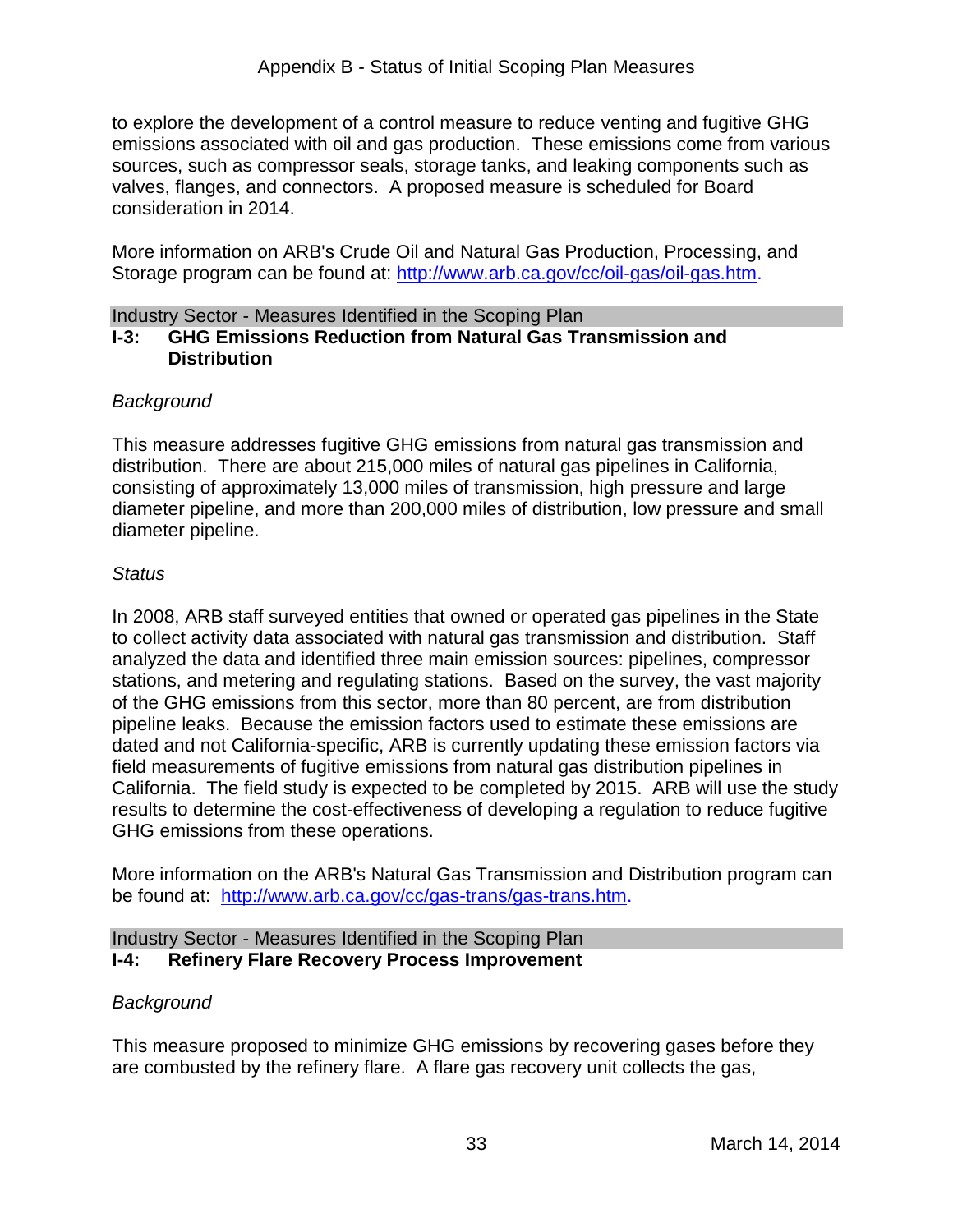recovered gas can be used as refinery fuel gas or refinery feedstock. compresses it, cools it, and then sends it back to a refinery process, where the

## *Status*

 Using historical data, ARB had estimated in the initial Scoping Plan that GHG emission capacity to capture and reroute gases headed to the flare back to the refinery. reductions could be achieved cost-effectively by installing additional flare gas recovery However, in recent years, local air district flare emission reduction programs have significantly reduced routine flaring emissions from refineries. ARB does not believe that an additional statewide measure to address refinery flaring would be cost-effective at this time.

## Industry Sector - Measures Identified in the Scoping Plan

#### **I-5: Removal of Methane Exemption for Large Industrial Sources, including Refineries**

## *Background*

 air district rules applicable to major industrial sources, including refineries. Because volatile organic compound (VOC) regulations, such as refinery leak detection and repair Under this measure, existing fugitive methane exemptions would be removed from local methane has very low photochemical reactivity, it does not contribute significantly to smog formation and has therefore been historically exempt from the local air districts' programs.

#### *Status*

 Because methane is a short-lived climate pollutant, ARB is working with local air district staff to determine the benefits of incorporating amendments to their existing leak detection and repair rules to include methane leaks for refineries and other industrial sources with potential for fugitive methane emissions.

## **G. Recycling and Waste Management Sector**

The status of each recycling and waste measure in the initial Scoping Plan is summarized below in Table 6.

|             | <b>Recycling and Waste Measures</b>        | <b>Status of Measure/</b><br><b>Board Consideration Date</b> |
|-------------|--------------------------------------------|--------------------------------------------------------------|
| <b>RW-1</b> | <b>Landfill Methane Control</b><br>Measure | June 2009 (early action item)                                |

## **Table 6: Status of Recycling and Waste Measures**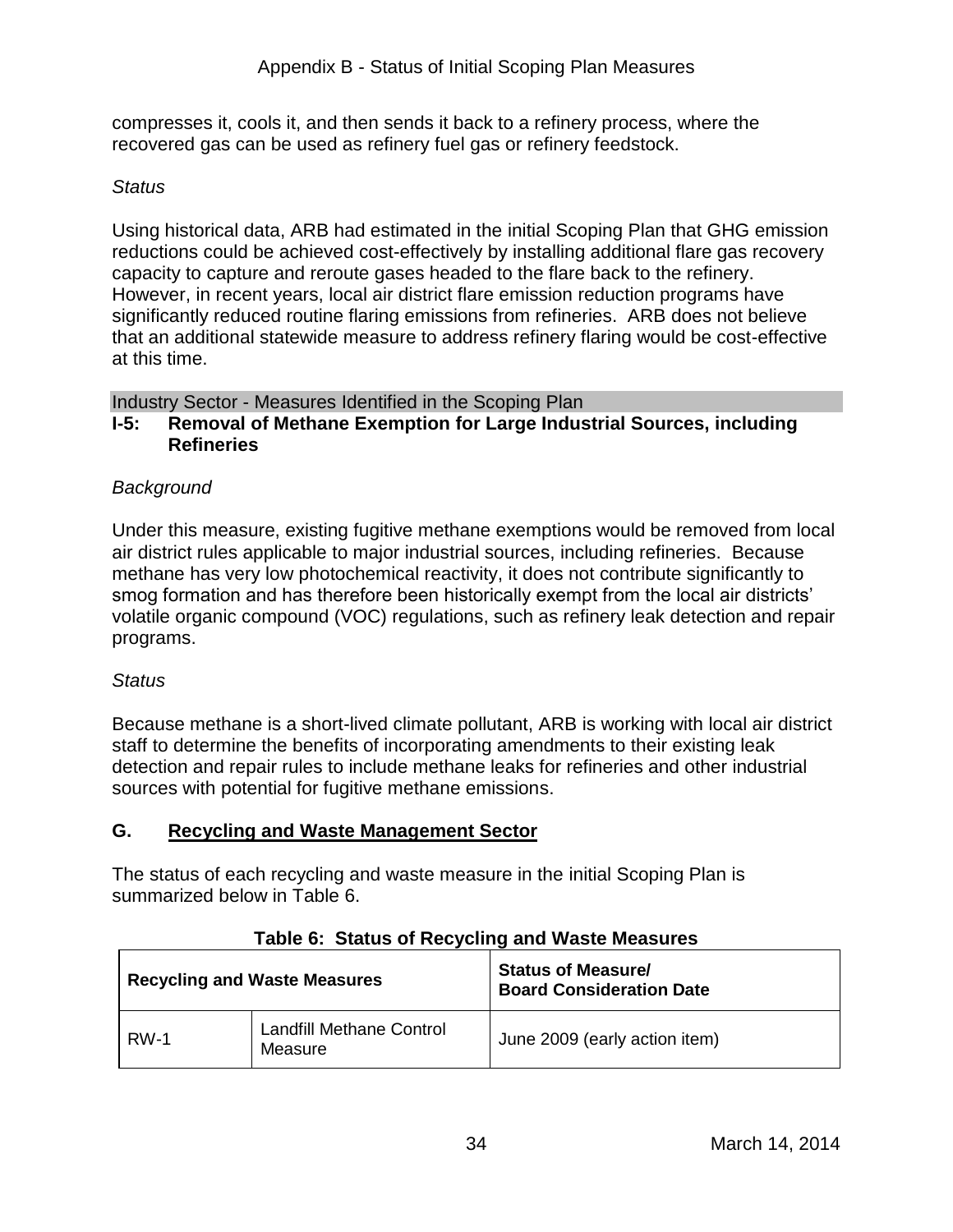|                            | <b>Recycling and Waste Measures</b>                                         | <b>Status of Measure/</b><br><b>Board Consideration Date</b> |
|----------------------------|-----------------------------------------------------------------------------|--------------------------------------------------------------|
| $RW-2$                     | Increasing the Efficiency of<br><b>Landfill Methane Capture</b>             | Ongoing                                                      |
| RW-3:<br>Sub strategy 1    | <b>Mandatory Commercial</b><br>Recycling                                    | Adopted by CalRecycle January 2012                           |
| RW-3:<br>Sub strategy 2    | Increase Production and<br>Markets for Compost and<br><b>Other Organics</b> | Ongoing                                                      |
| RW-3:<br>Sub strategy 3    | Anaerobic/Aerobic Digestion                                                 | Ongoing                                                      |
| $RW-3$ :<br>Sub strategy 4 | Extended Producer<br>Responsibility (EPR)                                   | Ongoing                                                      |
| $RW-3$<br>Sub strategy 5   | <b>Environmentally Preferable</b><br>Purchasing (EPP)                       | Ongoing                                                      |

 information summarized in this section. The papers are: Recycling, Reuse, and Municipal Solid Waste Thermal Technologies; Landfilling of Waste; and State AB 341 (Chesbro, Chapter 476, Statutes of 2011). The Plan and the technical papers ARB and CalRecycle have prepared six technical papers, which are the basis for the Remanufacturing; Composting and Anaerobic Digestion; Biomass Conversion; Procurement*.* ARB and CalRecycle also developed a Waste Management Sector Plan in consultation with affected agencies and stakeholders. The Waste Management Sector Plan identifies an integrated vision for California for addressing waste-related issues, future GHG emission reductions, and the waste reduction goals outlined in are included in Appendix C and at [http://www.arb.ca.gov/cc/waste/waste.htm.](http://www.arb.ca.gov/cc/waste/waste.htm)

## Recycling and Waste Management Sector - Measures Identified in the Scoping Plan **RW-1: Landfill Methane Control Measure**

#### *Background*

 In the initial Scoping Plan, methane emissions from landfills were identified as an early certain municipal solid waste (MSW) landfills. The measure contains performance maintenance requirements to ensure that the system is being maintained and operated in a manner to minimize methane emissions. action item. Subsequently, the Board approved the Landfill Methane Control Measure in 2009. The measure requires the installation of a gas collection and control system at standards for the gas collection and control system and specifies monitoring and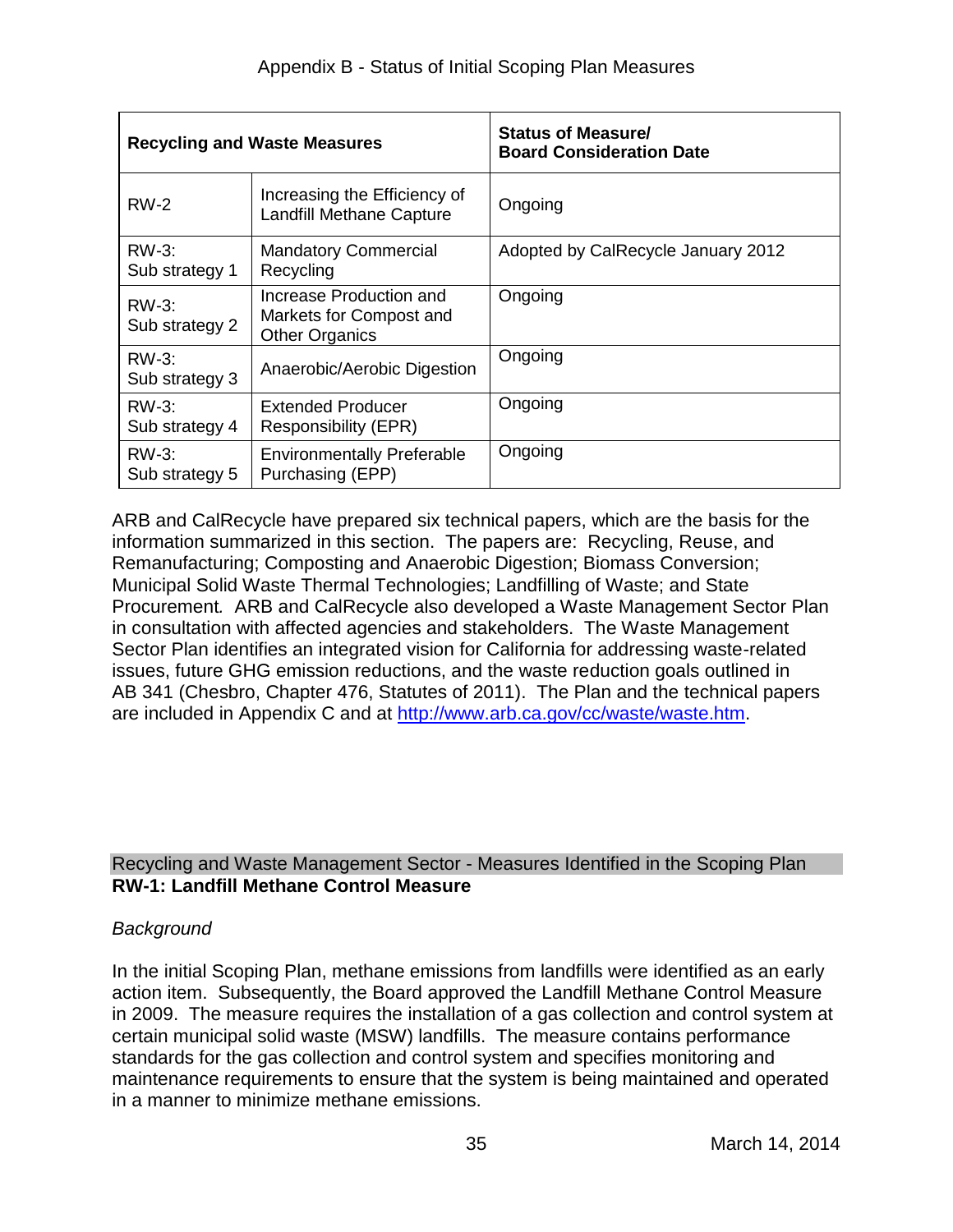Existing federal and local requirements for MSW landfills are primarily focused on reducing volatile organic compounds and non-methane organic compound emissions from larger landfills, and not methane. This measure differs from existing federal and local requirements in that it also applies to smaller landfills and has more stringent requirements for methane collection and control. Since the requirements are more stringent, they do not conflict with or impede compliance with the existing federal or local requirements.

## *Status*

 generate methane emissions. About 220 of the 370 are subject to ARB's Landfill rules. About 20 of the 220 have submitted plans to modify their existing gas collection that about 14 existing uncontrolled landfills will be required to install gas collection and be required to install controls. There are about 370 landfills in California which, due to their in-place or permitted volume, waste age, and other pertinent factors, are known to have the ability to Methane Control Measure. Most of the approximately 220 landfills have previously installed landfill gas collection and control systems due to federal and local landfill gas and control systems to meet the requirements of the landfill measure. Staff anticipates control systems or demonstrate that their emissions are too low to support such a system. As staff obtains further information, there may be additional landfills that may

be required to install controls.<br>More information on the Landfill Methane Control Measure can be found at: [http://www.arb.ca.gov/cc/landfills/landfills.htm.](http://www.arb.ca.gov/cc/landfills/landfills.htm)

#### Recycling and Waste Management Sector - Measures Identified in the Scoping Plan **RW-2: Increasing the Efficiency of Landfill Methane Capture**

## *Background*

 Methane is produced when organic materials placed in landfills decompose over time. Although methane is currently captured at many large landfill sites, there are still active landfill operations and closed landfill sites that continue to emit methane that could be captured.

 Additional actions that could be taken to reduce GHG emissions above and beyond soils; and organic materials management. Phasing organics out of landfills, and those in the Landfill Methane Control Measure are being evaluated. Implementation of "best management practices (BMPs)" for landfills may provide even greater reductions of GHG emissions from landfills. Such actions may include: specific requirements for gas collection system design, construction, timing, and operation; landfill unit and cell design and construction; waste placement methods; daily and intermediate cover materials and practices; use of compost or other biologically active materials in cover including landfills in the Cap-and-Trade Regulation are also being considered

## *Status*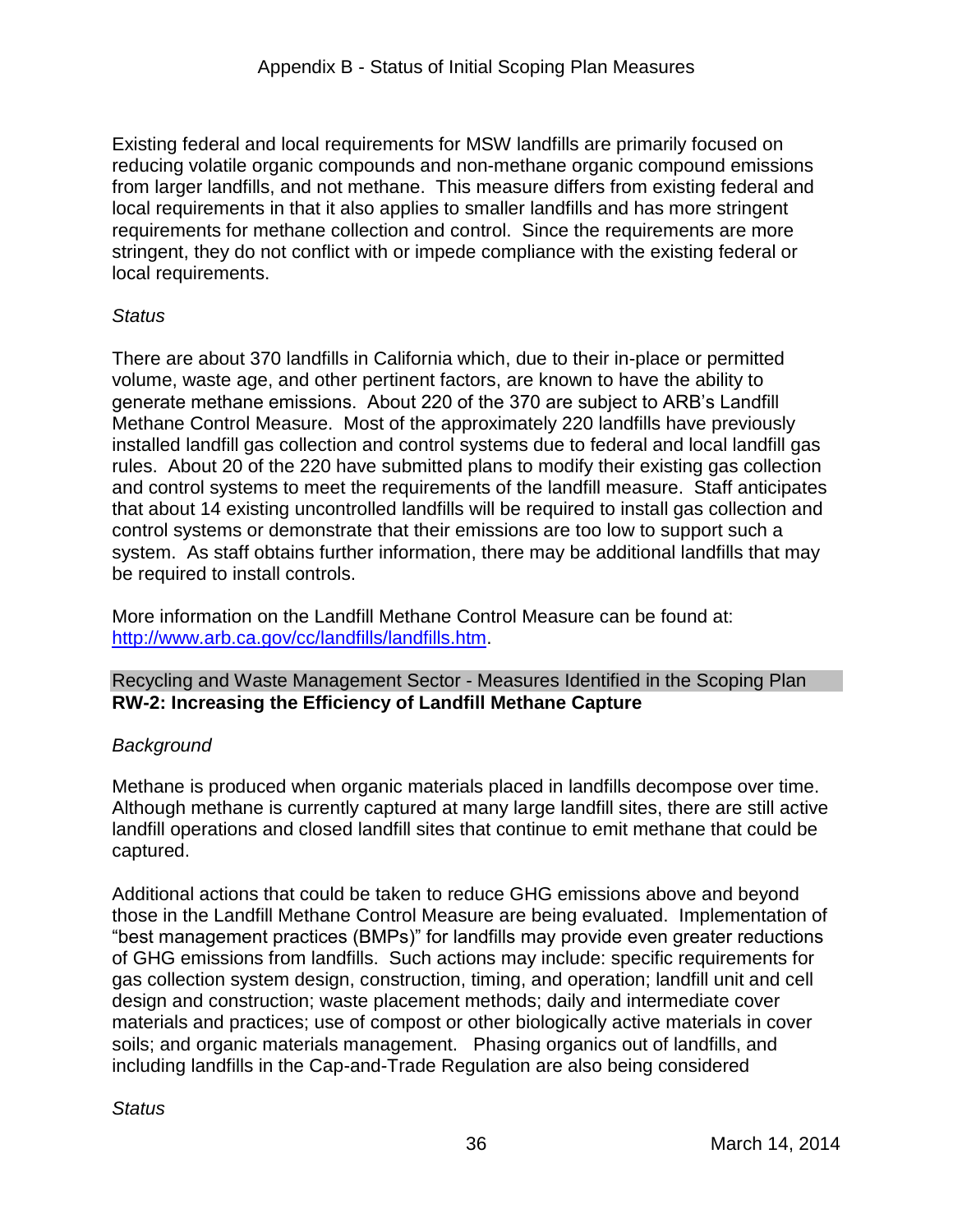ARB staff is working with CalRecycle staff to investigate what regulatory actions may be taken to further reduce GHG emissions from landfills. These actions may include incorporating the BMPs identified above into the landfill methane control measure. Additional rulemaking would occur in 2015, if determined to be needed.

#### Recycling and Waste Management Sector - Measures Identified in the Scoping Plan **RW-3-1: Mandatory Commercial Recycling**

## *Background*

 The initial Scoping Plan identified Mandatory Commercial Recycling as an important to be adopted by ARB. Prior to Board action, the Legislature passed AB 341 which measure to meet GHG emissions and waste reduction goals. The commercial recycling measure focuses on increased commercial waste diversion. Commercial businesses in California generate roughly 75 percent of the statewide solid waste. Initially, ARB and CalRecycle worked together to develop a Mandatory Commercial Recycling regulation provided CalRecycle the direction and authority to adopt a Mandatory Commercial Recycling regulation and set additional waste diversion goals.

#### *Status*

 The regulation was adopted by CalRecycle in January 2012 and became effective May 2012. The regulation reflects the statutory provisions of AB 341 and provides additional and businesses. The jurisdictions must implement an education, outreach, and multifamily residential dwelling of five units or more must arrange for recycling services. procedural clarifications. The regulation has requirements for both local governments monitoring program that is appropriate for that jurisdiction and is designed to divert commercial solid waste from businesses. A business (includes public entities) that generates four cubic yards or more of commercial solid waste per week or is a

CalRecycle will conduct statewide waste characterization studies in 2014/15 and 2019 to measure the effectiveness of the regulation.

 More information on the Mandatory Commercial Recycling measure can be found at: [http://www.calrecycle.ca.gov/recycle/commercial/.](http://www.calrecycle.ca.gov/recycle/commercial/)

Recycling and Waste Management Sector - Measures Identified in the Scoping Plan **RW-3-2: Increase Production and Markets for Compost and Other Organics** 

#### *Background*

 production of and markets for compost, mulch, and biofuels/energy. Organic materials diversion from landfill disposal can provide significant GHG emission reductions CalRecycle continues efforts to shift organic materials from landfills by increasing the primarily (but not only) through avoided landfill methane emissions. CalRecycle's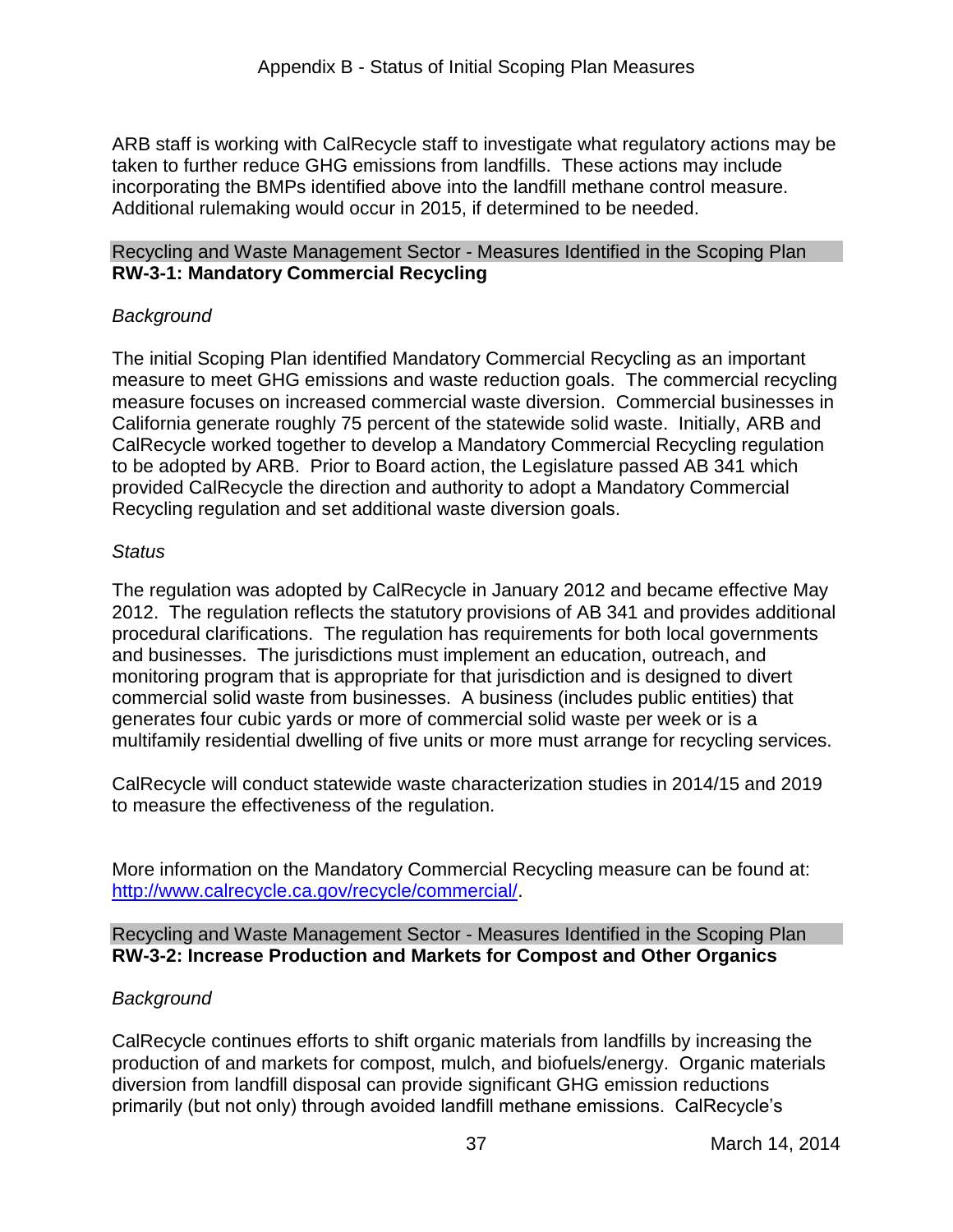efforts to increase the production and markets for compost include compost-based best emissions from compost production and compost use in agriculture, including compost organic materials for use in composting and anaerobic digestion processes. management practices; compost specifications for agriculture; and research covering a range of composting uses. Ongoing CalRecycle research will help clarify GHG impacts on agricultural N<sub>2</sub>O emissions. As noted in the Waste Sector Plan, ARB and CalRecycle are working to identify opportunities and potential solutions for capturing

#### *Status*

 CalRecycle has completed several research projects related to compost production and best management practices in a field demonstration setting, and ozone-formation BMPs to reduce ozone production. In conjunction with the San Joaquin Valley Air project on a photovoltaic-powered aerated static pile compost system which found a 70 percent reduction in GHG emissions relative to open windrow composting. In 2010, Producing Infrastructure' and is currently reviewing its composting regulations. Ongoing includes a study quantifying potential air and water quality impacts from the direct staff will continue to evaluate market strategy for end products as part of the Waste markets, and has initiated several others. Completed projects include: compost-based potential from green waste composting VOC emissions with consideration of potential Pollution Control District and several stakeholders, CalRecycle completed a research CalRecycle published its 'Third Assessment of California's Compost and Mulch projects include research on the GHG emissions from compost production and GHG emission reductions from finished compost use on agricultural lands. Planned research application of uncomposted green wastes to agricultural lands. ARB and CalRecycle Sector Plan.

 More information on the diversion of organics and composting can be found at: http://www.calrecycle.ca.gov/Climate/Organics/default.htm.

## Recycling and Waste Management Sector - Measures Identified in the Scoping Plan **RW-3-3: Anaerobic and Aerobic Digestion**

## *Background*

 Anaerobic digestion facilities utilize organic wastes as a feedstock from which to remaining after the digestion process. The methane in the biogas can be used directly compressed natural gas. In an aerobic system, such as [composting](http://en.wikipedia.org/wiki/Composting) and waste water treatment, the microorganisms access free, gaseous oxygen directly from the produce biogas (which is captured), and digestate, which is the liquid or solid material as fuel or converted to other forms of energy, such as liquefied natural gas and surrounding atmosphere. The end products of an aerobic process are primarily carbon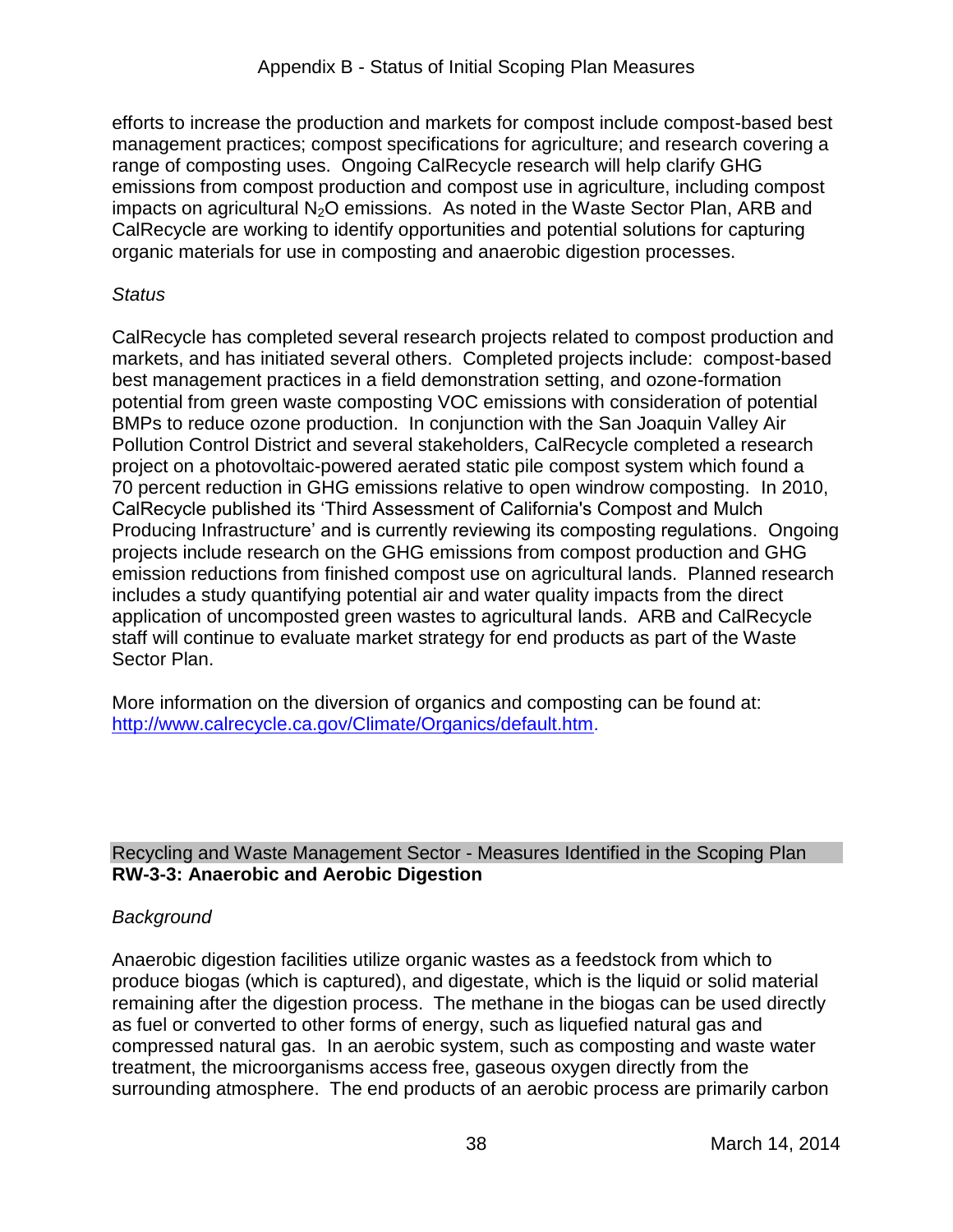promote the use of anaerobic and aerobic digestion in the State. CalRecycle policy is to dioxide, water, and methane. This evaluation addresses potential actions that would encourage the development of anaerobic digestion facilities in California as an alternative to the landfill disposal of organic solid waste.

## *Status*

 One of the six technical papers developed for the Waste Sector Plan focuses on waste and GHG emission reductions (see Appendix C). To better understand the role biomass conversion and municipal waste landfill thermal technologies. The Low produced from the high solids anaerobic digestion of organic materials. LCFS staff is landfilling. In addition, CalRecycle staff have prepared and published several reports a Programmatic Environmental Impact Report (EIR) for anaerobic digestion facilities; CalRecycle also has assisted CEC in implementation of its AB 118 Alternative projects. ARB is pursuing a test program with University of California, Davis and the Gas Technology Institute to add to the limited existing data on the constituents in Composting and Anaerobic Digestion and identifies opportunities and challenges for anaerobic digestion and aerobic digestion can play in meeting our GHG and waste reduction goals, staffs are reviewing research opportunities to gather data to identify how best these waste reduction options can be utilized in the future. Included in this is the development of emission reduction factors that include avoided landfill emissions. These factors will address anaerobic and aerobic digestion and composting, as well as Carbon Fuel Standard (LCFS) program has certified a pathway for biomethane currently preparing another pathway for biomethane from the low-solids anaerobic digestion of wastewater sludge. Offset protocols for anaerobic digestion and composting are also being evaluated as a possible incentive for alternatives to and guidance documents to further advance anaerobic digestion technologies, including Anaerobic Digestion Guidance document for conducting CEQA review; and a report assessing the capabilities of a new landfill-based in-situ anaerobic digester technology. Transportation Fuels Program, which has resulted in funding of six anaerobic digestion biomethane from California sources of renewable natural gas such as the anaerobic digestion technologies (e.g. food waste). ARB and CalRecycle are also following closely the development and benefits of emerging aerobic digestion technologies and will evaluate incentive funding mechanisms to promote these technologies and infrastructure expansion.

## Recycling and Waste Management Sector - Measures Identified in the Scoping Plan **RW-3-4: Extended Producer Responsibility**

## *Background*

 while encouraging product design changes that minimize a negative impact on human health and the environment at every stage of the product's lifecycle. It places primary Extended Producer Responsibility (EPR), also known as Product Stewardship, is a strategy to place a shared responsibility for end-of-life product management on the producers, and all entities involved in the product chain, instead of the general public,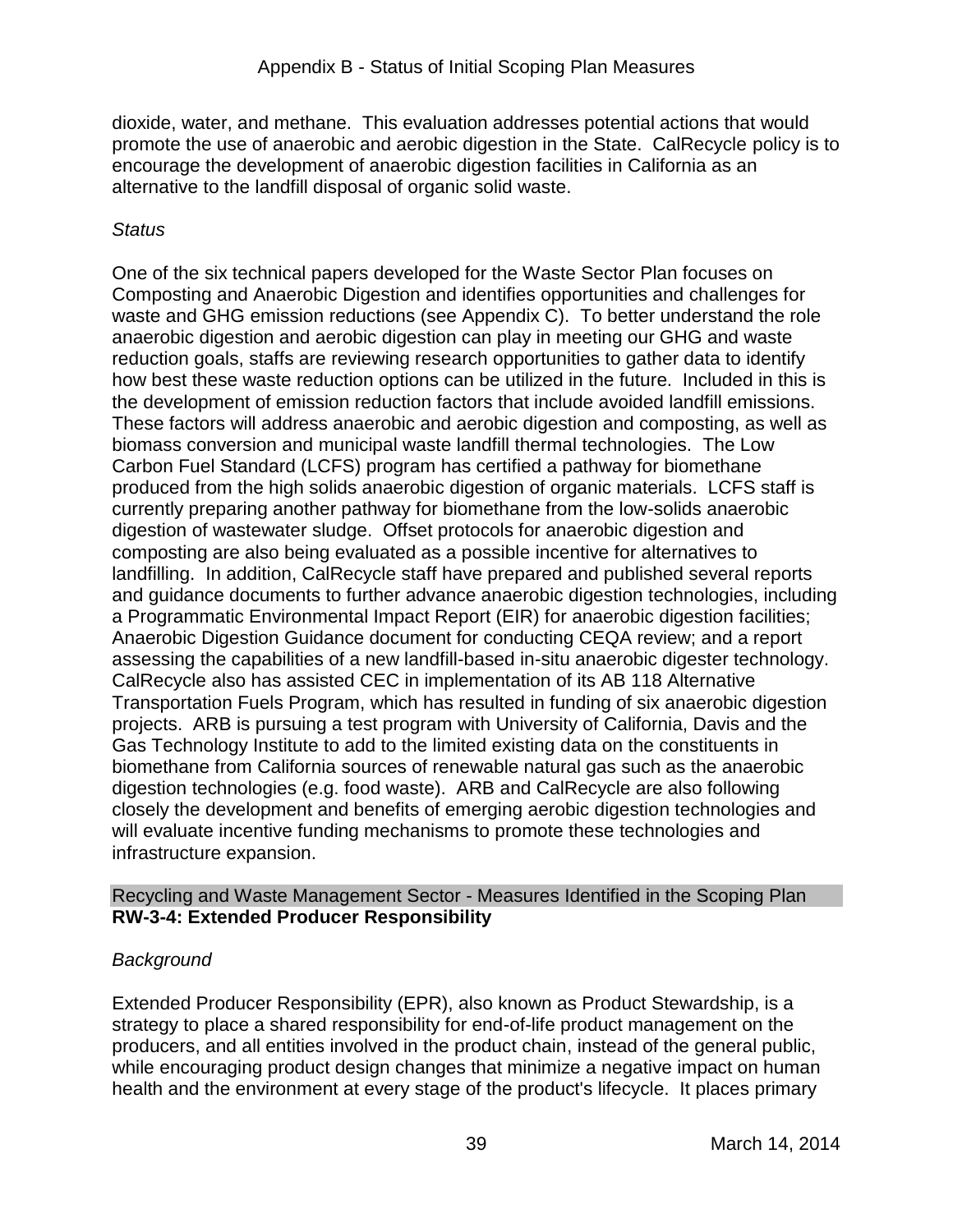responsibility on the producer, or brand owner, who makes design and marketing decisions. It also creates a setting for markets to emerge that reflect the environmental AB 2398, the Product Stewardship for Carpet Bill, were signed into law in 2010. In addition, California was the third state to introduce an industry-run statewide mattress recycling program with the passage of SB 254, the California Used Mattress Recovery and Recycling Act, in 2013. impacts of a product, and to which producers and consumers respond. EPR is a waste reduction strategy. By shifting costs and responsibilities of product disposal to producers and others who directly benefit, EPR provides an incentive to eliminate waste and pollution through product design changes. Carpet and paint are two product categories where potential GHG emission reductions are targeted and stewardship programs have been established. Assembly Bill 1343, the Paint Recovery Act, and

## *Status*

 stewardship organization to submit an architectural paint stewardship plan to CalRecycle by April 1, 2012. PaintCare, the paint stewardship organization, submitted CalRecycle is implementing the requirements of the statewide Paint Stewardship Program established by AB 1343, which requires a manufacturer or designated the Architectural Paint Stewardship Program Plan to CalRecycle in 2012, (see [http://www.calrecycle.ca.gov/Paint/Plans/Paintcare/June4.pdf\)](http://www.calrecycle.ca.gov/Paint/Plans/Paintcare/June4.pdf). CalRecycle posts a list of compliant paint manufacturers and brands operating or covered under an approved paint stewardship plan at [http://www.calrecycle.ca.gov/Paint/ManuBrands/default.htm.](http://www.calrecycle.ca.gov/Paint/ManuBrands/default.htm) Annual update reports from PaintCare began in October 2013.

 Currently, more than 1.3 million tons of carpet is landfilled annually. AB 2398, which will increase recycling of carpet, requires a carpet producer or stewardship organization to submit a carpet stewardship plan to CalRecycle with specified elements, including a funding mechanism. The mechanism must provide sufficient funds to carry out the plan, including administrative, operational, and capital costs of the plan. The California Carpet Stewardship Plan can be found at [http://www.calrecycle.ca.gov/Carpet/Plans/CARE.pdf.](http://www.calrecycle.ca.gov/Carpet/Plans/CARE.pdf)

 regulations to implement SB 254. The Association is the mattress stewardship CalRecycle, working with the International Sleep Products Association, is developing organization designing the EPR program for end-of-use management of used mattresses.

To better understand the full GHG emission reduction potential, ARB and CalRecycle staff are examining the need to develop emission reduction factors for carpet and other materials as appropriate.

 More information on Extended Producer Responsibility can be found at: http://www.calrecycle.ca.gov/EPR.

Recycling and Waste Management Sector - Measures Identified in the Scoping Plan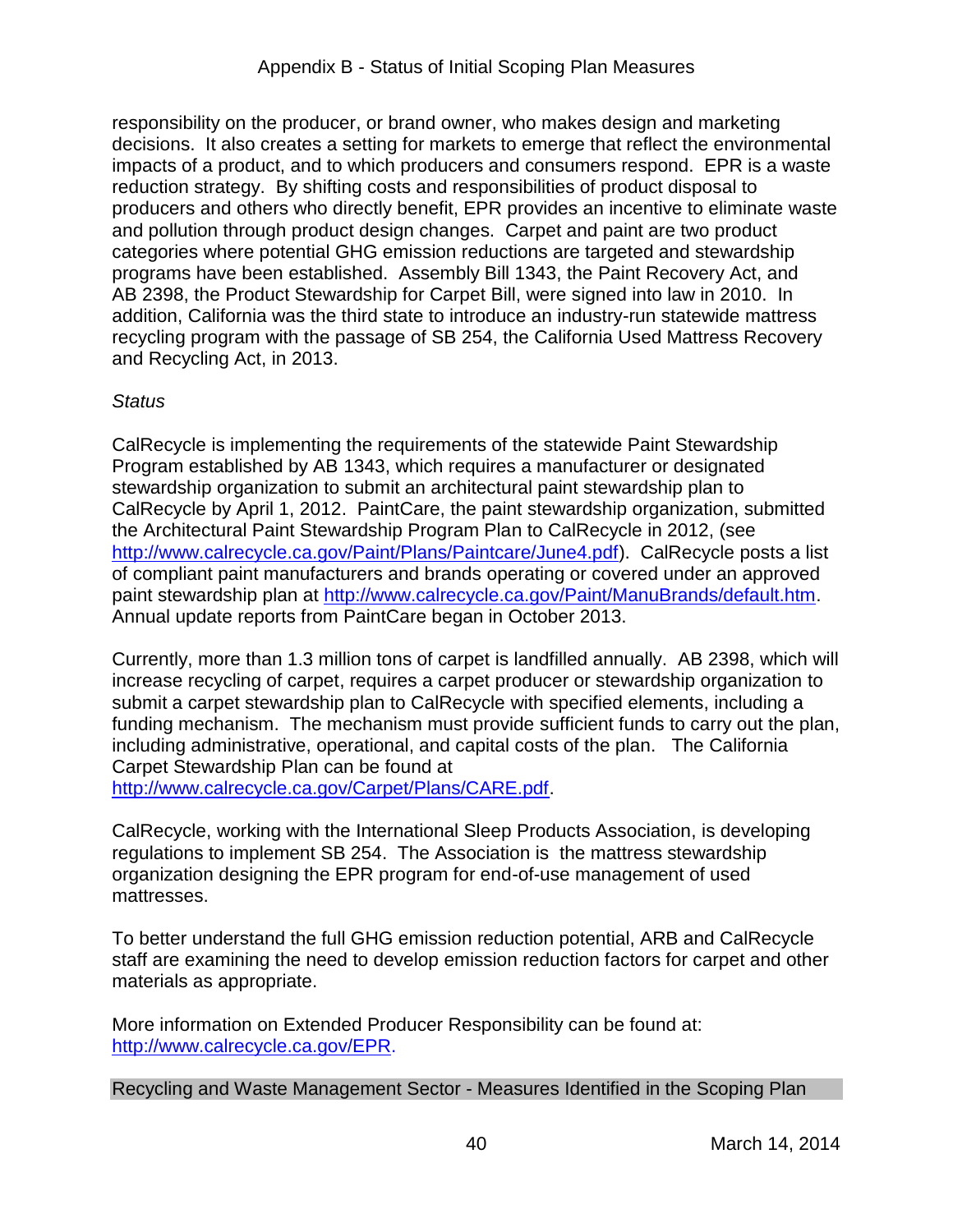## **RW-3-5: Environmentally Preferable Purchasing**

## *Background*

 that have a reduced impact on human health and the environment compared to competing products serving the same purpose. To reduce the quantity and toxicity of including if the product is repairable, durable, made with recycled content, and can be recycled again. As part of the initial Scoping Plan, one area to be investigated was the Environmentally Preferable Purchasing (EPP) is the procurement of goods and services waste in California, State law requires State agencies and other public entities to purchase environmentally preferable products that consider a range of attributes, potential development of EPP specifications, contracts and guidelines to promote the use of commodities that lower energy use, increase recycling and reuse and reduce the emissions of greenhouse gasses.

#### *Status*

 DGS to identify options of increasing EPP opportunities. This may lead to meetings As part of ARB's Waste Sector Plan, staff developed a technical report to identify opportunities for reducing waste generated, purchasing recycled material, increasing reuse, and enhancing end of life responsibility. ARB and CalRecycle are working with with other state agencies not under direct DGS authority for education about EPP benefits of using recycled and remanufactured goods.

 More information on Environmentally Preferable Purchasing can be found at: [http://www.calrecycle.ca.gov/EPP/,](http://www.calrecycle.ca.gov/EPP/) and the State Procurement technical paper in Appendix C.

## **H. Forests Sector**

 The status of the forest measure in the initial Scoping Plan is summarized in Table 7 below.

|       | <b>Forest Measure</b>               | <b>Status of Measure</b> |
|-------|-------------------------------------|--------------------------|
| $F-1$ | <b>Sustainable Forest</b><br>Target | Ongoing                  |

#### **Table 7: Status of Forest Sector Measures**

Forests Sector - Measures Identified in the Scoping Plan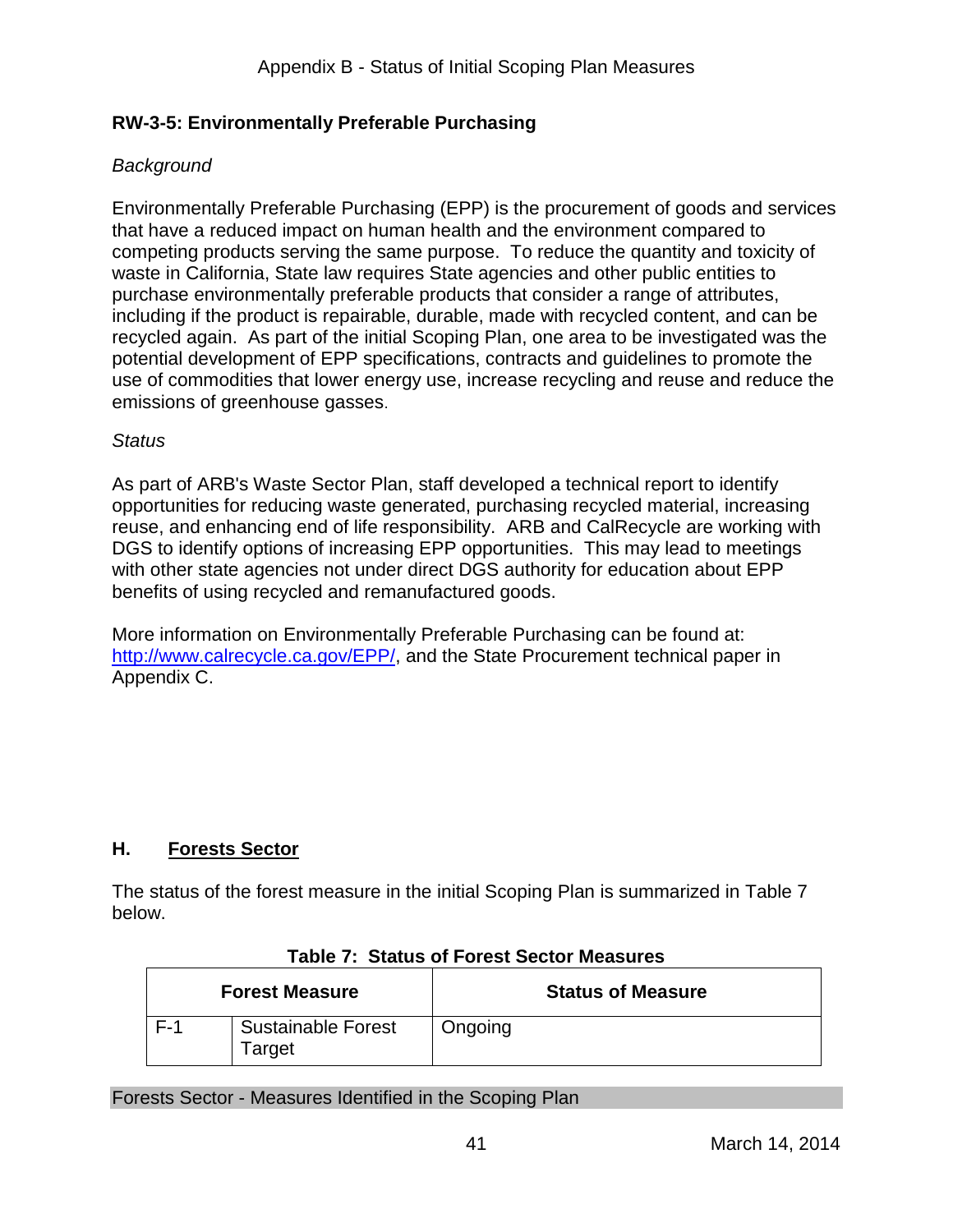## **F-1: Sustainable Forest Target**

## *Background*

 The initial Scoping Plan included a Sustainable Forest Target. The goal of this target was to maintain net forest sequestration. This was to be achieved using the opportunities to realize additional GHG emission reductions and increased mechanisms provided by the Forest Practice Rules, timberland conversion regulations, fire safety requirements, forest improvement assistance programs, as well as the California Environmental Quality Act (CEQA), which requires avoidance or mitigation of forest carbon losses to conversion. The initial Scoping Plan also identified other sequestration, including:

- Preventing the conversion of forestlands through publicly and privately funded land acquisitions;
- management practices subject to the Forest Practice Act; Maintaining and enhancing forest stocks on timberlands through forest
- Planting trees on lands that were historically covered with native forests;
- Establishing forest areas where the preceding vegetation was not forest;
- Planting trees in urban areas;
- Using urban forest wood waste for bioenergy; and
- Reducing vegetative fuels that could feed wildfires and using this waste for bioenergy.

#### *Status*

The Board of Forestry and Fire Protection (BoF) has been evaluating the adequacy of existing forest regulations and programs for achieving GHG emission reductions and ensuring carbon sequestration in the forest sector. In 2010, amendments to CEQA guidelines led to the requirement that timber harvest proponents subject to State regulations must analyze GHG emissions when applying for CAL FIRE permits.

 initial Scoping Plan. In 2011, ARB contracted with researchers from the University of California (UC) Berkeley, to improve the current GHG emission inventory change approach based on field measurements (Forest Inventory and Analysis data) and remote sensing methods. The inventory has also been expanded to include additional land types including grasslands, scrublands, and wetlands. Preliminary significant source of GHG emissions rather than a net carbon sink. Specifically, the practices, and other sources may significantly outweigh the current carbon uptake ability There has been significant work on the GHG emissions inventory for forests since the estimates of forest carbon stocks and emissions. Researchers are using a carbon stock results from the research suggest that these natural and working lands are likely a results indicate that emissions from wildfires, land use conversion, management in this sector, as currently managed. This would make it vitally important to quickly and aggressively take steps to reverse this trend.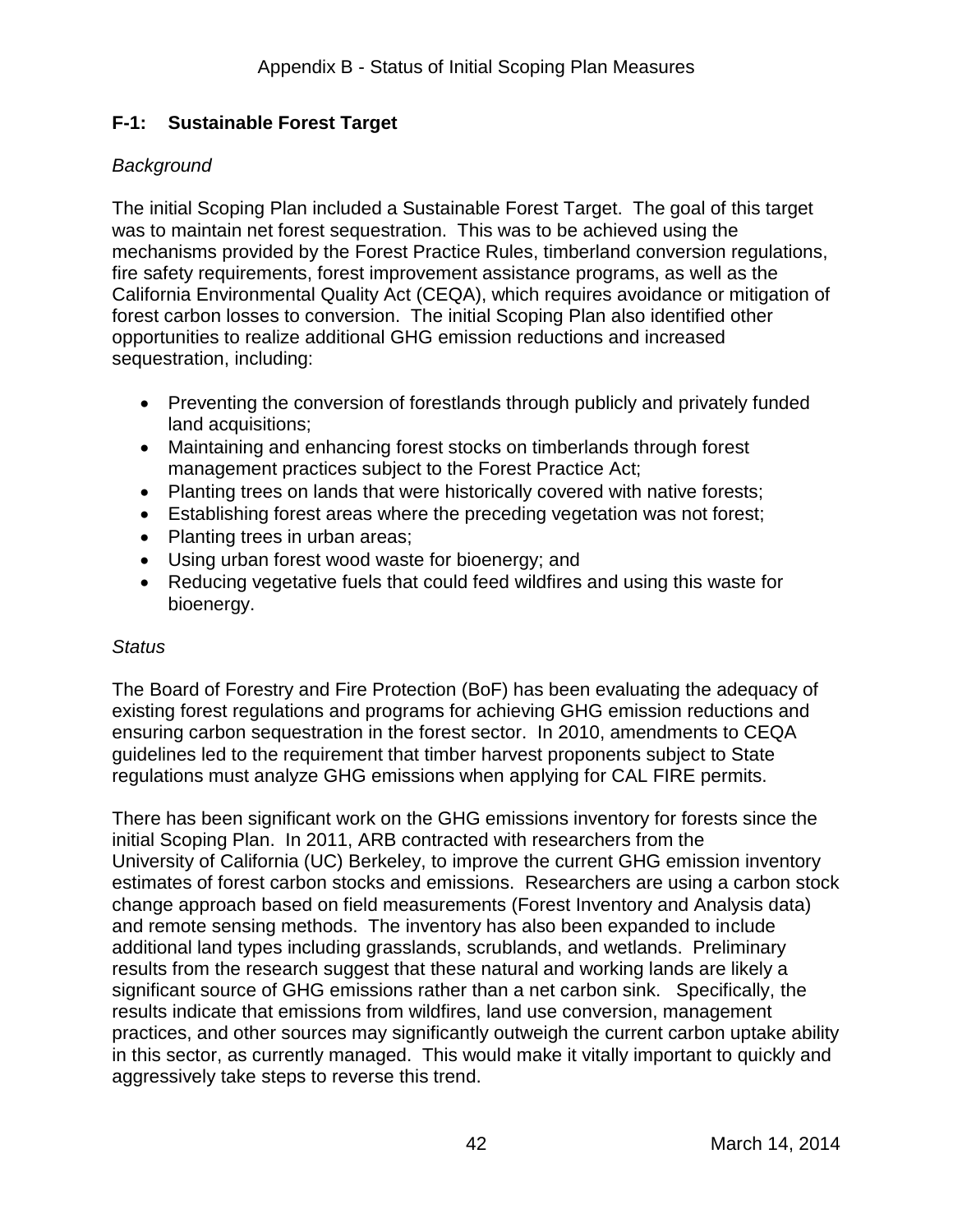also developing GHG inventory data for urban forests and are continuing to refine and update those data over time. Improvements to ongoing GHG reporting systems will collected by CAL FIRE and other agencies. CAL FIRE, in conjunction with the U.S. Forest Service and researchers at UC Davis are include refinements to methods and incorporating additional relevant data sets (such as information on vegetation, forest stand treatments, and other activities) that are

 sector legislation in 10 years. Among other things, AB 1492 set into motion a fee on certain types of lumber and wood products in California that now help fund forest On September 11, 2012, Governor Brown signed Assembly Bill 1492 (AB 1492; Blumenfield, Chapter 289, Statutes of 2012), with the first major changes in forest management programs related to timberlands.

## **I. High Global Warming Potential (High GWP) Gases Sector**

 The status of each High GWP measure in the initial Scoping Plan is summarized in Table 8 below.

|         | <b>High GWP Gases Measures</b>                                                                                                                            | <b>Status of Measure/Board</b><br><b>Consideration Dates</b> |
|---------|-----------------------------------------------------------------------------------------------------------------------------------------------------------|--------------------------------------------------------------|
| $H-1$   | Motor Vehicle Air-Conditioning Systems:<br>Reduction of Refrigerant Emissions from<br>Non-Professional Servicing                                          | January 2009 (early action item)                             |
| $H-2$   | $SF6$ Limits in Non-Utility and Non-<br><b>Semiconductor Applications</b>                                                                                 | February 2009 (early action item)                            |
| $H-3$   | Reduction of Perfluorocarbons in<br>Semiconductor Manufacturing                                                                                           | February 2009 (early action item)                            |
| $H - 4$ | Limit Use of Compounds with High Global<br><b>Warming Potentials in Consumer</b><br><b>Products</b>                                                       | June 2008 (early action item)                                |
|         | 1. Low Global Warming Potential<br>Refrigerants for New Motor Vehicle<br><b>Air-Conditioning Systems</b>                                                  | Part of Advanced Clean Cars program                          |
| $H-5$   | 2. Air Conditioner Refrigerant Leak Test<br>During Vehicle Smog Check                                                                                     | Measure not feasible at this time                            |
|         | 3.<br><b>Refrigerant Recovery from</b><br>Decommissioned Refrigerated<br><b>Shipping Containers</b>                                                       | Measure not feasible at this time                            |
|         | Enforcement of Federal Ban on<br>4.<br><b>Refrigerant Release During Servicing</b><br>or Dismantling of Motor Vehicle Air-<br><b>Conditioning Systems</b> | Measure not feasible at this time                            |

#### **Table 8: High Global Warming Potential Gases Measures**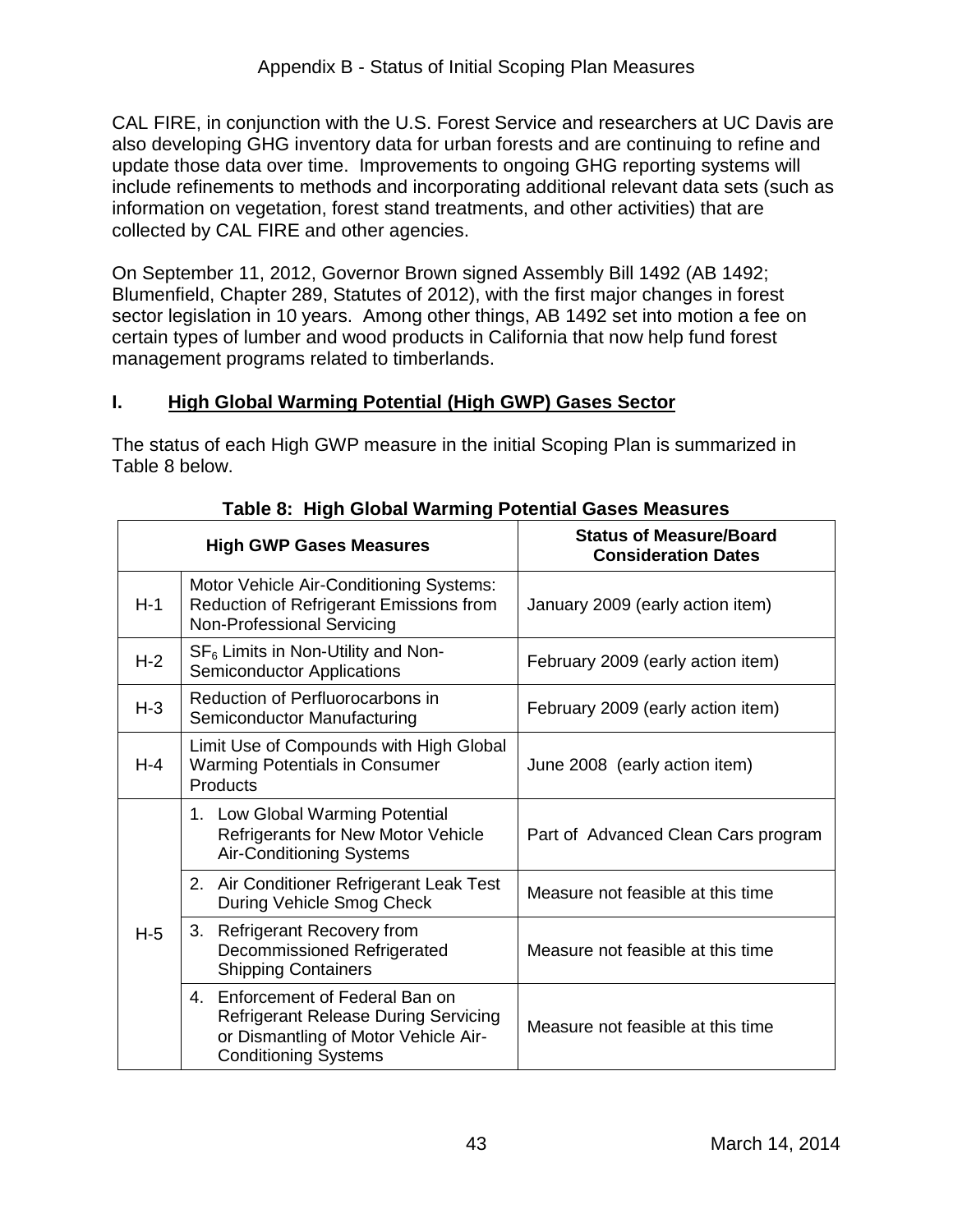|       | <b>High GWP Gases Measures</b>                                                                                                                | <b>Status of Measure/Board</b><br><b>Consideration Dates</b>                                                                                                         |
|-------|-----------------------------------------------------------------------------------------------------------------------------------------------|----------------------------------------------------------------------------------------------------------------------------------------------------------------------|
|       | <b>Stationary Equipment Refrigerant</b><br>1.<br>Management Program - Refrigerant<br>Tracking/Reporting/Repair Program                        | December 2009 (early action item)                                                                                                                                    |
|       | <b>Stationary Equipment Refrigerant</b><br>2.<br>Management Program -<br>Specifications for Commercial and<br><b>Industrial Refrigeration</b> | Energy conservation measures and<br>leak-tight design and installation<br>standards for supermarket refrigeration<br>added to Title 24 Building Code<br>January 2014 |
| $H-6$ | 3. Foam Recovery and Destruction<br>Program                                                                                                   | Measure not feasible at this time                                                                                                                                    |
|       | SF <sub>6</sub> Leak Reduction Gas Insulated<br>4.<br>Switchgear                                                                              | February 2010                                                                                                                                                        |
|       | 5.<br>Alternative Suppressants in Fire<br><b>Protection Systems</b>                                                                           | Measure not feasible at this time                                                                                                                                    |
|       | <b>Residential Refrigeration Early</b><br>6.<br><b>Retirement Program</b>                                                                     | Measure not feasible at this time                                                                                                                                    |
| H-7   | Mitigation Fee on High-GWP Gases                                                                                                              | Under evaluation                                                                                                                                                     |

#### High Global Warming Potential Gases Sector - Measures Identified in the Scoping Plan **H-1: Automotive Refrigerant Regulation**

#### *Background*

 The Board approved the Mobile Air Conditioning regulation in January 2009. automotive refrigerant is HFC-134a, with a GWP of 1,300. The regulation helps prevent unnecessary releases of refrigerants to the atmosphere and applies to automotive weight. The regulation achieves emission reductions through implementation of four Automotive refrigerants are highly potent GHGs, and the most commonly used refrigerants with a GWP value greater than 150. It applies to the sale, use, and disposal of containers holding more than two ounces and less than two pounds of refrigerant by requirements:

- Use of a self-sealing valve on the container.
- Improved labeling instructions.
- A deposit and recycling program for small containers.
- An education program that emphasizes best practices for vehicle recharging.

In addition, the regulation requires the recycling of container materials along with the refrigerant remaining in the used containers.

*Status*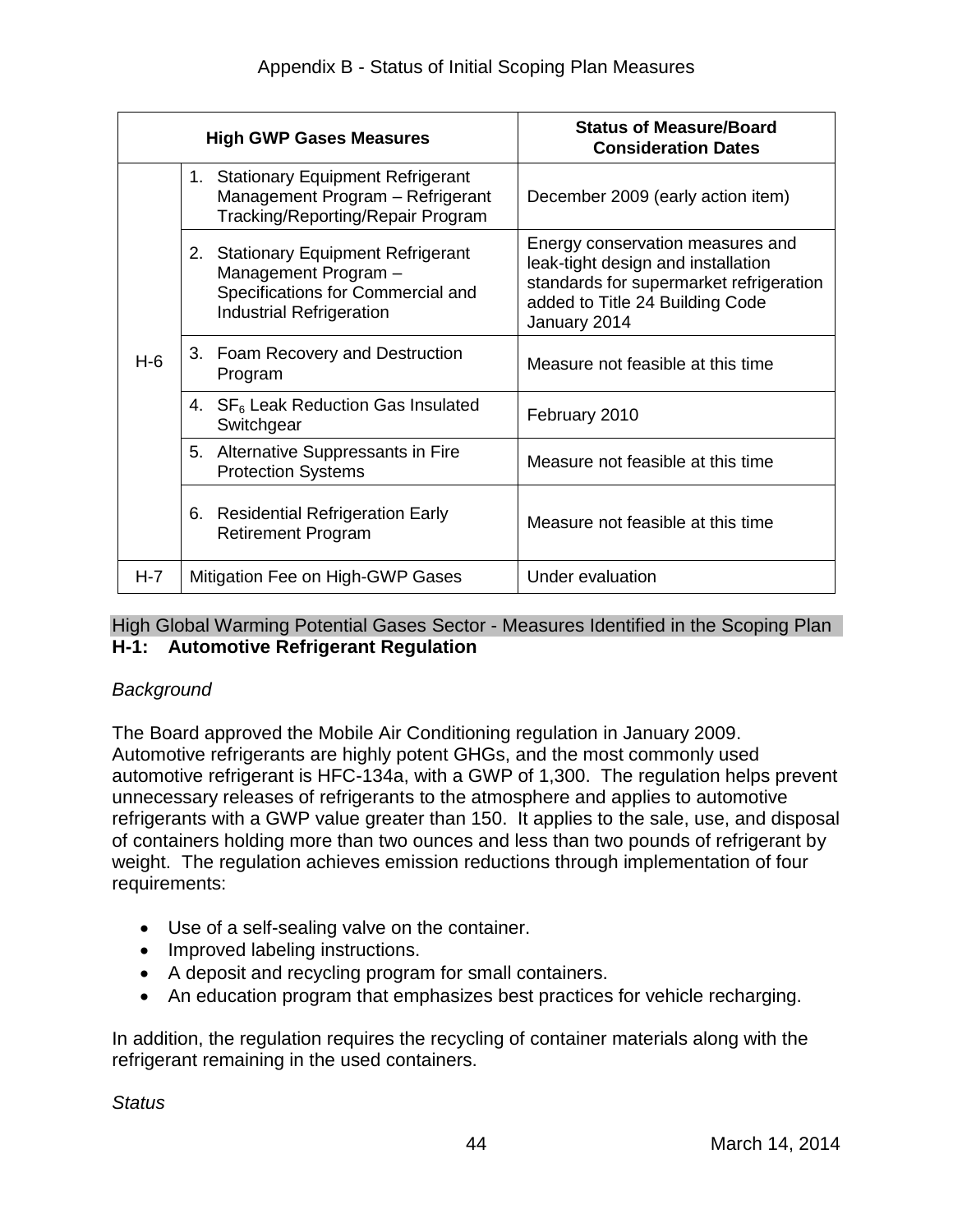Product certification was initiated in 2009 and is on-going. Currently, two manufacturers distributors, and retailers submitted annual reports for 2010 to 2012 to ARB. Staff is The regulation became effective on January 1, 2010. Implementation began with a oneyear sell-through period for uncertified products manufactured prior to January 2010. have 26 products certified for sale in California. Additional products are being certified and it is anticipated that more manufacturers will apply for certification. Manufacturers, currently evaluating the reports.

 Staff conducted outreach to manufacturers, associations, and regulated parties. ARB's develop educational materials for use by consumers of automotive refrigerant products.<br>This includes web pages with information and brochures that retailers can make This includes web pages with information and brochures that retailers can make available at the point of sale. website includes the regulation, fact sheets, executive orders for certified products, and report forms. In addition, as part of product certification, manufacturers are required to

available at the point of sale.<br>More information on the Mobile Air Conditioning Regulation can be found at: [http://www.arb.ca.gov/cc/hfc-mac/hfcdiy/hfcdiy.htm.](http://www.arb.ca.gov/cc/hfc-mac/hfcdiy/hfcdiy.htm)

#### High Global Warming Potential Gases Sector - Measures Identified in the Scoping Plan **H-2: Sulfur Hexafluoride Limits in Non-Utility and Non- Semiconductor Applications**

## *Background*

 February 2009. This regulation aims to reduce sulfur hexafluoride (SF6) emissions from uses, or sells SF6 with a limited number of exemptions. It also includes a phase-in may need to be tested and proven effective and usable. The Board approved the Regulation for Reducing Sulfur Hexafluoride Emissions in non-electric and non-semiconductor applications including tracer gas testing, magnesium sand casting, magnesium investment casting, and other niche uses through a phase-out over several years. The regulation applies to any individual who buys, period for particular uses to allow for the identification of cost-effective alternatives that *Status* 

 casters to identify and implement the use of alternative cover gases. The regulation became effective on January 1, 2010. Restrictions on use and sale began January 1, 2011. Distributor and research user registration, reporting, and recordkeeping requirements became effective March 30, 2010. ARB staff is currently compiling sales data reported in distributor annual reports, and assisting magnesium

 Non -Utility Applications Regulation can be found at: More information on the Sulfur Hexafluoride Emissions in Non-Semiconductor and [http://www.arb.ca.gov/cc/sf6nonelec/sf6nonelec.htm.](http://www.arb.ca.gov/cc/sf6nonelec/sf6nonelec.htm)

#### High Global Warming Potential Gases Sector - Measures Identified in the Scoping Plan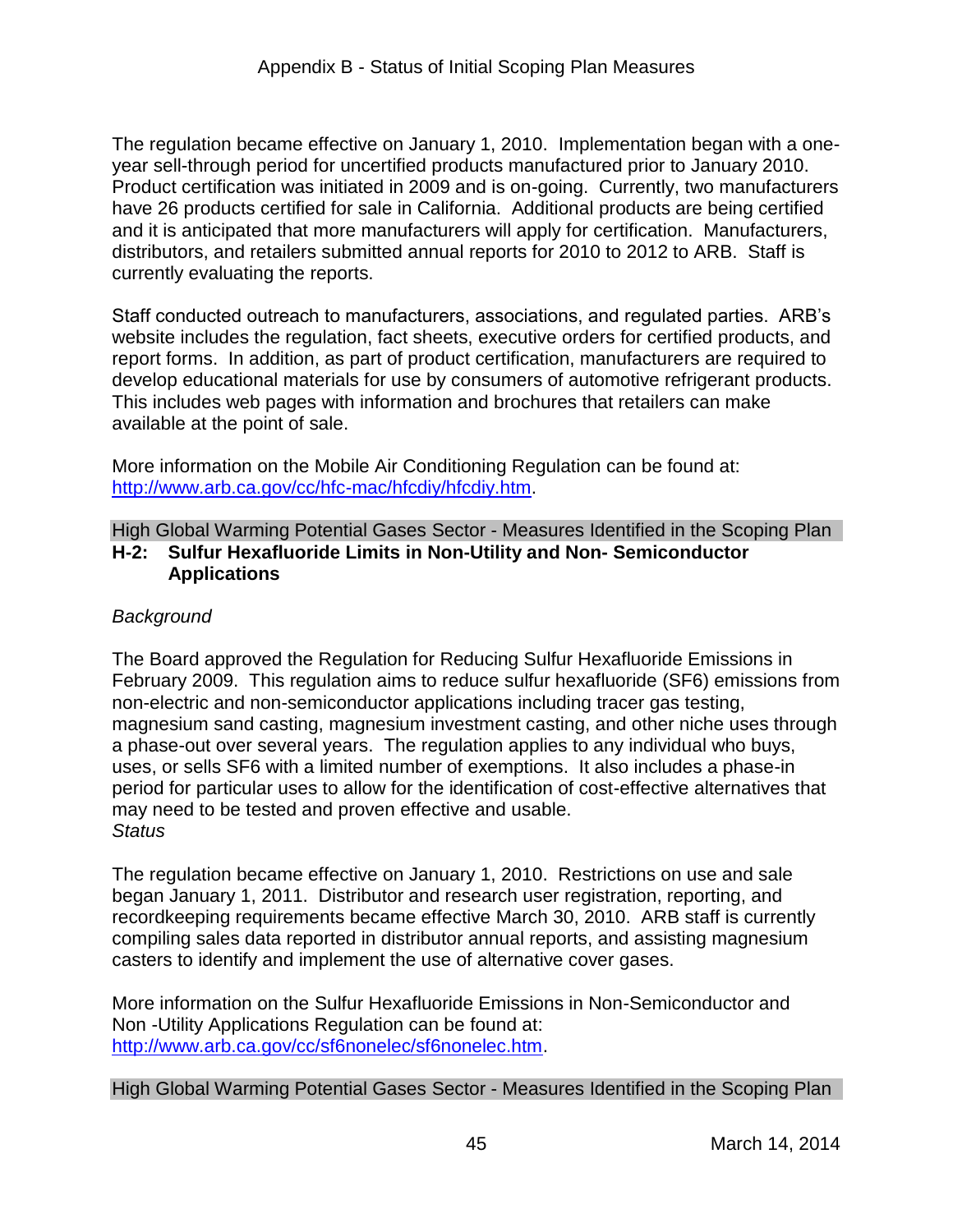## **H-3: Reduction of Perfluorocarbons in Semiconductor Manufacturing**

#### *Background*

 The Board approved the Semiconductor Operations Regulation in February 2009. This operation that uses fluorinated gases or heat transfer fluids. This includes, but is not transistors, solar cells, light-sensing devices, and light-emitting devices. The regulation includes emission standards, and reporting and recordkeeping requirements. subject to the emission standards. The emission standards are tiered, and vary circuits or "chips" are made) processed at an operation. regulation applies to owners or operators of a semiconductor or related devices limited to, the processing of diodes, zeners, stacks, rectifiers, integrated microcircuits, Semiconductor operations that emit more than 0.0008 MMTCO2E per calendar year are depending on the quantity of wafers (thin semiconductor material from which integrated

#### *Status*

 subject to the reporting and recordkeeping requirements of the regulation. The operations conducted during the 2010 calendar year. Thereafter, owners and operators emissions occurring in the previous calendar year. The regulation became effective on January 1, 2010. All owners and operators are regulation required owners and operators to submit an initial emissions report to the permitting agency (local air district) no later than March 1, 2011. This report quantified the monthly and annual carbon dioxide equivalent emissions from semiconductor must submit an annual report by March 1st of each calendar year that quantifies

 All owners and operators are required to maintain records on quantities of fluorinated gases and heat transfer fluids purchased or delivered, as well as records of emission control equipment malfunctions and failures. All records must be maintained at the facility and be readily accessible for inspection for at least three years.

 ARB staff aggregates and analyzes data gathered to determine implementation status ARB staff continues to work with local air districts to gather annual emissions data. and update emission inventories.

 operations. Staff also developed the Semiconductor Operations Reporting Form to Staff developed the Semiconductor Emissions Estimate Calculator to help owners and operators benchmark and calculate their GHG emissions from semiconductor simplify reporting for industry, promote consistency in reports, and lessen the review time for air district personnel.

 More information on the Semiconductor Operations Regulation can be found at: [http://www.arb.ca.gov/cc/semiconductors/semiconductors.htm.](http://www.arb.ca.gov/cc/semiconductors/semiconductors.htm)

High Global Warming Potential Gases Sector - Measures Identified in the Scoping Plan **H-4: Limit High Global Warming Potential Use in Consumer Products**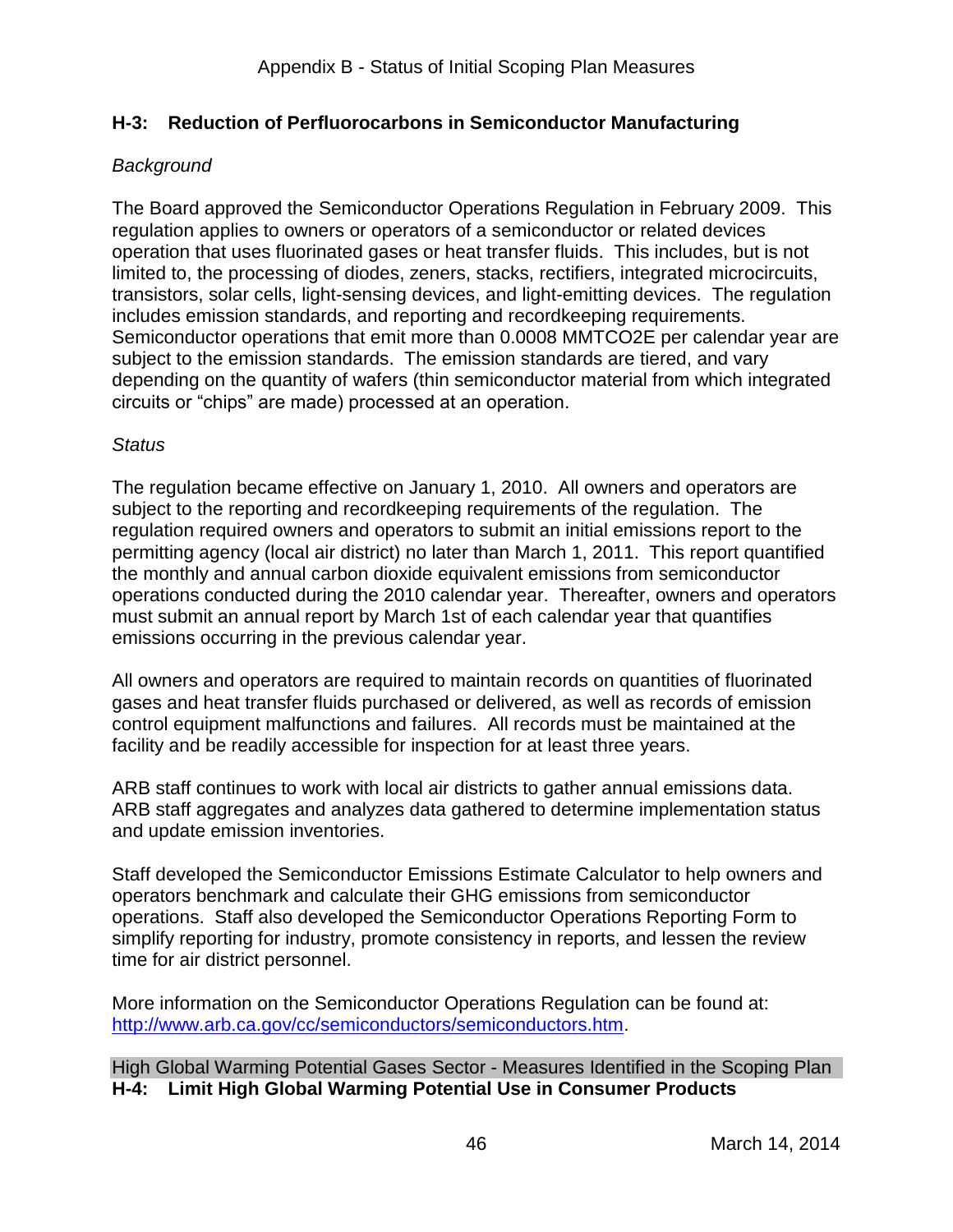## *Background*

 to the California Consumer Products Regulation. The amendments prohibit the use of insecticide. The regulation applies to any person who sells, supplies, or offers for sale (e.g., manufactures and distributors) regulated consumer products in California. The will prevent the introduction of products containing high GWP GHGs. In June 2008, September 2009, and November 2010, the Board approved amendments compounds with GWP values of 150 or greater in specified consumer product categories including double phase aerosol air freshener, flying bug insecticide, furniture maintenance product, several types of lubricant, metal polish or cleanser, multi-purpose solvent, paint thinner, pressurized gas duster, spot remover, and wasp or hornet GWP limits for the other consumer products will not achieve additional reductions but

## *Status*

 reformulate with HFC-152a, and went into effect on December 31, 2010. The products ended December 31, 2011. The GWP limit for Pressurized Gas Dusters required products using HFC-134a to sell-through period for remaining high GWP GHG containing Pressurized Gas Duster

products ended December 31, 2011.<br>More information on the California Consumer Products Regulation can be found at: [http://www.arb.ca.gov/consprod/regact/ghgcp/ghgcp.htm.](http://www.arb.ca.gov/consprod/regact/ghgcp/ghgcp.htm)

## High Global Warming Potential Gases Sector - Measures Identified in the Scoping Plan **H-5-1: Low Global Warming Potential Refrigerants for New Motor Vehicle Air Conditioning Systems**

#### *Background*

This measure incentivizes auto manufacturers to use low-GWP refrigerants in new motor vehicle air conditioning (MVAC) systems.

 a number of proven technologies. The U.S. EPA adopted a similar credit system Previous California regulations (Pavley and Environmental Performance Label) relied on a credit system to encourage auto manufacturers to use low-GWP refrigerants in new vehicles and to improve the leak-tightness of new systems that utilize the current high-GWP refrigerant, HFC-134a. The credit system also encourages auto manufacturers to reduce indirect  $CO<sub>2</sub>$  emissions from fuel consumption to run the MVAC systems through approach for a national program that has become effective from model year 2012 through model year 2016.

 The current measure is part of the Low Emission Vehicle (LEV III) regulation. The measure uses a more refined credit system as compared with the one in the Pavley and manufacturers to use low-GWP refrigerants in new MVAC systems. The credit system Environmental Performance Label regulations to continue encouraging auto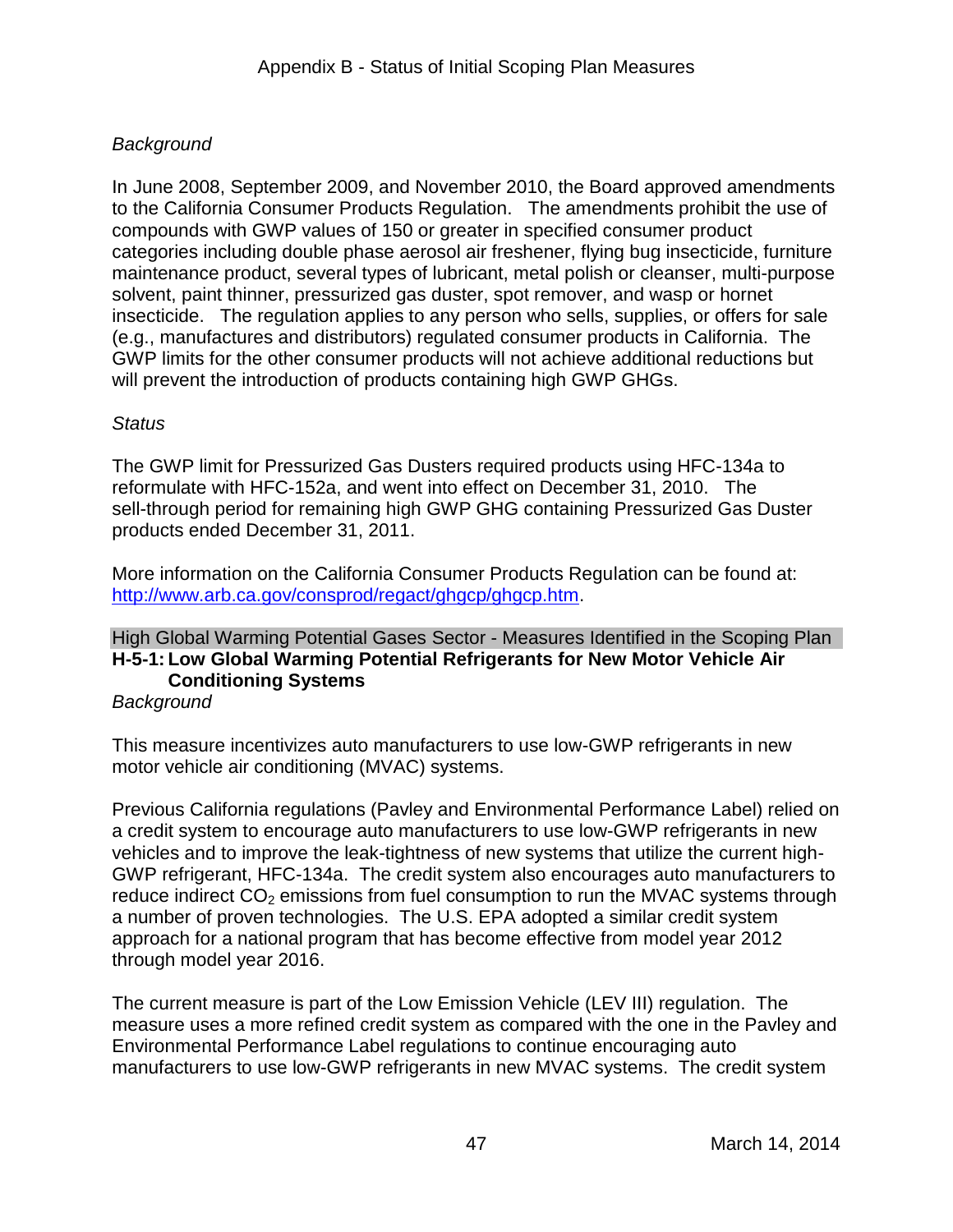type of the refrigerant, and the reduction of indirect  $CO<sub>2</sub>$  emissions. also encourages the improvement of leak-tightness of the systems, regardless of the

#### *Status*

 the Pavley regulation, which was approved in September 2004. It has been adopted (with modification) into a federal program covering model years 2012-2016. The new The previous MVAC credit system covering model years 2009 through 2016 is part of measure covering model years 2017 through 2025 is part of the LEV III regulation under the Advanced Clean Cars program, which was approved by the Board in January 2012. It is aligned with a new federal program covering model years 2017-2025.

 Vehicle Air Conditioning Systems measure can be found at: More information on the Low Global Warming Potential Refrigerants for New Motor [http://www.arb.ca.gov/cc/hfc-mac/mvac-gwp/mvac-gwp.htm.](http://www.arb.ca.gov/cc/hfc-mac/mvac-gwp/mvac-gwp.htm)

#### High Global Warming Potential Gases Sector - Measures Identified in the Scoping Plan **H-5-2: Air Conditioner Refrigerant Leak Test during Vehicle Smog Check**

## *Background*

 program for HFC-based MVAC systems. Under this proposal, all vehicles that pass excluded from further use of the MVAC systems unless the leak is repaired. Vehicles This measure proposed to explore the addition of a new motor vehicle air conditioning (MVAC) system leak test and repair requirement to the existing California Smog Check Smog Check would have MVAC systems that are either nearly leak-free or empty and that are determined to have unacceptable leak rates would be required to be repaired as a condition for registration. The measure required considerable cooperation with the Bureau of Automotive Repair of the Department of Consumers Affairs before mandating that a new procedure be integrated into the statewide Smog Check program.

#### *Status*

 This measure was determined not to be feasible at this time. Staff determined that it expected to use low GWP refrigerants. would be difficult for Smog Check technicians to acquire the necessary training, certification, and equipment to perform vehicle air conditioning leak checks and repairs. Also, the benefit of the measure would be limited to older vehicles since newer air conditioning systems are tighter and use less refrigerant, and future vehicles are

 More information on the addition of AC Leak Test and Repair Requirements to the Smog Check Program can be found at: [http://www.arb.ca.gov/cc/hfc](http://www.arb.ca.gov/cc/hfc-mac/acsmogcheck/acsmogcheck.htm)[mac/acsmogcheck/acsmogcheck.htm.](http://www.arb.ca.gov/cc/hfc-mac/acsmogcheck/acsmogcheck.htm)

#### High Global Warming Potential Gases Sector - Measures Identified in the Scoping Plan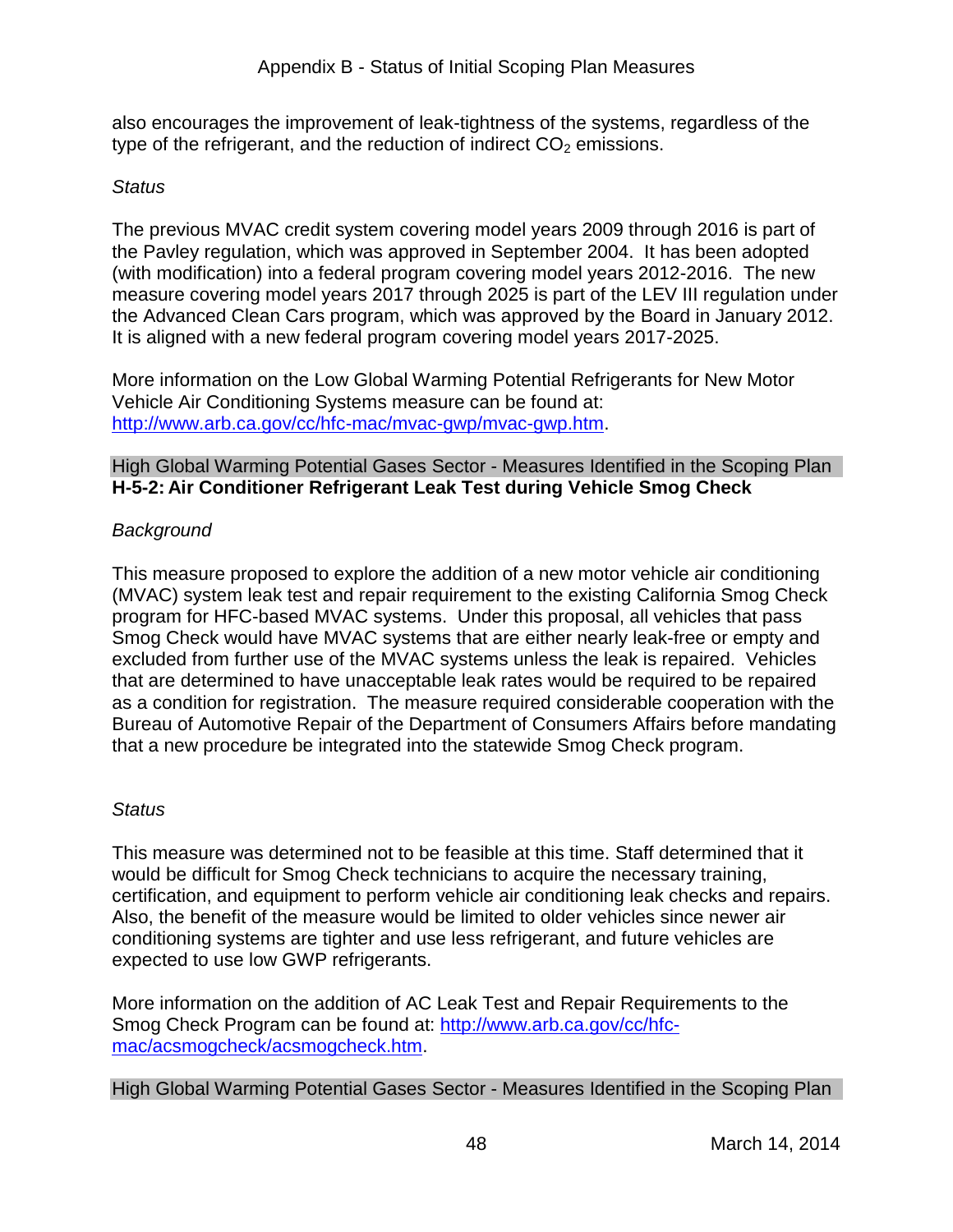#### **H-5-3: Refrigerant Recovery from Decommissioned Refrigerated Shipping Containers**

## *Background*

 items for the retail, pharmaceutical, and food service industries throughout the world. This measure proposed to address the recovery of refrigerants from decommissioned refrigerated shipping containers. Perishable refrigerated items are the largest, most profitable, and fastest growing sector of international trade, and refrigerated shipping containers (RSCs) serve as the primary system to transport frozen and refrigerated GHG emissions from RSCs occur during various stages including leakage of refrigerant during decommissioning, leakage of refrigerant during normal use and indirect  $CO<sub>2</sub>$ emissions from diesel engines.

#### *Status*

 This measure was determined not to be feasible at this time. Staff found the emission and decommissioned RSCs making it difficult to implement the measure. reductions to be relatively small, and that multiple participants in the cold chain used

Shipping Containers measure can be found at: [http://www.arb.ca.gov/cc/hfc-mac/rsc-](http://www.arb.ca.gov/cc/hfc-mac/rsc-ghg/rsc-ghg.htm)More information on the Refrigerant Recovery from Decommissioned Refrigerated [ghg/rsc-ghg.htm.](http://www.arb.ca.gov/cc/hfc-mac/rsc-ghg/rsc-ghg.htm)

#### High Global Warming Potential Gases Sector - Measures Identified in the Scoping Plan **H-5-4: Enforcement of Federal Ban on Refrigerant Release During Dismantling of Motor Vehicle Air Conditioning Systems**

#### *Background*

 This measure proposed to enforce the federal ban on refrigerant release during servicing or dismantling of motor vehicle air conditioning systems. The goal of this nonregulatory strategy was to improve compliance with a regulation of U.S. EPA (40 CFR 82.154) that prohibits the venting of certain types of refrigerant, including HFCs, to the atmosphere when MVAC equipment is serviced or dismantled. Venting is avoided by recovering refrigerants with specialized equipment.

#### *Status*

 This measure was determined not to be feasible at this time. Staff found the estimated less refrigerant and future vehicles are expected to use low-GWP refrigerants.<br>
49 March 14, 2014 emission benefits of this measure to be relatively small. Also, the benefit of the measure would be limited to older vehicles since newer air conditioning systems use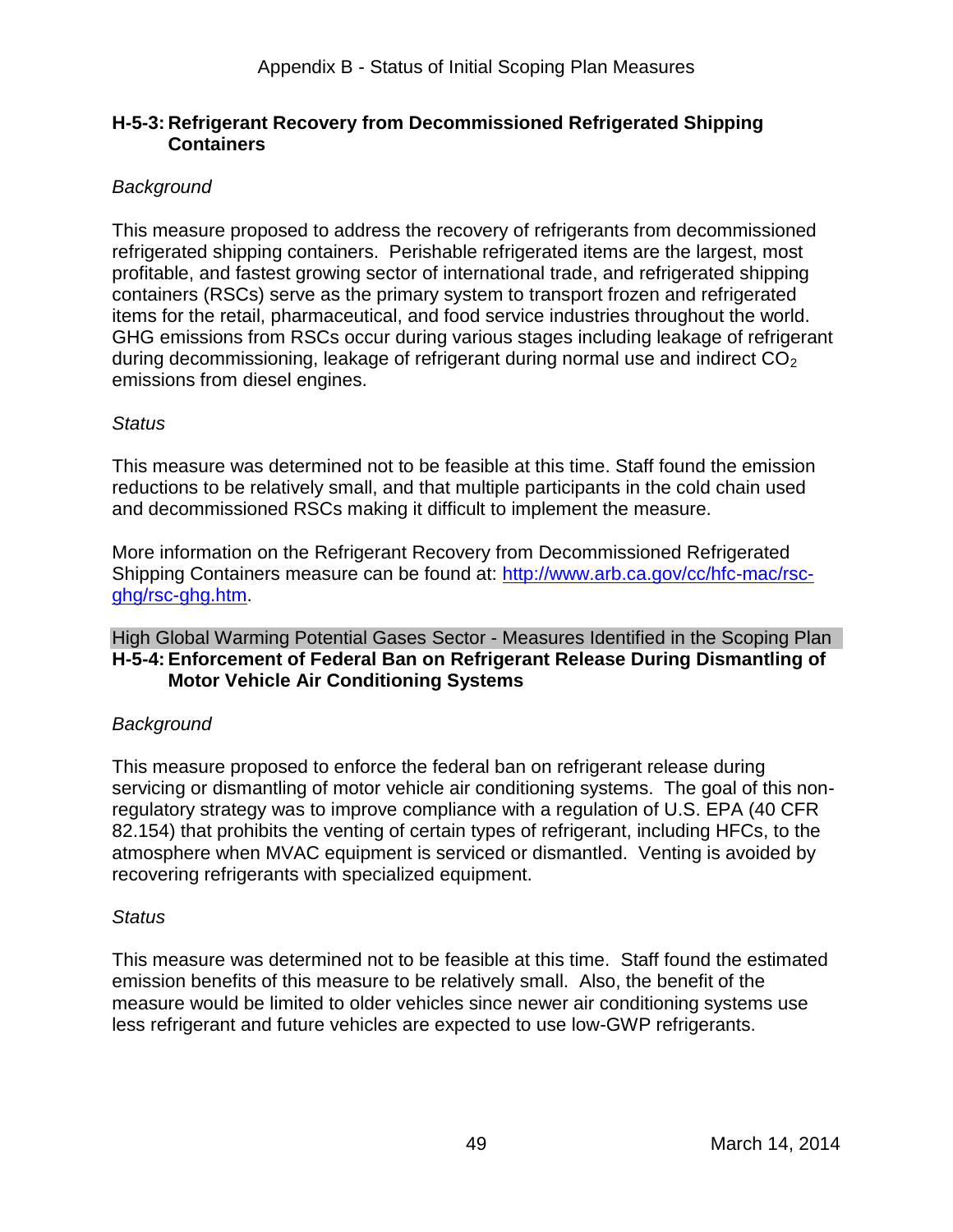Dismantling of Motor Vehicle Air Conditioning Systems can be found at: More information on the Enforcement of Federal Ban on Refrigerant Release During <http://www.arb.ca.gov/cc/hfc-mac/mvac-dismant/mvac-dismant.htm>

#### High Global Warming Potential Gases Sector - Measures Identified in the Scoping Plan **H-6-1: High Global Warming Potential Refrigerant Management Program**

## *Background*

 The Board approved the Stationary Equipment Refrigerant Management Program in from the installation, use, servicing, and dismantling of larger refrigeration systems. The systems with more than 50 pounds of high-GWP refrigerant to conduct periodic leak regulation also applies to any person who installs, services, or disposes of any December 2009. This regulation reduces emissions of high GWP refrigerants resulting Refrigerant Management Program regulation requires facilities with refrigeration inspections, promptly repair leaks, and keep service records on site; additionally, such facilities must register their systems and submit annual refrigerant use reports. The appliance that utilizes a high-GWP refrigerant, as well as refrigerant wholesalers, distributors, and reclaimers.

#### *Status*

 is currently on track. The regulation includes a phased in registration, reporting and used at the facility. Facilities with large refrigeration systems with 2,000 pounds or more The regulation became effective on January 1, 2011, and the measure implementation annual implementation fee approach depending on the size of the refrigeration system of high-GWP refrigerant began registration and reporting in 2012. Facilities with medium refrigeration systems with 200 pounds or more, but less than 2,000 pounds, of a high-GWP refrigerant are required to register and report beginning in 2014. Staff continues to conduct comprehensive outreach and implementation activities to increase compliance with the regulation.

 More information on the Refrigerant Management Program can be found at: http://www.arb.ca.gov/StopRefrigerantLeaks.

#### High Global Warming Potential Gases Sector - Measures Identified in the Scoping Plan **H-6-2: Commercial Refrigeration Specifications**

## *Background*

 This measure proposes to reduce both direct and indirect GHG emissions from large supermarket refrigeration systems. Direct emission reductions of high GWP refrigerants to the systems. would occur from the improved design, installation and use of such systems, while indirect emissions reductions would result from energy conservation measures applied to the systems.<br>
50 March 14, 2014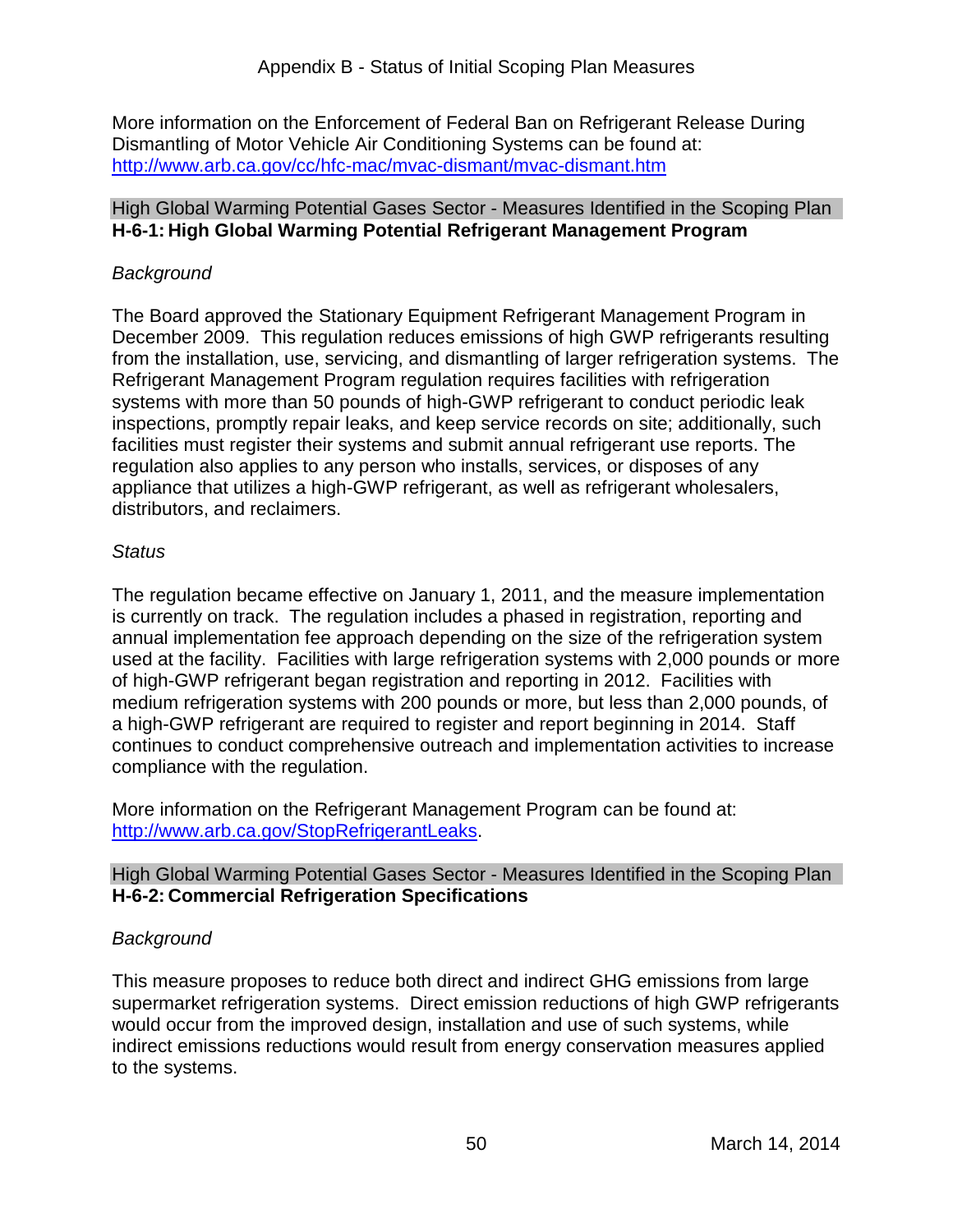measures for new supermarket refrigeration systems. Staff developed these measures Due to high cost, feasibility issues and probable energy penalties associated with the initial requirement to use secondary cooling loops or alternative refrigerant systems in supermarkets, the proposed measure had to be significantly revised. The revised measure includes design and installation standards as well as energy conservation in close collaboration with CEC (primary agency for energy efficiency measures) and CBSC (primary agency for green building standards).

#### *Status*

 the 2013 Title 24 Building Energy Efficiency Standards to go into effect July 1, 2014. In 2013, CBSC adopted the design and installation standards into the 2013 Title 24 Green for the energy conservation measures. CEC adopted the energy conservation measures in 2012, which have become part of Building Standards that went into effect January 1, 2014. CEC is now the lead agency

 More information on the Commercial Refrigeration program can be found at: <http://www.arb.ca.gov/cc/commref/commref.htm>

High Global Warming Potential Gases Sector - Measures Identified in the Scoping Plan **H-6-3: Foam Recovery and Destruction Program** 

## *Background*

 This measure would mitigate high GWP greenhouse gas emissions from waste high-GWP GHGs include rigid poly foams made from polyurethane, polyisocyanurate, and extruded polystyrene board stock and panels (fiberglass insulation does not contain emissions from waste insulation foam. The measure required the collection of insulation foam used in refrigerators, freezers, and buildings. Insulating foams with GHGs and was not included in this measure). The foam recovery and destruction program was proposed to further study and assess the feasibility of reducing GHG insulating foam and the subsequent recycling or destruction of high GWP gases.

## *Status*

 Staff determined that the measure was not feasible at this time due to cost effectiveness. Additionally, based on the biological attenuation of foam in landfills and the capture and combustion of GHGs by landfill gas collection systems, the assumed emissions from landfilled waste foam are not as great as originally estimated in 2008.<br>In June 2012, ARB awarded a research contract to investigate and measure GHG emissions from waste foam, and results are expected in 2015. The measure may be revisited based on the research findings.

 More information on the Foam Recovery and Destruction Program can be found at: [http://www.arb.ca.gov/cc/foam/foam.htm.](http://www.arb.ca.gov/cc/foam/foam.htm)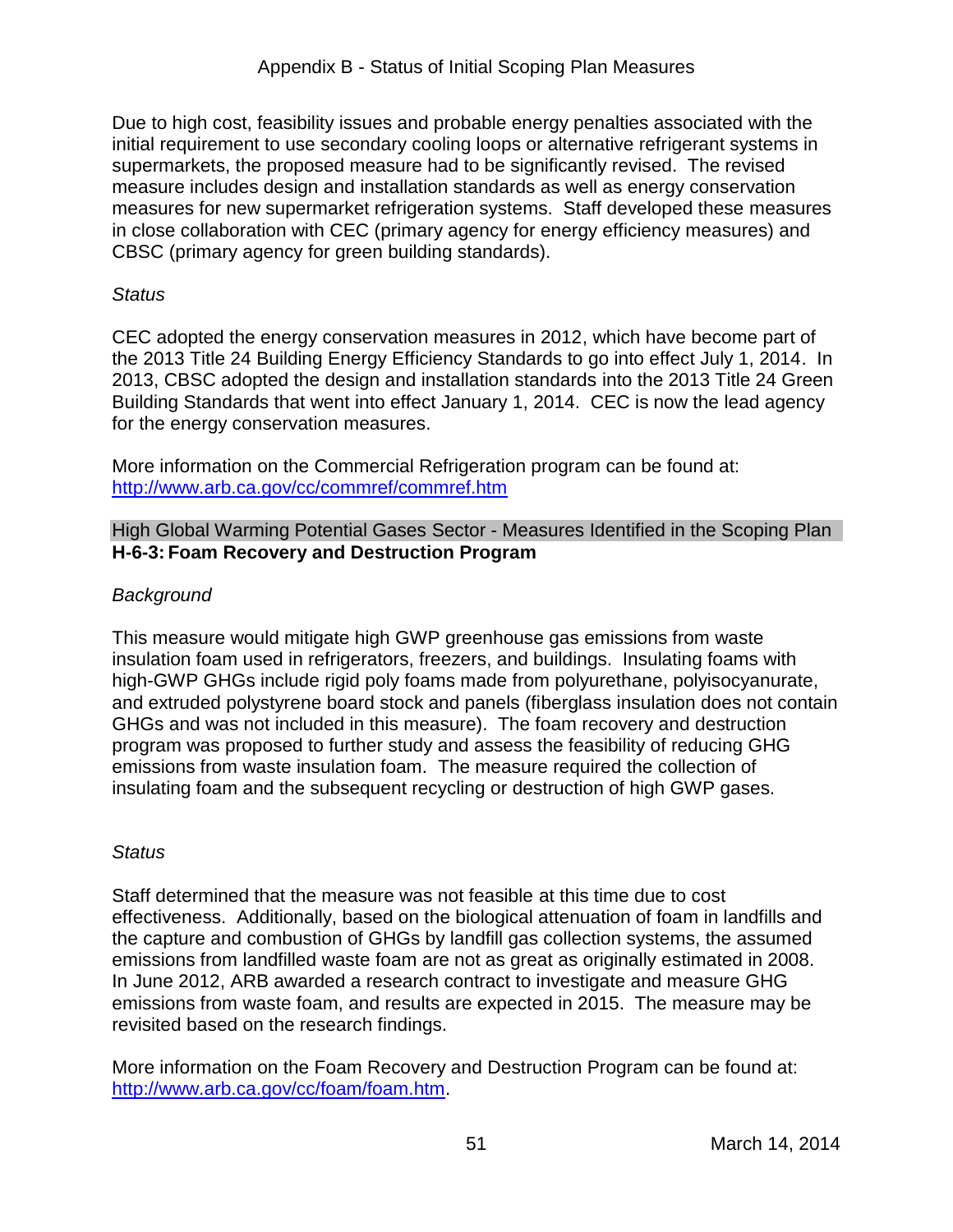#### High Global Warming Potential Gases Sector - Measures Identified in the Scoping Plan **H-6-4: Sulfur Hexafluoride from Gas Insulated Switchgear**

## *Background*

 This measure achieves GHG emission reductions by reducing SF6 emissions from Gas Insulated Switchgear (GIS).

 The Regulation requires GIS owners to reduce their SF6 emission rate by one percent until 2020. Beginning January 1, 2020, the maximum annual emission rate is set at one percent. The measure also requires GIS owners to: (1) annually report their SF6 inventory; and (5) keep all information current for ARB enforcement staff inspection and per year over a ten year period, from 2011 to 2020. The initial maximum annual emission rate is set at 10 percent of a GIS owner's nameplate capacity of nonhermetically sealed GIS. The annual emission rate decreases one percent per year emissions; (2) report the emission rate; (3) provide a complete inventory of all gas insulated switchgear and their SF6 capacities; (4) produce a SF6 gas container verification.

#### *Status*

By June 1, 2012, and June 1st of each year thereafter, each GIS owner must submit an annual report to the Executive Officer for emissions that occurred during the previous calendar year. The first two required annual reporting years (2011 and 2012) for this measure have been completed.

Gas Insulated Switchgear can be found at: [http:/www.arb.ca.gov/cc/sf6elec/sf6elec.htm.](http://www.arb.ca.gov/cc/sf6elec/sf6elec.htm) More information on the Regulation for Reducing Sulfur Hexafluoride Emissions from

High Global Warming Potential Gases Sector - Measures Identified in the Scoping Plan **H-6-5: Alternative Suppressants in Fire Protection Systems** 

#### *Background*

This measure would require the use of leakage reduction methods and/or lower GWP fire suppression agents, to the extent that safe, technically feasible, and cost-effective alternatives are available.

#### *Status*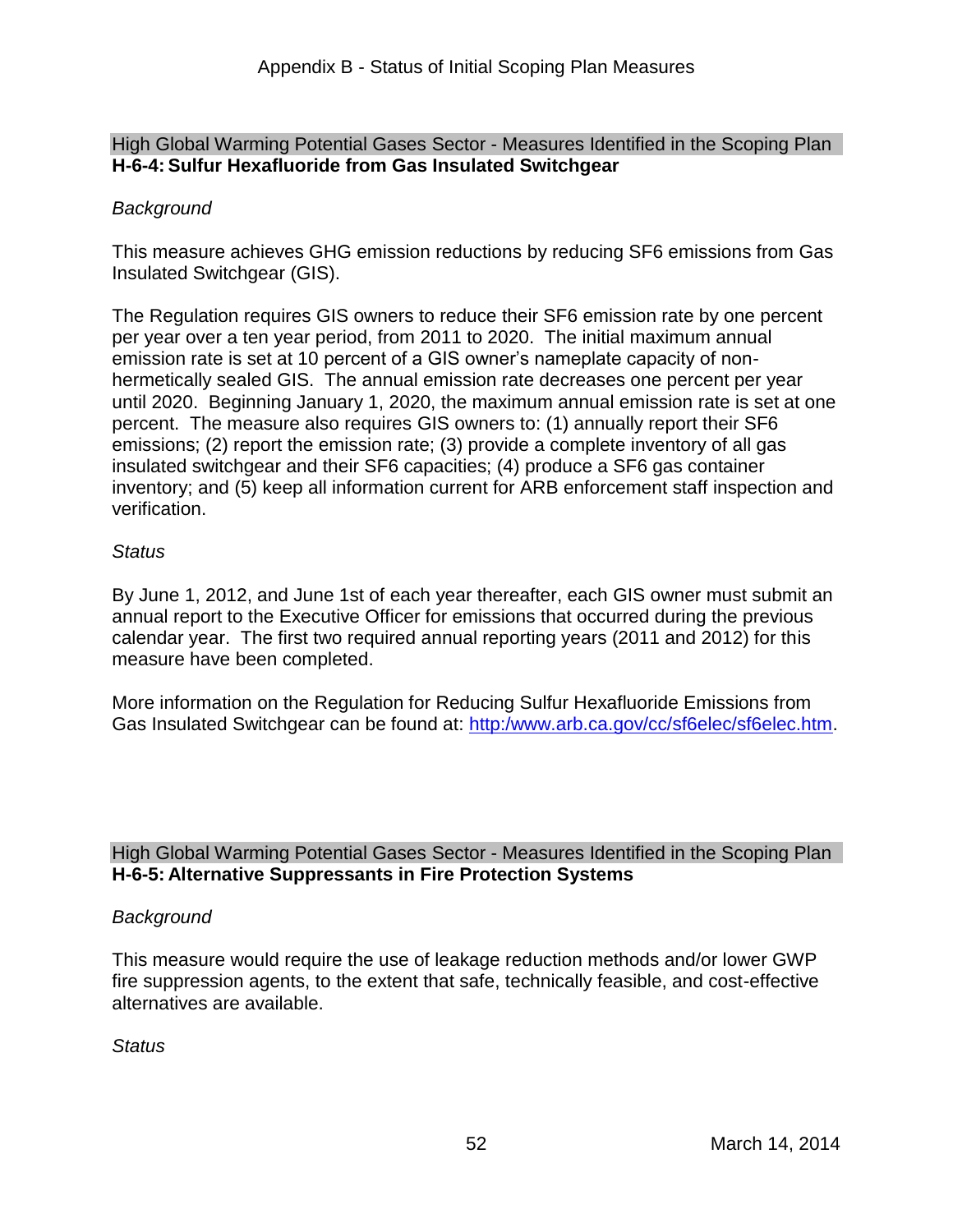reductions, which are expected to further decline. This measure was determined to be not currently feasible due to low emissions

 More information on the Alternative Suppressants for Fire Protection System can be found at: [http://www.arb.ca.gov/cc/altsup/altsup.htm.](http://www.arb.ca.gov/cc/altsup/altsup.htm)

#### High Global Warming Potential Gases Sector - Measures Identified in the Scoping Plan **H-6-6: Residential Refrigeration Early Retirement Program**

## *Background*

Under this measure, ARB would work with utilities to encourage and incentivize recovery of high-GWP materials from residential refrigerators at end-of-life.

## *Status*

 This measure was determined not to be feasible at this time. Foam recovery for 15 percent of the state's appliances is subsidized through the electric utility public goods charge to implement energy-saving programs, including early retirement of older appliances. The current public goods charge is insufficient to expand existing program.

More information on the Residential Refrigeration Early Retirement can be found at: <http://www.arb.ca.gov/cc/residref/residref.htm>

High Global Warming Potential Gases Sector - Measures Identified in the Scoping Plan **H-7: Mitigation Fee on High GWP Gases** 

## *Background*

 This measure proposed establishment of an upstream fee on high GWP gases based on their global warming potential.

## *Status*

The measure is currently under evaluation for feasibility and cost-effectiveness.

#### **I. Agriculture Sector**

 Table 9 below. The status of the agriculture measure in the initial Scoping Plan is summarized in

| <b>Agriculture Measure</b> |                                            | <b>Status of Measure</b> |
|----------------------------|--------------------------------------------|--------------------------|
| A-1                        | <b>Methane Capture</b><br>at Large Dairies | Under evaluation         |

#### **Table 9: Status of Agriculture Measure**